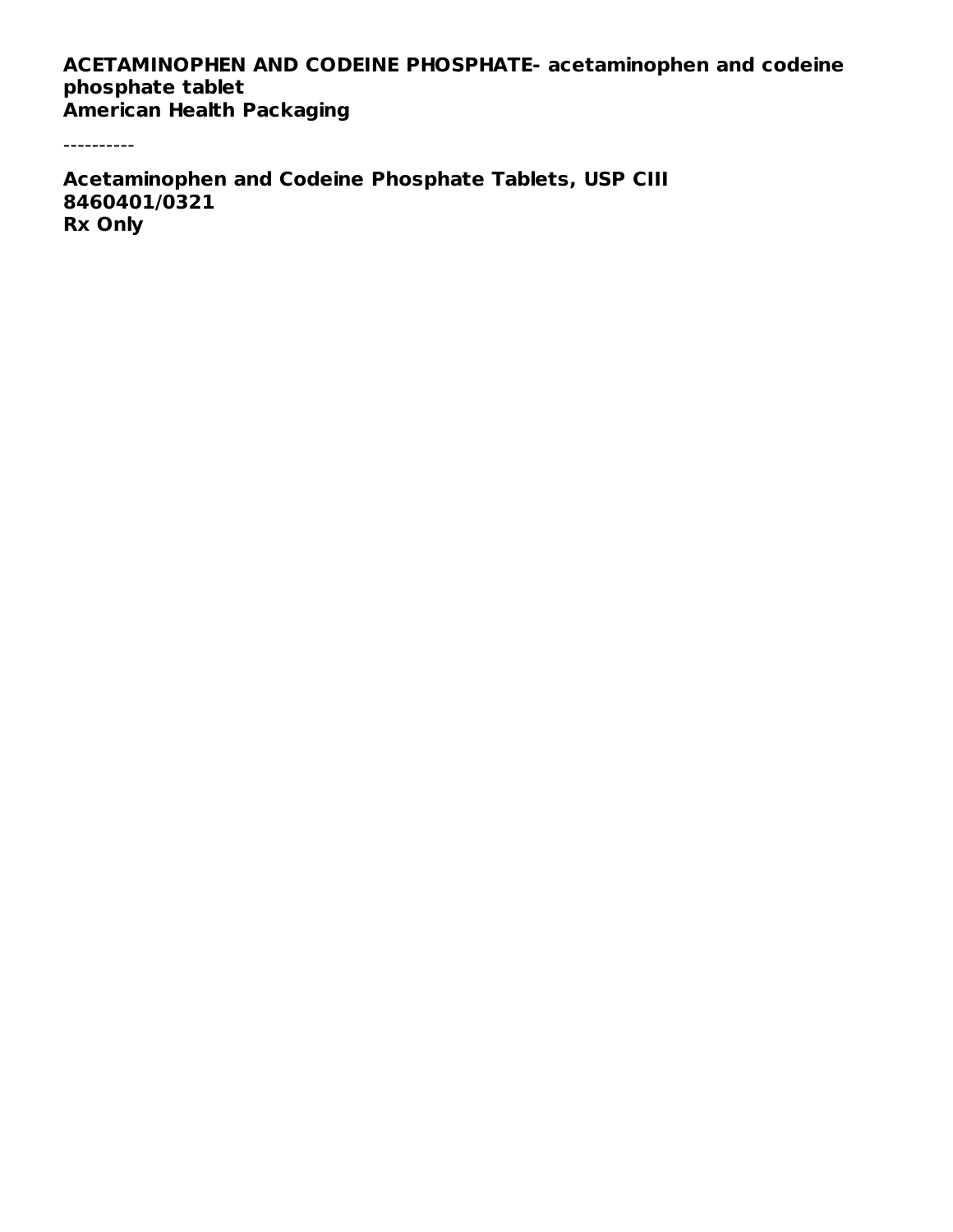**WARNING: ADDICTION, ABUSE, AND MISUSE: RISK EVALUATION AND MITIGATION STRATEGY (REMS), LIFE-THREATENING RESPIRATORY DEPRESSION; ACCIDENTAL INGESTION; ULTRA-RAPID METABOLISM OF CODEINE AND OTHER RISK FACTORS FOR LIFE- THREATENING RESPIRATORY DEPRESSION IN CHILDREN; NEONATAL OPIOID WITHDRAWAL SYNDROME; INTERACTIONS WITH DRUGS AFFECTING CYTOCHROME P450 ISOENZYMES; HEPATOTOXICITY; and RISKS FROM CONCOMITANT USE WITH BENZODIAZEPINES OR OTHER CNS DEPRESSANTS**

#### **Addiction, Abuse and Misuse**

**Acetaminophen and codeine phosphate tablets expose patients and other users to the risks of opioid addiction, abuse and misuse, which can lead to overdose and death. Assess each patient's risk prior to prescribing acetaminophen and codeine phosphate tablets, and monitor all patients regularly for the development of these behaviors and conditions [see WARNINGS].**

**Opioid Analgesic Risk Evaluation and Mitigation Strategy (REMS) To ensure that the benefits of opioid analgesics outweigh the risks of addiction, abuse, and misuse, the Food and Drug Administration (FDA) has required a REMS for these products [see Warnings]. Under the requirements of the REMS, drug companies with approved opioid analgesic products must make REMS-compliant education programs available to healthcare providers. Healthcare providers are strongly encouraged to**

- **complete a REMS-compliant education program,**
- **counsel patients and/or their caregivers, with every prescription, on safe use, serious risks, storage, and disposal of these products,**
- **emphasize to patients and their caregivers the importance of reading the Medication Guide every time it is provided by their pharmacist, and**
- **Consider other tools to improve patient, household, and community safety.**

### **Life-Threatening Respiratory Depression**

**Serious, life-threatening, or fatal respiratory depression may occur with use of acetaminophen and codeine phosphate tablets. Monitor for respiratory depression, especially during initiation of acetaminophen and codeine phosphate tablets or following a dose increase [see WARNINGS].**

### **Accidental Ingestion**

**Accidental ingestion of acetaminophen and codeine phosphate tablets, especially by children, can result in a fatal overdose of acetaminophen and codeine phosphate tablets [see WARNINGS].**

#### **Ultra-Rapid Metabolism of Codeine and Other Risk Factors for Life-Threatening Respiratory Depression in Children**

**Life-threatening respiratory depression and death have occurred in children who received codeine. Most of the reported cases occurred**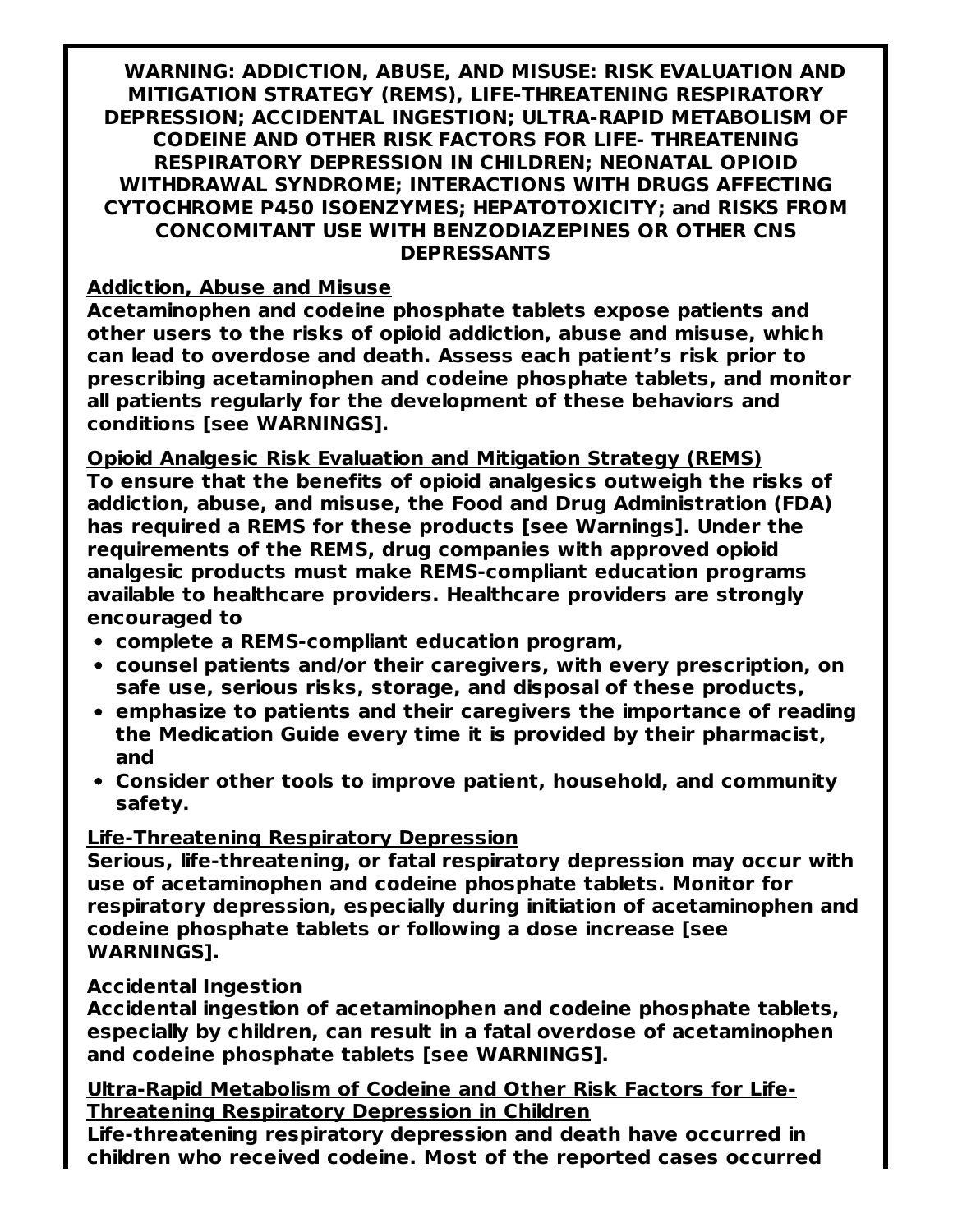**following tonsillectomy and/or adenoidectomy and many of the children had evidence of being ultra-rapid metabolizers of codeine due to a CYP2D6 polymorphism [see WARNINGS, PRECAUTIONS; Information for Patients/Caregivers, Nursing Mothers]. Acetaminophen and codeine phosphate tablets are contraindicated in children younger than 12 years of age and in children younger than 18 years of age following tonsillectomy and/or adenoidectomy (see CONTRAINDICATIONS). Avoid the use of acetaminophen and codeine phosphate tablets in adolescents 12 to 18 years of age who have other risk factors that may increase their sensitivity to the respiratory depressant effects of codeine.**

#### **Neonatal Opioid Withdrawal Syndrome**

**Prolonged use of acetaminophen and codeine phosphate tablets during pregnancy can result in neonatal opioid withdrawal syndrome, which may be life-threatening if not recognized and treated, and requires management according to protocols developed by neonatology experts. If opioid use is required for a prolonged period in a pregnant woman, advise the patient of the risk of neonatal opioid withdrawal syndrome and ensure that appropriate treatment will be available [see WARNINGS].**

**Interactions with Drugs Affecting Cytochrome P450 Isoenzymes The effects of concomitant use or discontinuation of cytochrome P450 3A4 inducers, 3A4 inhibitors, or 2D6 inhibitors with codeine are complex. Use of cytochrome P450 3A4 inducers, 3A4 inhibitors, or 2D6 inhibitors with acetaminophen and codeine phosphate tablets requires careful consideration of the effects on the parent drug, codeine, and the active metabolite, morphine. (see WARNINGS, PRECAUTIONS: DRUG INTERACTIONS)**

### **Hepatotoxicity**

**Acetaminophen has been associated with cases of acute liver failure, at times resulting in liver transplant and death. Most of the cases of liver injury are associated with the use of acetaminophen at doses that exceed 4,000 milligrams per day, and often involve more than one acetaminophen-containing product [see WARNINGS].**

#### **Risks from Concomitant Use with Benzodiazepines or Other CNS Depressants**

**Concomitant use of opioids with benzodiazepines or other central nervous system (CNS) depressants, including alcohol, may result in profound sedation, respiratory depression, coma, and death [see WARNINGS, Drug Interactions].**

- **Reserve concomitant prescribing of acetaminophen and codeine phosphate tablets and benzodiazepines or other CNS depressants for use in patients for whom alternative treatment options are inadequate.**
- **Limit dosages and durations to the minimum required.**
- **Follow patients for signs and symptoms of respiratory depression and sedation.**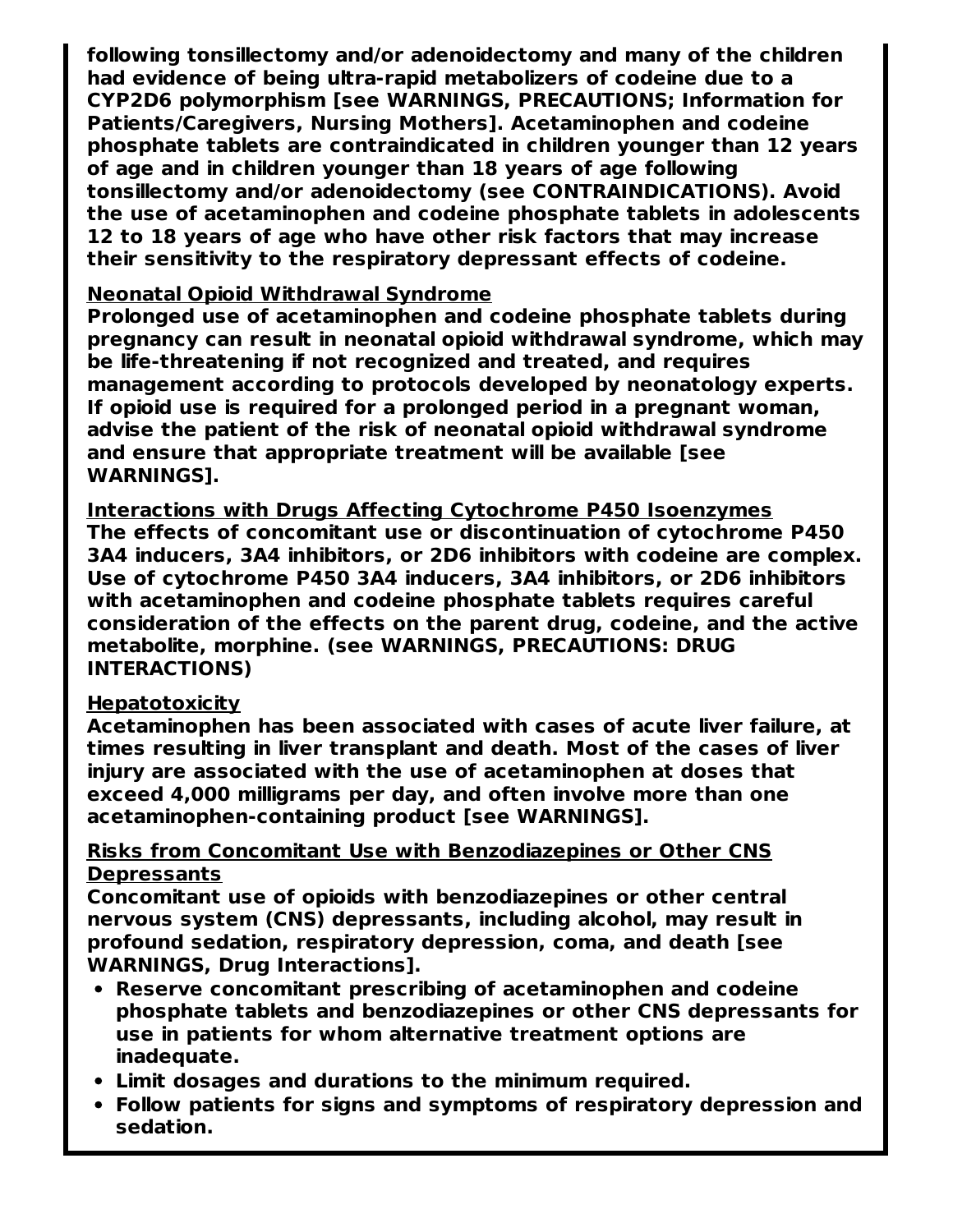### **DESCRIPTION**

Acetaminophen and codeine phosphate tablets are supplied in tablet form for oral administration.

Acetaminophen, 4'-hydroxyacetanilide, a slightly bitter, white, odorless, crystalline powder, is a non-opiate, non-salicylate analgesic and antipyretic. It has the following structural formula:





Codeine phosphate, 7,8-didehydro-4, 5α-epoxy-3-methoxy-17-methylmorphinan-6α- ol phosphate (1:1) (salt) hemihydrate, a white crystalline powder, is a narcotic analgesic and antitussive. It has the following structural formula:



 $C_{18}H_{21}NO_{3} \cdot H_{3}PO_{4} \cdot 1/2 H_{2}O$  M.W. 406.37

Each tablet contains: Acetaminophen............................300 mg Codeine Phosphate........................15 mg

(Warning: May be habit forming)

OR

| Acetaminophen300 mg    |  |
|------------------------|--|
| Codeine Phosphate30 mg |  |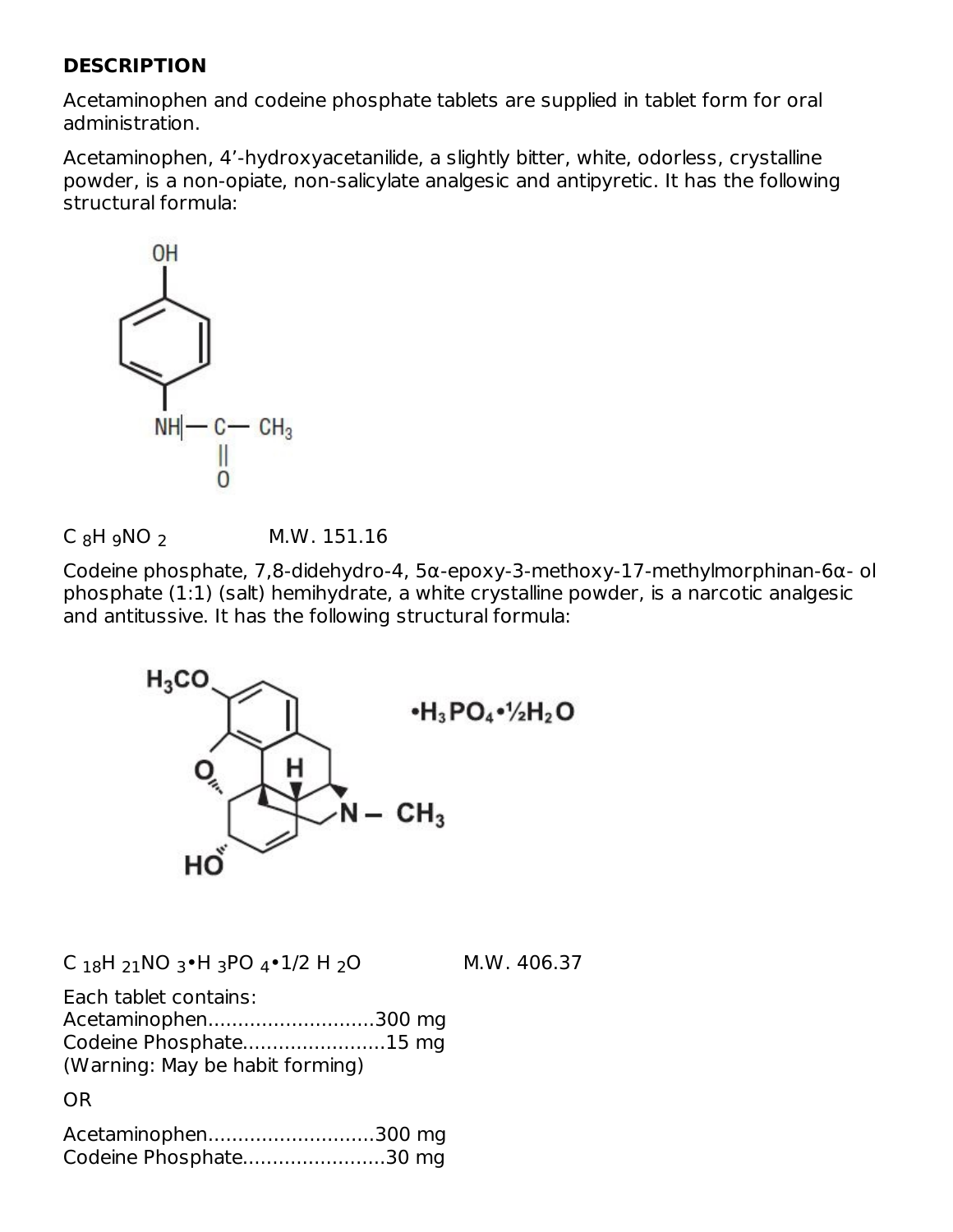(Warning: May be habit forming)

OR

Acetaminophen............................300 mg Codeine Phosphate........................60 mg (Warning: May be habit forming)

In addition, each tablet contains the following inactive ingredients: colloidal silicon dioxide, croscarmellose sodium, crospovidone, magnesium stearate, microcrystalline cellulose, povidone, pregelatinized starch, sodium lauryl sulfate, and stearic acid.

# **CLINICAL PHARMACOLOGY**

## **Mechanism of Action**

Codeine is an opioid agonist relatively selective for the mu-opioid receptor, but with a much weaker affinity than morphine. The analgesic properties of codeine have been speculated to come from its conversion to morphine, although the exact mechanism of analgesic action remains unknown.

The precise mechanism of the analgesic properties of acetaminophen is not established but is thought to involve central actions.

## **Pharmacodynamics**

## Effects on the Central Nervous System

Codeine produces respiratory depression by direct action on brain stem respiratory centers. The respiratory depression involves a reduction in the responsiveness of the brain stem respiratory centers to both increases in carbon dioxide tension and electrical stimulation.

Codeine causes miosis, even in total darkness. Pinpoint pupils are a sign of opioid overdose but are not pathognomonic (e.g., pontine lesions of hemorrhagic or ischemic origins may produce similar findings). Marked mydriasis rather than miosis may be seen due to hypoxia in overdose situations.

## Effects on the Gastrointestinal Tract and Other Smooth Muscle

Codeine causes a reduction in motility associated with an increase in smooth muscle tone in the antrum of the stomach and duodenum. Digestion of food in the small intestine is delayed and propulsive contractions are decreased. Propulsive peristaltic waves in the colon are decreased, while tone may be increased to the point of spasm, resulting in constipation. Other opioid-induced effects may include a reduction in biliary and pancreatic secretions, spasm of sphincter of Oddi, and transient elevations in serum amylase.

## Effects on the Cardiovascular System

Codeine produces peripheral vasodilation which may result in orthostatic hypotension or syncope. Manifestations of histamine release and/or peripheral vasodilation may include pruritus, flushing, red eyes, sweating, and/or orthostatic hypotension.

## Effects on the Endocrine System

Opioids inhibit the secretion of adrenocorticotropic hormone (ACTH), cortisol, and luteinizing hormone (LH) in humans [see **ADVERSE REACTIONS**]. They also stimulate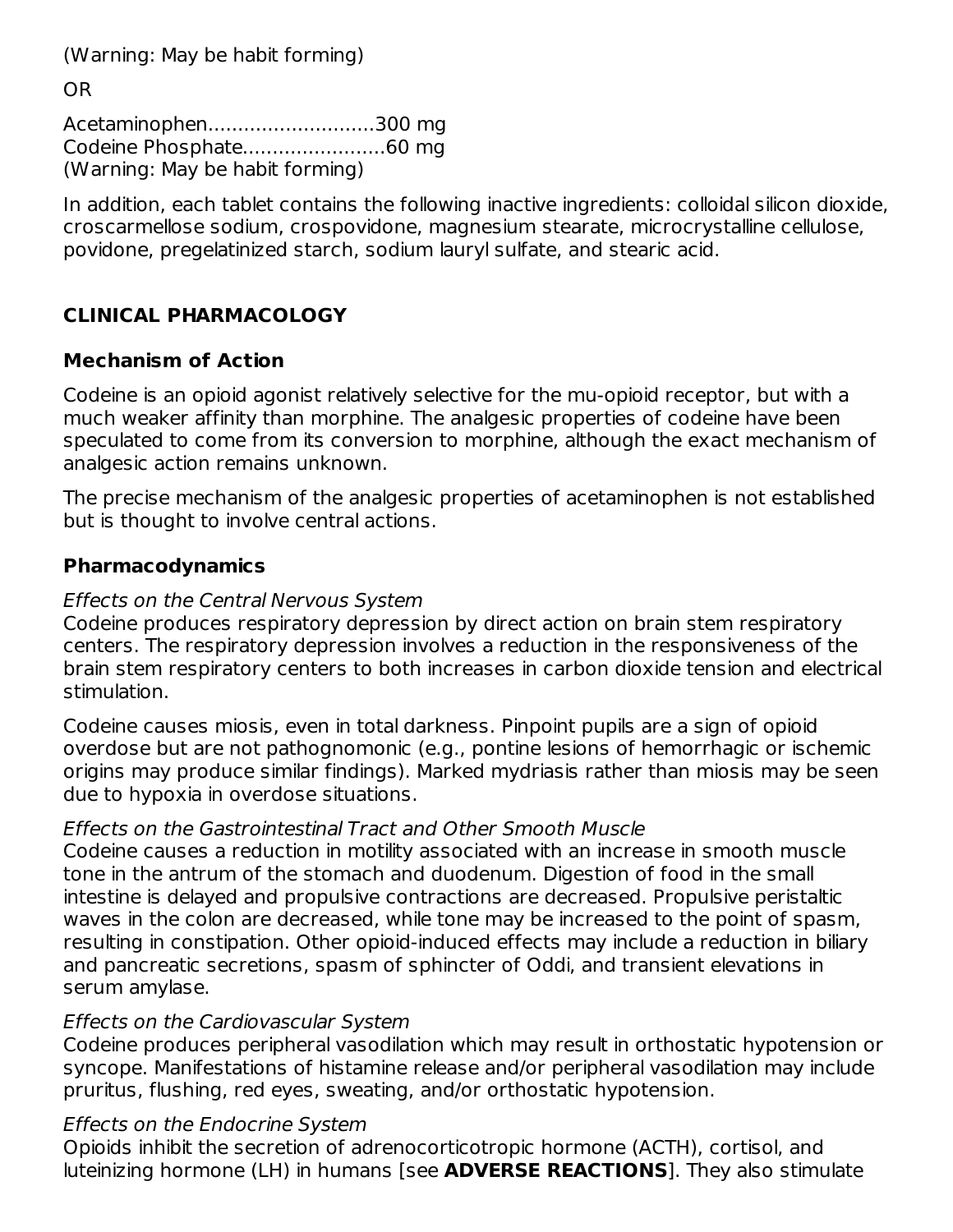prolactin, growth hormone (GH) secretion, and pancreatic secretion of insulin and glucagon.

Chronic use of opioids may influence the hypothalamic-pituitary-gonadal axis, leading to androgen deficiency that may manifest as low libido, impotence, erectile dysfunction, amenorrhea, or infertility. The causal role of opioids in the clinical syndrome of hypogonadism is unknown because the various medical, physical, lifestyle, and psychological stressors that may influence gonadal hormone levels have not been adequately controlled for in studies conducted to date [see **ADVERSE REACTIONS**].

### Effects on the Immune System

Opioids have been shown to have a variety of effects on components of the immune system. The clinical significance of these findings is unknown.

Overall, the effects of opioids appear to be modestly immunosuppressive.

## Concentration–Efficacy Relationships

The minimum effective analgesic concentration will vary widely among patients, especially among patients who have been previously treated with potent agonist opioids. The minimum effective analgesic concentration of codeine for any individual patient may increase over time due to an increase in pain, the development of a new pain syndrome, and/or the development of analgesic tolerance [see **DOSAGE AND ADMINISTRATION**].

### Concentration–Adverse Reaction Relationships

There is a relationship between increasing codeine plasma concentration and increasing frequency of dose-related opioid adverse reactions such as nausea, vomiting, CNS effects, and respiratory depression. In opioid-tolerant patients, the situation may be altered by the development of tolerance to opioid-related adverse reactions [see **DOSAGE AND ADMINISTRATION**].

## **Pharmacokinetics**

The behavior of the individual components is described below.

### Codeine

Codeine is rapidly absorbed from the gastrointestinal tract. It is rapidly distributed from the intravascular spaces to the various body tissues, with preferential uptake by parenchymatous organs such as the liver, spleen, and kidney. Codeine crosses the blood-brain barrier and is found in fetal tissue and breast milk. The plasma concentration does not correlate with brain concentration or relief of pain. Codeine is about 7-25% bound to plasma proteins and does not accumulate in body tissues.

About 70 to 80% of the administered dose of codeine is metabolized by conjugation with glucuronic acid to codeine-6-glucuronide (C6G) and via O-demethylation to morphine (about 5 to 10%) and N-demethylation to norcodeine (about 10%) respectively. UDPglucuronosyltransferase (UGT) 2B7 and 2B4 are the major enzymes mediating glucuronidation of codeine to C6G. Cytochrome P450 2D6 is the major enzyme responsible for conversion of codeine to morphine and P450 3A4 is the major enzyme mediating conversion of codeine to norcodeine. Morphine and norcodeine are further metabolized by conjugation with glucuronic acid. The glucuronide metabolites of morphine are morphine-3-glucuronide (M3G) and morphine-6-glucuronide (M6G). Morphine and M6G are known to have analgesic activity in humans. The analgesic activity of C6G in humans is unknown. Norcodeine and M3G are generally not considered to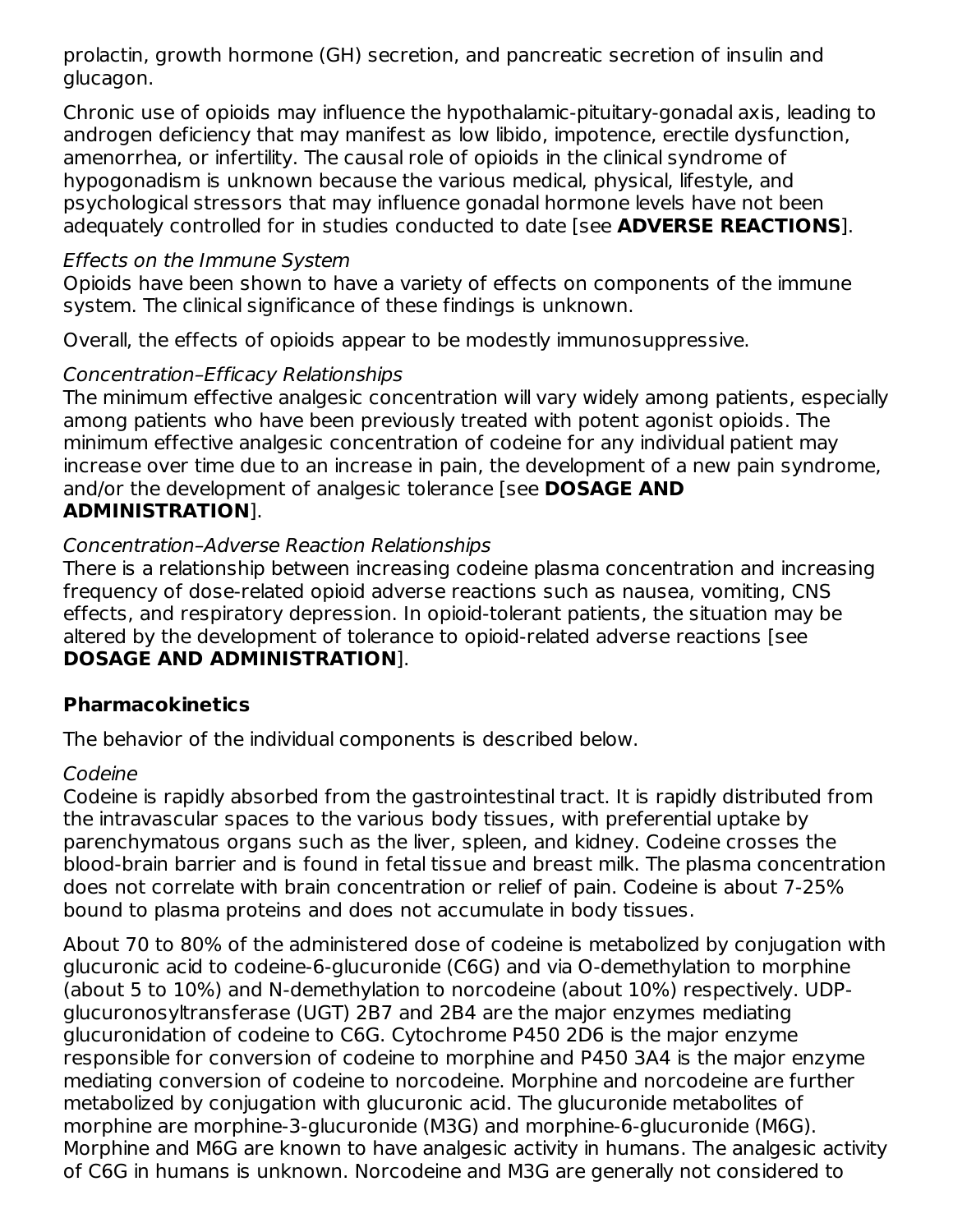possess analgesic properties.

The plasma half-life is about 2.9 hours. The elimination of codeine is primarily via the kidneys, and about 90% of an oral dose is excreted by the kidneys within 24 hours of dosing. The urinary secretion products consist of free and glucuronide conjugated codeine (about 70%), free and conjugated norcodeine (about 10%), free and conjugated morphine (about 10%), normorphine (4%), and hydrocodone (1%). The remainder of the dose is excreted in the feces.

At therapeutic doses, the analgesic effect reaches a peak within 2 hours and persists between 4 and 6 hours.

### Acetaminophen

Acetaminophen is rapidly absorbed from the gastrointestinal tract and is distributed throughout most body tissues. A small fraction (10-25%) of acetaminophen is bound to plasma proteins. The plasma half-life is 1.25 to 3 hours, but may be increased by liver damage and following overdosage. Elimination of acetaminophen is principally by liver metabolism (conjugation) and subsequent renal excretion of metabolites. Acetaminophen is primarily metabolized in the liver by first-order kinetics and involves three principal separate pathways: conjugation with glucuronide; conjugation with sulfate; and oxidation via the cytochrome, P450-dependent, mixed- function oxidase enzyme pathway to form a reactive intermediate metabolite, which conjugates with glutathione and is then further metabolized to form cysteine and mercapturic acid conjugates. The principal cytochrome P450 isoenzyme involved appears to be CYP2E1, with CYP1A2 and CYP3A4 as additional pathways. Approximately 85% of an oral dose appears in the urine within 24 hours of administration, most as the glucuronide conjugate, with small amounts of other conjugates and unchanged drug.

See **OVERDOSAGE** for toxicity information.

# **INDICATIONS AND USAGE**

Acetaminophen and codeine phosphate tablets are indicated for the management of mild to moderate pain, where treatment with an opioid is appropriate and for which alternative treatments are inadequate.

## Limitations of Use

Because of the risks of addiction, abuse, and misuse, with opioids, even at recommended doses [see **WARNINGS**], reserve acetaminophen and codeine phosphate tablets for use in patients for whom alternative treatment options [e.g., nonopioid analgesics]

- Have not provided adequate analgesia, or are not expected to provide adequate analgesia,
- Have not been tolerated, or are not expected to be tolerated.

# **CONTRAINDICATIONS**

Acetaminophen and codeine phosphate tablets are contraindicated for:

- All children younger than 12 years of age (see **WARNINGS**).
- Post-operative management in children younger than 18 years of age following tonsillectomy and/or adenoidectomy (see **WARNINGS**).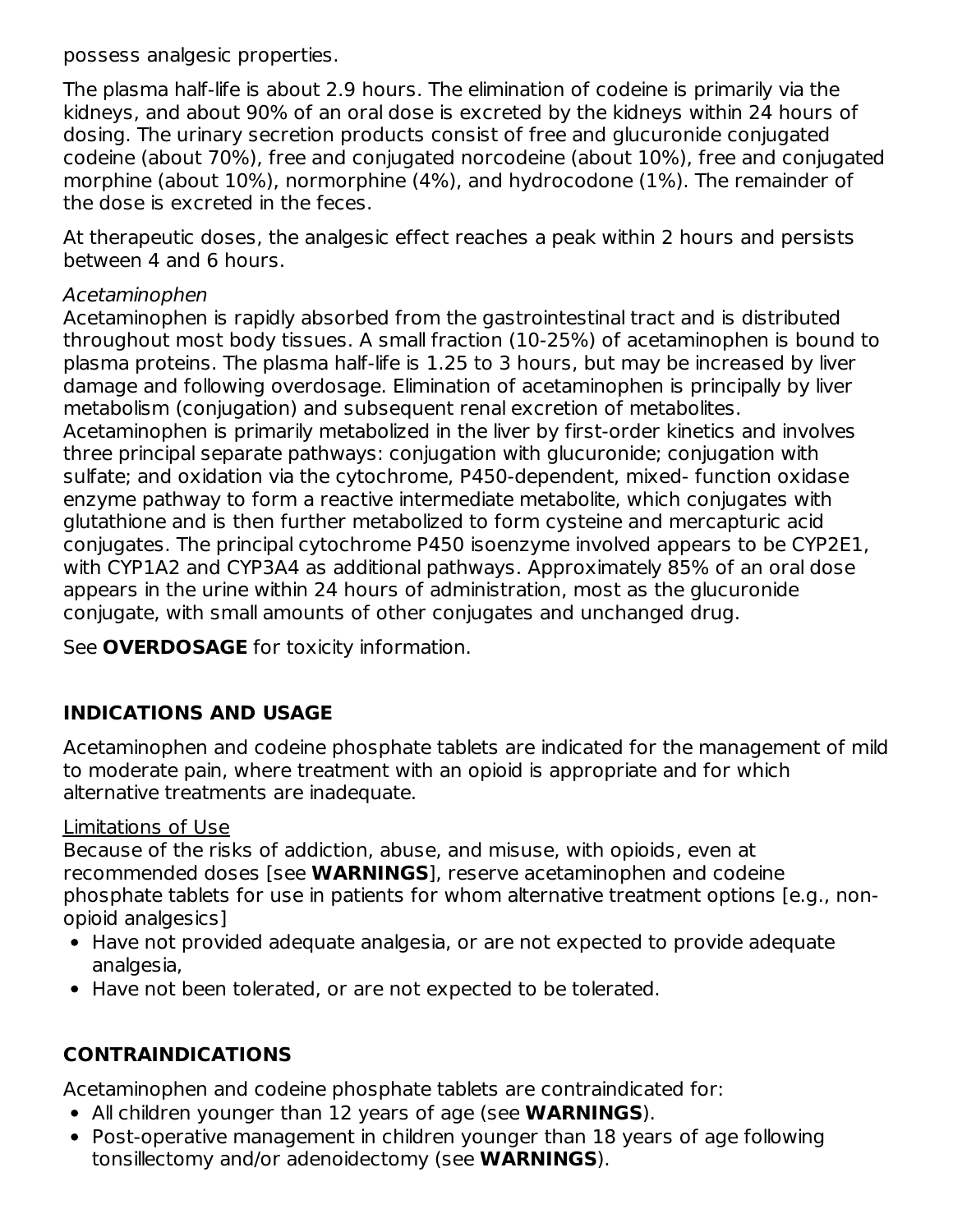Acetaminophen and codeine phosphate tablets are contraindicated in patients with:

- Significant respiratory depression [see **WARNINGS**].
- Acute or severe bronchial asthma in an unmonitored setting or in the absence of resuscitative equipment [see **WARNINGS**].
- concurrent use of monoamine oxidase inhibitors (MAOIs) or use of MAOIs within the last 14 days [see **WARNINGS**].
- known or suspected gastrointestinal obstruction, including paralytic ileus [see **WARNINGS**].
- Hypersensitivity to codeine, acetaminophen, or any of the formulation excipients (e.g., anaphylaxis) [see **WARNINGS**].

## **WARNINGS**

### **Addiction, Abuse and Misuse:**

Acetaminophen and codeine phosphate tablets contain codeine. Codeine in combination with acetaminophen, is a Schedule III controlled substance. As an opioid, acetaminophen and codeine phosphate tablets expose users to the risks of addiction, abuse, and misuse [see **DRUG ABUSE and DEPENDENCE**].

Although the risk of addiction in any individual is unknown, it can occur in patients appropriately prescribed acetaminophen and codeine phosphate tablets. Addiction can occur at recommended dosages and if the drug is misused or abused.

Assess each patient's risk for opioid addiction, abuse, or misuse prior to prescribing acetaminophen and codeine phosphate tablets, and monitor all patients receiving acetaminophen and codeine phosphate tablets for the development of these behaviors and conditions. Risks are increased in patients with a personal or family history of substance abuse (including drug or alcohol abuse or addiction) or mental illness (e.g., major depression). The potential for these risks should not, however, prevent the proper management of pain in any given patient. Patients at increased risk may be prescribed opioids such as acetaminophen and codeine phosphate tablets, but use in such patients necessitates intensive counseling about the risks and proper use of acetaminophen and codeine phosphate tablets along with intensive monitoring for signs of addiction, abuse, and misuse.

Opioids are sought by drug abusers and people with addiction disorders and are subject to criminal diversion. Consider these risks when prescribing or dispensing acetaminophen and codeine phosphate tablets. Strategies to reduce these risks include prescribing the drug in the smallest appropriate quantity and advising the patient on the proper disposal of unused drug [see **PRECAUTIONS; Information for Patients/Caregivers**]. Contact local state professional licensing board or state controlled substances authority for information on how to prevent and detect abuse or diversion of this product.

## **Opioid Analgesic Risk Evaluation and Mitigation Strategy (REMS):**

To ensure that the benefits of opioid analgesics outweigh the risks of addiction, abuse, and misuse, the Food and Drug Administration (FDA) has required a Risk Evaluation and Mitigation Strategy (REMS) for these products. Under the requirements of the REMS, drug companies with approved opioid analgesic products must make REMS-compliant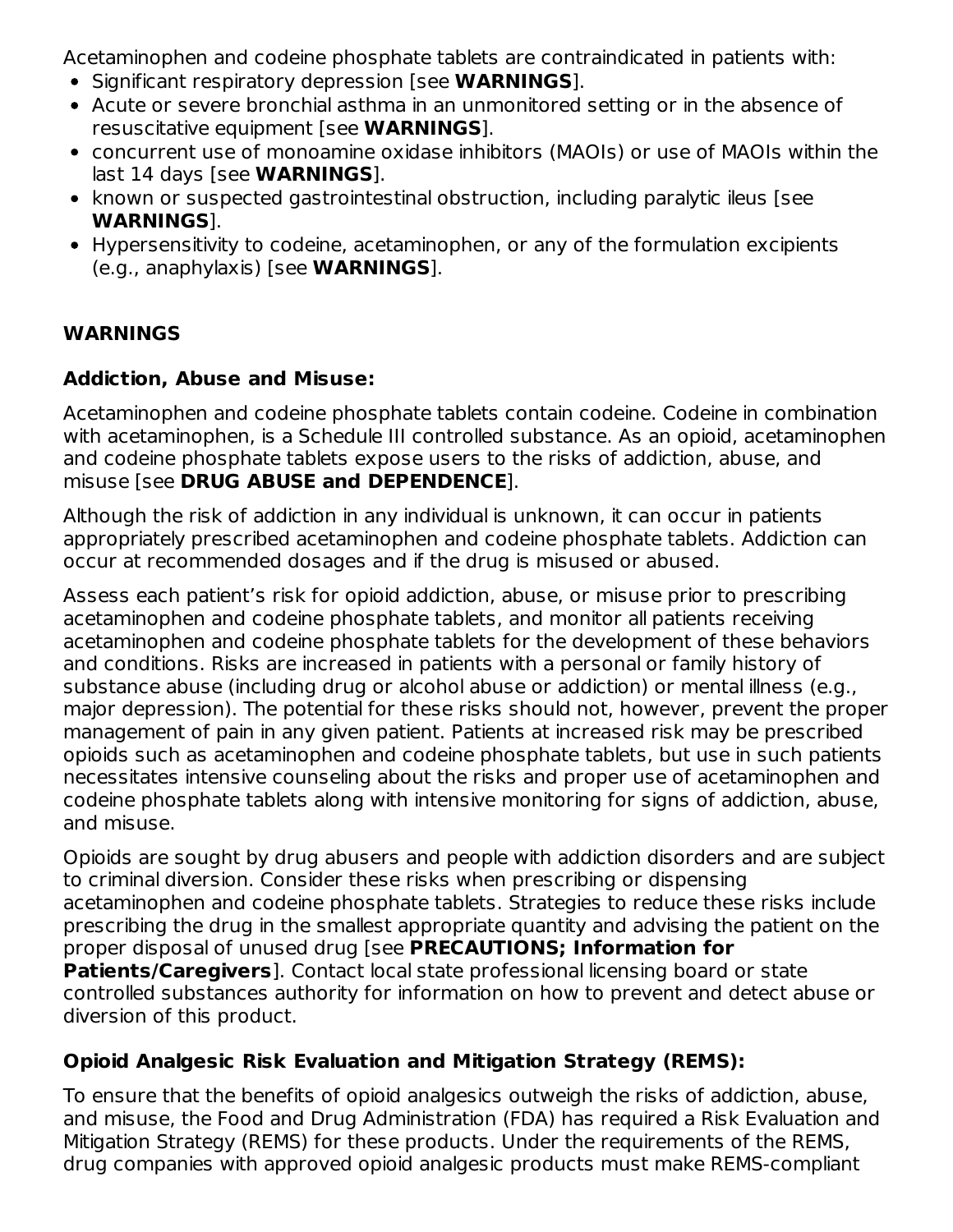education programs available to healthcare providers. Healthcare providers are strongly encouraged to do all of the following:

- Complete a REMS-compliant education program offered by an accredited provider of continuing education (CE) or another education program that includes all the elements of the FDA Education Blueprint for Health Care Providers Involved in the Management or Support of Patients with Pain.
- Discuss the safe use, serious risks, and proper storage and disposal of opioid analgesics with patients and/or their caregivers every time these medicines are prescribed. The Patient Counseling Guide (PCG) can be obtained at this link: www.fda.gov/OpioidAnalgesicREMSPCG.
- Emphasize to patients and their caregivers the importance of reading the Medication Guide that they will receive from their pharmacist every time an opioid analgesic is dispensed to them.
- Consider using other tools to improve patient, household, and community safety, such as patient- prescriber agreements that reinforce patient- prescriber responsibilities.

To obtain further information on the opioid analgesic REMS and for a list of accredited REMS CME/CE, call 800-503-0784, or log on to www.opioidanalgesicrems.com. The FDA Blueprint can be found at www.fda.gov/OpioidAnalgesicREMSBlueprint.

## **Life-Threatening Respiratory Depression**

Serious, life-threatening, or fatal respiratory depression has been reported with the use of opioids, even when used as recommended. Respiratory depression, if not immediately recognized and treated, may lead to respiratory arrest and death. Management of respiratory depression may include close observation, supportive measures, and use of opioid antagonists, depending on the patient's clinical status [see **OVERDOSAGE**]. Carbon dioxide (CO  $_2$ ) retention from opioid-induced respiratory depression can exacerbate the sedating effects of opioids.

While serious, life-threatening, or fatal respiratory depression can occur at any time during the use of acetaminophen and codeine phosphate tablets, the risk is greatest during the initiation of therapy or following a dosage increase. Monitor patients closely for respiratory depression, especially within the first 24-72 hours of initiating therapy with and following dosage increases of acetaminophen and codeine phosphate tablets.

To reduce the risk of respiratory depression, proper dosing and titration of acetaminophen and codeine phosphate tablets are essential [see **DOSAGE AND ADMINISTRATION**]. Overestimating the acetaminophen and codeine phosphate tablets dosage when converting patients from another opioid product can result in a fatal overdose with the first dose.

Accidental ingestion of acetaminophen and codeine phosphate tablets, especially by children, can result in respiratory depression and death due to an overdose of codeine.

Opioids can cause sleep-related breathing disorders including central sleep apnea (CSA) and sleep-related hypoxemia. Opioid use increases the risk of CSA in a dose-dependent fashion. In patients who present with CSA, consider decreasing the opioid dosage using best practices for opioid taper [see **Dosage and Administration**].

## **Ultra-Rapid Metabolism of Codeine and Other Risk Factors for Life-**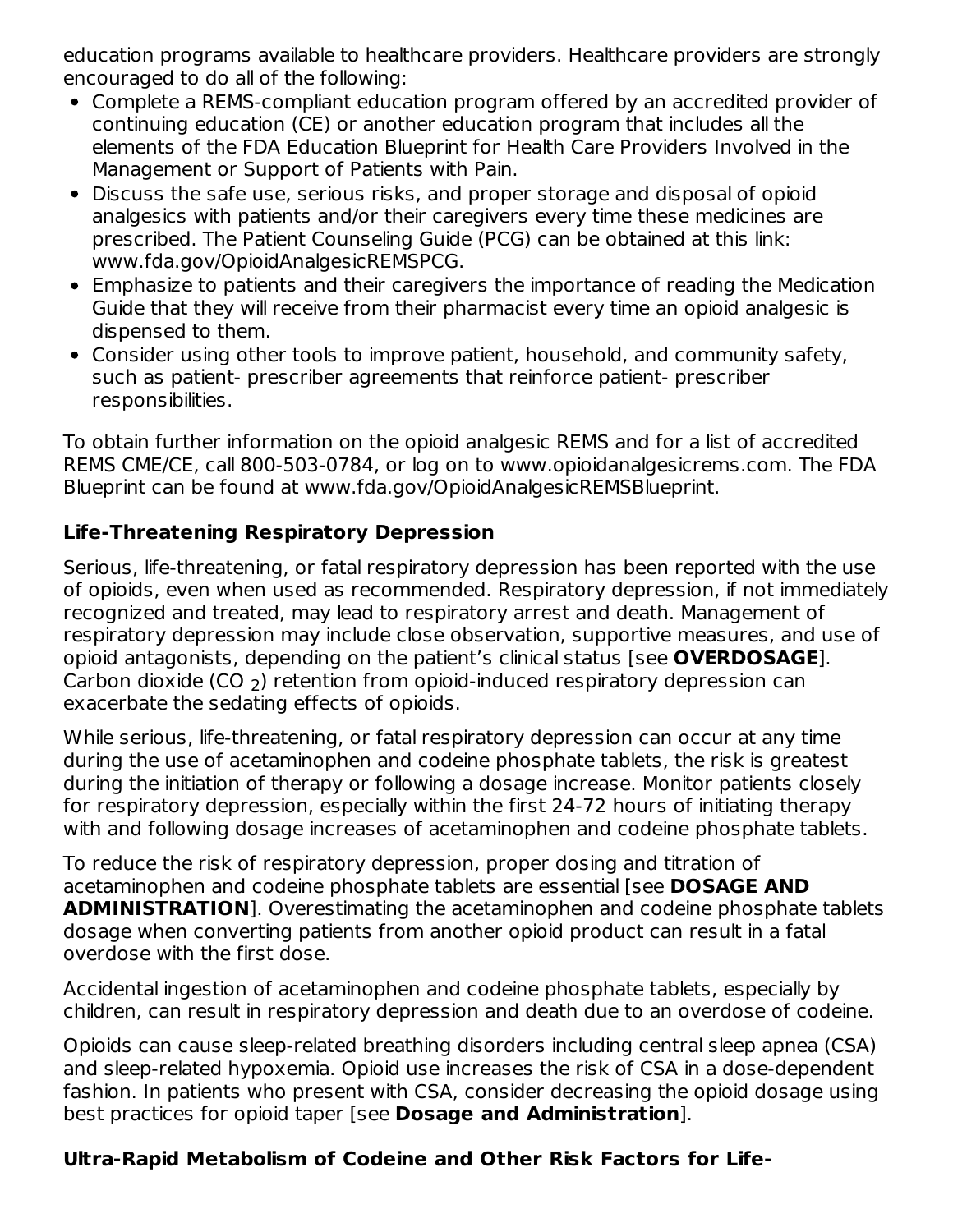# **Threatening Respiratory Depression in Children**

Life-threatening respiratory depression and death have occurred in children who received codeine. Codeine is subject to variability in metabolism based upon CYP2D6 genotype (described below), which can lead to an increased exposure to the active metabolite morphine. Based upon post-marketing reports, children younger than 12 years old appear to be more susceptible to the respiratory depressant effects of codeine, particularly if there are risk factors for respiratory depression. For example, many reported cases of death occurred in the post-operative period following tonsillectomy and/or adenoidectomy, and many of the children had evidence of being ultra-rapid metabolizers of codeine. Furthermore, children with obstructive sleep apnea who are treated with codeine for post-tonsillectomy and/or adenoidectomy pain may be particularly sensitive to its respiratory depressant effect. Because of the risk of lifethreatening respiratory depression and death:

- Acetaminophen and codeine phosphate tablets are contraindicated for all children younger than 12 years of age (see **CONTRAINDICATIONS**).
- Acetaminophen and codeine phosphate tablets are contraindicated for postoperative management in pediatric patients younger than 18 years of age following tonsillectomy and/or adenoidectomy (see **CONTRAINDICATIONS**).
- Avoid the use of acetaminophen and codeine phosphate tablets in adolescents 12 to 18 years of age who have other risk factors that may increase their sensitivity to the respiratory depressant effects of codeine unless the benefits outweigh the risks. Risk factors include conditions associated with hypoventilation, such as postoperative status, obstructive sleep apnea, obesity, severe pulmonary disease, neuromuscular disease, and concomitant use of other medications that cause respiratory depression. (see **WARNINGS**)
- As with adults, when prescribing codeine for adolescents, healthcare providers should choose the lowest effective dose for the shortest period of time and inform patients and caregivers about these risks and the signs of morphine overdose ( **OVERDOSAGE**).

## Nursing Mothers

At least one death was reported in a nursing infant who was exposed to high levels of morphine in breast milk because the mother was an ultra-rapid metabolizer of codeine. Breastfeeding is not recommended during treatment with acetaminophen and codeine phosphate tablets.

## CYP2D6 Genetic Variability: Ultra-Rapid Metabolizers

Some individuals may be ultra-rapid metabolizers because of a specific CYP2D6 genotype (e.g., gene duplications denoted as  $*1/*1xN$  or  $*1/*2xN$ ). The prevalence of this CYP2D6 phenotype varies widely and has been estimated at 1 to 10% for Whites (European, North American), 3 to 4% for Blacks (African Americans), 1 to 2% for East Asians (Chinese, Japanese, Korean), and may be greater than 10% in certain racial/ethnic groups (i.e., Oceanian, Northern African, Middle Eastern, Ashkenazi Jews, Puerto Rican).

These individuals convert codeine into its active metabolite, morphine, more rapidly and completely than other people. This rapid conversion results in higher than expected serum morphine levels. Even at labeled dosage regimens, individuals who are ultra-rapid metabolizers may have life-threatening or fatal respiratory depression or experience signs of overdose (such as extreme sleepiness, confusion, or shallow breathing) [see **OVERDOSAGE**]. Therefore, individuals who are ultra-rapid metabolizers should not use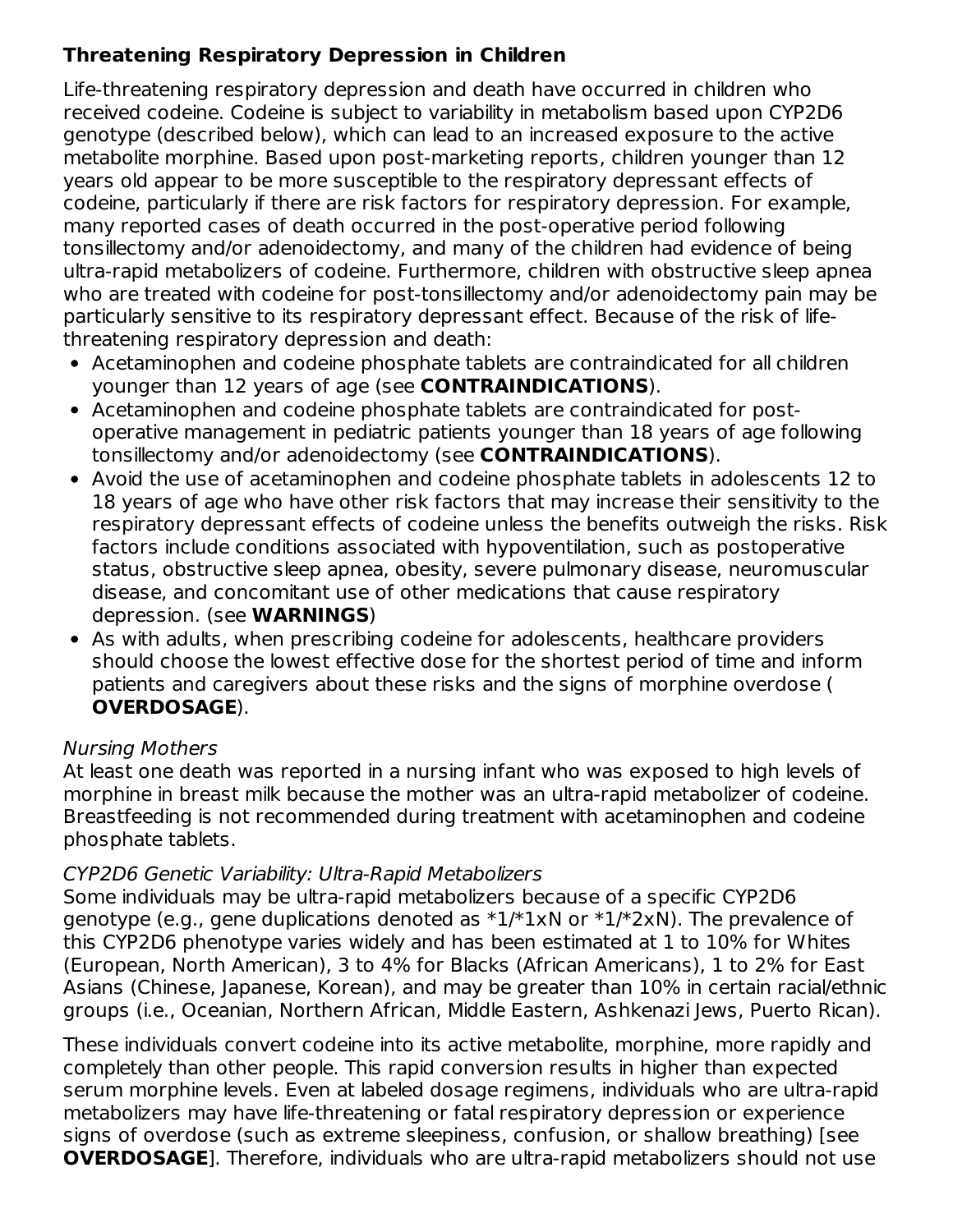acetaminophen and codeine phosphate tablets.

# **Neonatal Opioid Withdrawal Syndrome**

Prolonged use of acetaminophen and codeine phosphate tablets during pregnancy can result in withdrawal in the neonate. Neonatal opioid withdrawal syndrome, unlike opioid withdrawal syndrome in adults, may be life-threatening if not recognized and treated, and requires management according to protocols developed by neonatology experts. Observe newborns for signs of neonatal opioid withdrawal syndrome and manage accordingly. Advise pregnant women using opioids for a prolonged period of the risk of neonatal opioid withdrawal syndrome and ensure that appropriate treatment will be available [see **PRECAUTIONS, Information for Patients/Caregivers, Pregnancy**].

# **Interactions with Drugs Affecting Cytochrome P450 Isoenzymes**

The effects of concomitant use or discontinuation of cytochrome P450 3A4 inducers, 3A4 inhibitors, or 2D6 inhibitors with codeine are complex. Use of cytochrome P450 3A4 inducers, 3A4 inhibitors, or 2D6 inhibitors with acetaminophen and codeine phosphate tablets requires careful consideration of the effects on the parent drug, codeine, and the active metabolite, morphine.

# Cytochrome P450 3A4 Interaction

The concomitant use of acetaminophen and codeine phosphate tablets with all cytochrome P450 3A4 inhibitors, such as macrolide antibiotics (e.g., erythromycin), azole-antifungal agents (e.g., ketoconazole), and protease inhibitors (e.g., ritonavir) or discontinuation of a cytochrome P450 3A4 inducer such as rifampin, carbamazepine, and phenytoin, may result in an increase in codeine plasma concentrations with subsequently greater metabolism by cytochrome P450 2D6, resulting in greater morphine levels, which could increase or prolong adverse reactions and may cause potentially fatal respiratory depression.

The concomitant use of acetaminophen and codeine phosphate tablets with all cytochrome P450 3A4 inducers or discontinuation of a cytochrome P450 3A4 inhibitor may result in lower codeine levels, greater norcodeine levels, and less metabolism via 2D6 with resultant lower morphine levels. This may be associated with a decrease in efficacy, and in some patients, may result in signs and symptoms of opioid withdrawal.

Follow patients receiving acetaminophen and codeine phosphate tablets and any CYP3A4 inhibitor or inducer for signs and symptoms that may reflect opioid toxicity and opioid withdrawal when acetaminophen and codeine phosphate tablets are used in conjunction with inhibitors and inducers of CYP3A4 [see **WARNINGS, Drug Interactions**].

If concomitant use of a CYP3A4 inhibitor is necessary or if a CYP3A4 inducer is discontinued, consider dosage reduction of acetaminophen and codeine phosphate tablets until stable drug effects are achieved. Monitor patients for respiratory depression and sedation at frequent intervals.

If concomitant use of a CYP3A4 inducer is necessary or if a CYP3A4 inhibitor is discontinued, consider increasing the acetaminophen and codeine phosphate tablets dosage until stable drug effects are achieved. Monitor for signs of opioid withdrawal (see **PRECAUTIONS, Drug Interactions**).

Risks of Concomitant Use or Discontinuation of Cytochrome P450 2D6 Inhibitors The concomitant use of acetaminophen and codeine phosphate tablets with all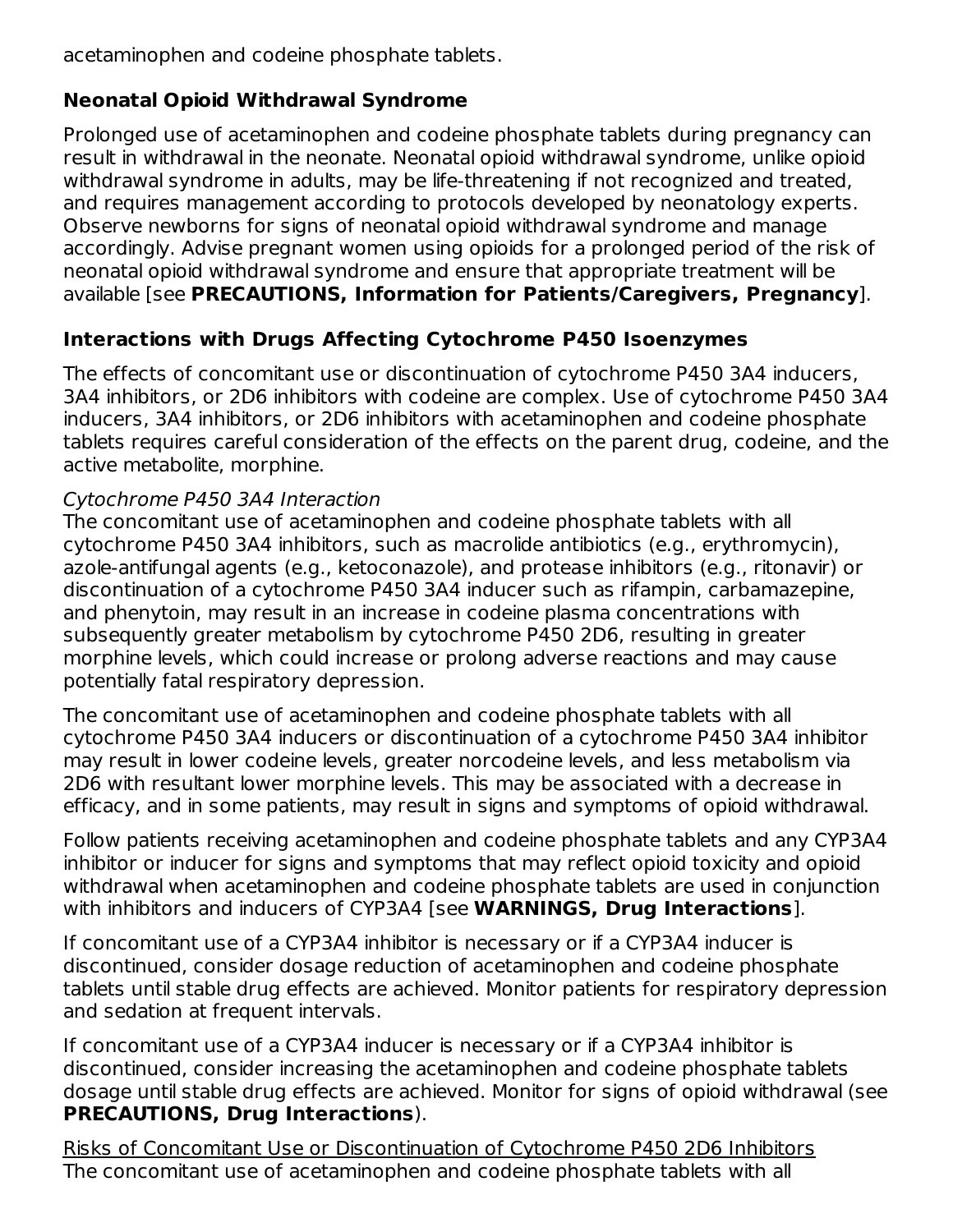cytochrome P450 2D6 inhibitors (e.g., amiodarone, quinidine) may result in an increase in codeine plasma concentrations and a decrease in active metabolite morphine plasma concentration which could result in an analgesic efficacy reduction or symptoms of opioid withdrawal.

Discontinuation of a concomitantly used cytochrome P450 2D6 inhibitor may result in a decrease in codeine plasma concentration and an increase in active metabolite morphine plasma concentration which could increase or prolong adverse reactions and may cause potentially fatal respiratory depression.

Follow patients receiving acetaminophen and codeine phosphate tablets and any CYP2D6 inhibitor for signs and symptoms that may reflect opioid toxicity and opioid withdrawal when acetaminophen and codeine phosphate tablets are used in conjunction with inhibitors of CYP2D6.

If concomitant use with a CYP2D6 inhibitor is necessary, follow the patient for signs of reduced efficacy or opioid withdrawal and consider increasing the acetaminophen and codeine phosphate tablets dosage. After stopping use of a CYP2D6 inhibitor, consider reducing the acetaminophen and codeine phosphate tablets dosage and follow the patient for signs and symptoms of respiratory depression or sedation [see **PRECAUTIONS, Drug Interactions**].

## **Hepatotoxicity**

Acetaminophen has been associated with cases of acute liver failure, at times resulting in liver transplant and death. Most of the cases of liver injury are associated with the use of acetaminophen at doses that exceed 4,000 milligrams per day, and often involve more than one acetaminophen-containing product. The excessive intake of acetaminophen may be intentional to cause self-harm or unintentional as patients attempt to obtain more pain relief or *unknowingly* take other acetaminophen-containing products.

The risk of acute liver failure is higher in individuals with underlying liver disease and in individuals who ingest alcohol while taking acetaminophen.

Instruct patients to look for acetaminophen or APAP on package labels and not to use more than one product that contains acetaminophen. Instruct patients to seek medical attention immediately upon ingestion of more than 4,000 milligrams of acetaminophen per day, even if they feel well.

### **Risks from Concomitant Use with Benzodiazepines or Other CNS Depressants**

Profound sedation, respiratory depression, coma, and death may result from the concomitant use of acetaminophen and codeine phosphate tablets with benzodiazepines and/or other CNS depressants (e.g., non-benzodiazepine sedatives/hypnotics, anxiolytics, tranquilizers, muscle relaxants, general anesthetics, antipsychotics, other opioids, alcohol). Because of these risks, reserve concomitant prescribing of these drugs for use in patients for whom alternative treatment options are inadequate.

Observational studies have demonstrated that concomitant use of opioid analgesics and benzodiazepines increases the risk of drug-related mortality compared to use of opioid analgesics alone. Because of similar pharmacological properties, it is reasonable to expect similar risk with the concomitant use of other CNS depressant drugs with opioid analgesics [see **PRECAUTIONS; Drug Interactions**].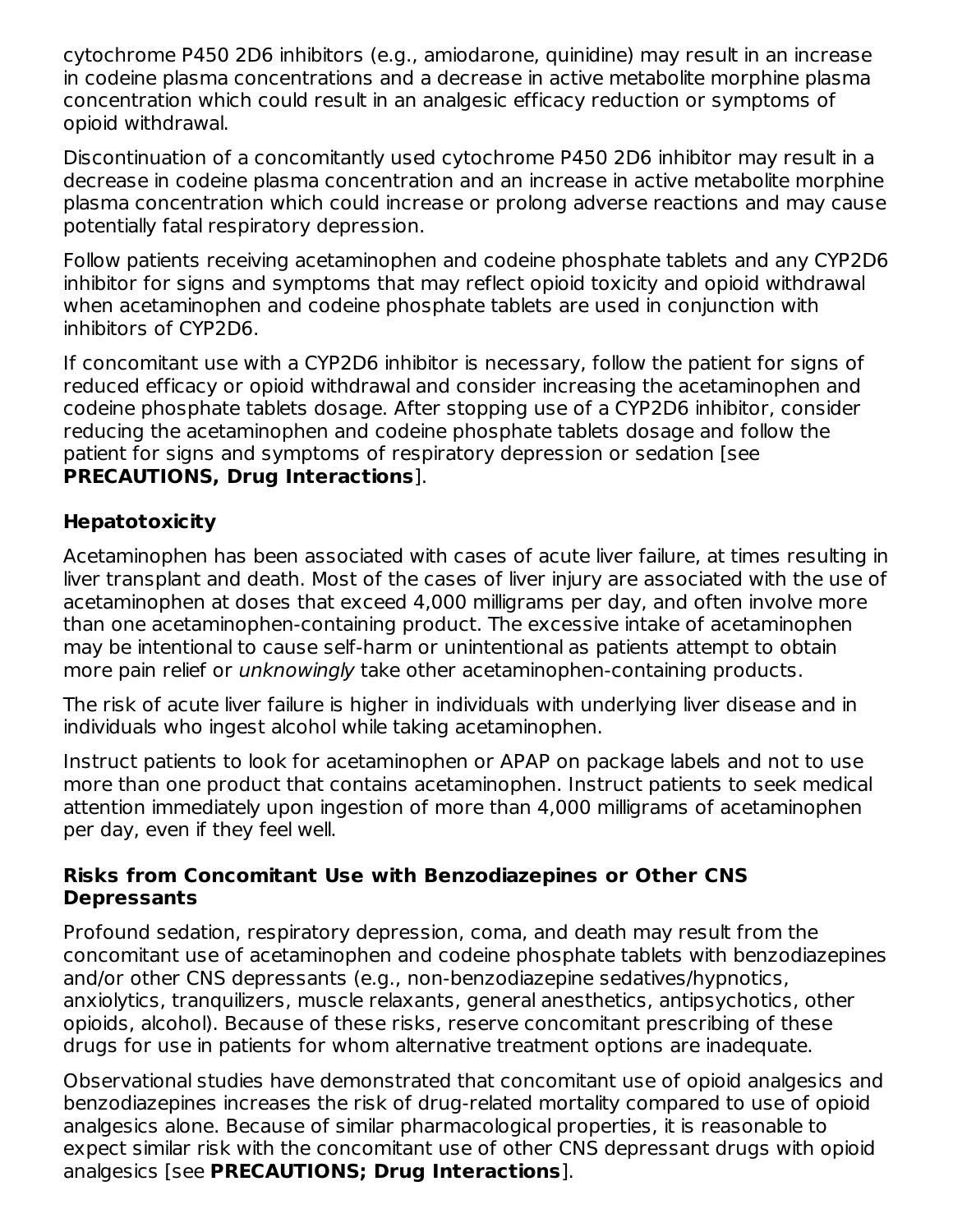If the decision is made to prescribe a benzodiazepine or other CNS depressant concomitantly with an opioid analgesic, prescribe the lowest effective dosages and minimum durations of concomitant use. In patients already receiving an opioid analgesic, prescribe a lower initial dose of the benzodiazepine or other CNS depressant than indicated in the absence of an opioid, and titrate based on clinical response. If an opioid analgesic is initiated in a patient already taking a benzodiazepine or other CNS depressant, prescribe a lower initial dose of the opioid analgesic, and titrate based on clinical response. Follow patients closely for signs and symptoms of respiratory depression and sedation.

Advise both patients and caregivers about the risks of respiratory depression and sedation when acetaminophen and codeine phosphate tablets are used with benzodiazepines or other CNS depressants (including alcohol and illicit drugs). Advise patients not to drive or operate heavy machinery until the effects of concomitant use of the benzodiazepine or other CNS depressant have been determined. Screen patients for risk of substance use disorders, including opioid abuse and misuse, and warn them of the risk for overdose and death associated with the use of additional CNS depressants including alcohol and illicit drugs [see **PRECAUTIONS; Drug Interactions, Information for Patients/Caregivers**].

### **Life-Threatening Respiratory Depression in Patients with Chronic Pulmonary Disease or Elderly, Cachectic, or Debilitated Patients**

The use of acetaminophen and codeine phosphate tablets in patients with acute or severe bronchial asthma in an unmonitored setting or in the absence of resuscitative equipment is contraindicated.

### Patients with Chronic Pulmonary Disease

Acetaminophen and codeine phosphate tablets-treated patients with significant chronic obstructive pulmonary disease or cor pulmonale, and those with a substantially decreased respiratory reserve, hypoxia, hypercapnia, or pre-existing respiratory depression are at increased risk of decreased respiratory drive including apnea, even at recommended dosages of acetaminophen and codeine phosphate tablets [see **WARNINGS; Life-Threatening Respiratory Depression**].

### Elderly, Cachectic, or Debilitated Patients

Life-threatening respiratory depression is more likely to occur in elderly, cachectic, or debilitated patients because they may have altered pharmacokinetics, including clearance, compared to younger, healthier patients [see **WARNINGS; Respiratory Depression**].

Monitor such patients closely, particularly when initiating and titrating acetaminophen and codeine phosphate tablets and when acetaminophen and codeine phosphate tablets are given concomitantly with other drugs that depress respiration [see **WARNINGS; Life-Threatening Respiratory Depression**]. Alternatively, consider the use of nonopioid analgesics in these patients.

### **Interaction with Monoamine Oxidase Inhibitors**

Monoamine oxidase inhibitors (MAOIs) may potentiate the effects of morphine, codeine's active metabolite, including respiratory depression, coma, and confusion. Acetaminophen and codeine phosphate tablets should not be used in patients taking MAOIs or within 14 days of stopping such treatment.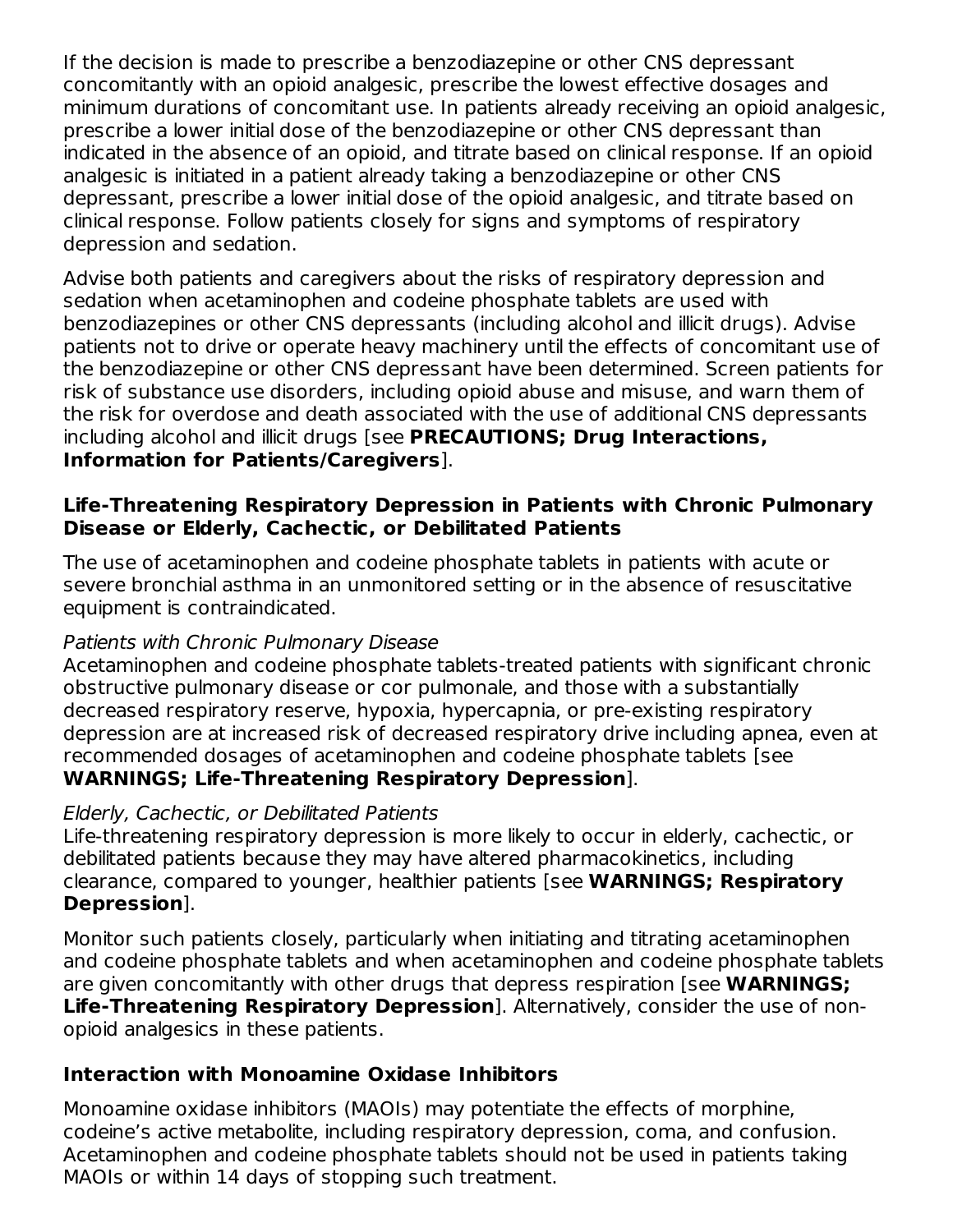# **Adrenal Insufficiency**

Cases of adrenal insufficiency have been reported with opioid use, more often following greater than 1 month of use. Presentation of adrenal insufficiency may include nonspecific symptoms and signs including nausea, vomiting, anorexia, fatigue, weakness, dizziness, and low blood pressure. If adrenal insufficiency is suspected, confirm the diagnosis with diagnostic testing as soon as possible. If adrenal insufficiency is diagnosed, treat with physiologic replacement doses of corticosteroids. Wean the patient off of the opioid to allow adrenal function to recover and continue corticosteroid treatment until adrenal function recovers. Other opioids may be tried as some cases reported use of a different opioid without recurrence of adrenal insufficiency. The information available does not identify any particular opioids as being more likely to be associated with adrenal insufficiency.

## **Severe Hypotension**

Acetaminophen and codeine may cause severe hypotension including orthostatic hypotension and syncope in ambulatory patients. There is increased risk in patients whose ability to maintain blood pressure has already been compromised by a reduced blood volume or concurrent administration of certain CNS depressant drugs (e.g., phenothiazines or general anesthetics) [see **PRECAUTIONS; Drug Interactions**]. Monitor these patients for signs of hypotension after initiating or titrating the dosage of acetaminophen and codeine phosphate tablets. In patients with circulatory shock acetaminophen and codeine phosphate tablets may cause vasodilatation that can further reduce cardiac output and blood pressure. Avoid the use of acetaminophen and codeine with circulatory shock.

## **Serious Skin Reactions**

Rarely, acetaminophen may cause serious skin reactions such as acute generalized exanthematous pustulosis (AGEP), Stevens – Johnson syndrome (SJS), and toxic epidermal necrolysis (TEN), which can be fatal. Patients should be informed about the signs of serious skin reactions, and use of the drug should be discontinued at the first appearance of skin rash or any other sign of hypersensitivity.

### **Risks of Use in Patients with Increased Intracranial Pressure, Brain Tumors, Head Injury, or Impaired Consciousness**

In patients who may be susceptible to the intracranial effects of CO  $_{\rm 2}$  retention (e.g., those with evidence of increased intracranial pressure or brain tumors), acetaminophen and codeine phosphate tablets may reduce respiratory drive, and the resultant CO  $_{\rm 2}$ retention can further increase intracranial pressure. Monitor such patients for signs of sedation and respiratory depression, particularly when initiating therapy with acetaminophen and codeine phosphate tablets.

Opioids may also obscure the clinical course in a patient with a head injury. Avoid the use of acetaminophen and codeine phosphate tablets in patients with impaired consciousness or coma.

# **Hypersensitivity/Anaphylaxis**

There have been post-marketing reports of hypersensitivity and anaphylaxis associated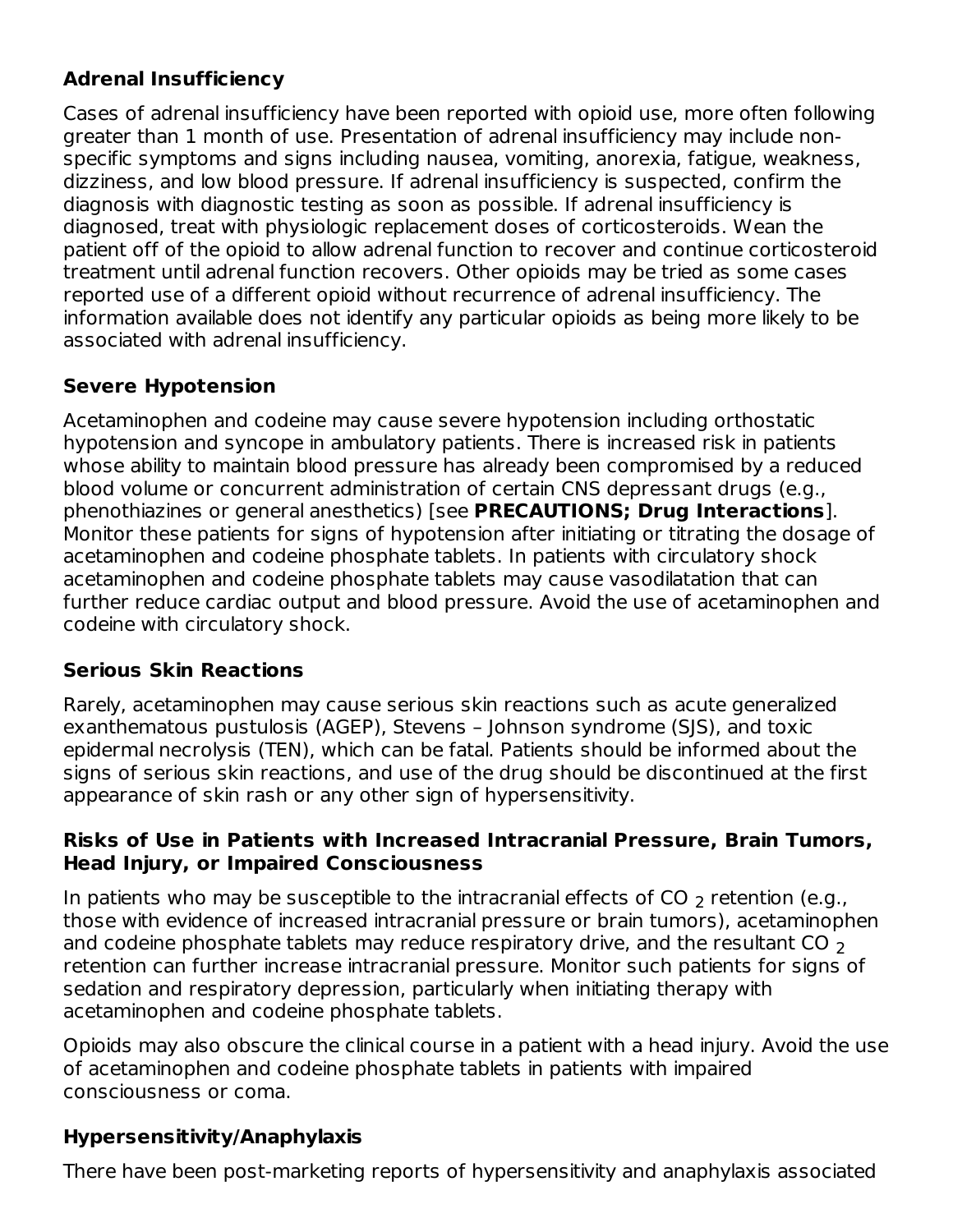with the use of acetaminophen. Clinical signs included swelling of the face, mouth, and throat, respiratory distress, urticaria, rash, pruritus, and vomiting. There were infrequent reports of life-threatening anaphylaxis requiring emergency medical attention. Instruct patients to discontinue acetaminophen and codeine phosphate tablets immediately and seek medical care if they experience these symptoms. Do not prescribe acetaminophen and codeine phosphate tablets for patients with acetaminophen allergy [see **PRECAUTIONS; Information for Patients/Caregivers**].

## **Risks of Use in Patients with Gastrointestinal Conditions**

Acetaminophen and codeine phosphate tablets are contraindicated in patients with gastrointestinal obstruction, including paralytic ileus.

The administration of acetaminophen and codeine phosphate tablets or other opioids may obscure the diagnosis or clinical course in patients with acute abdominal conditions.

Acetaminophen and codeine phosphate tablets may cause spasm of the sphincter of Oddi. Opioids may cause increases in serum amylase. Monitor patients with biliary tract disease, including acute pancreatitis, for worsening symptoms.

## **Sulfite Sensitivity**

Acetaminophen and Codeine Phosphate Tablets contain sodium metabisulfite, a sulfite that may cause allergic-type reactions including anaphylactic symptoms and lifethreatening or less severe asthmatic episodes in certain susceptible people. The overall prevalence of sulfite sensitivity in the general population is unknown and probably low. Sulfite sensitivity is seen more frequently in asthmatic than in non-asthmatic people.

# **Increased Risk of Seizures in Patients with Seizure Disorders**

The codeine in acetaminophen and codeine phosphate tablets may increase the frequency of seizures in patients with seizure disorders, and may increase the risk of seizures occurring in other clinical settings associated with seizures. Monitor patients with a history of seizure disorders for worsened seizure control during acetaminophen and codeine phosphate tablets therapy.

## **Withdrawal**

Do not abruptly discontinue acetaminophen and codeine phosphate tablets in a patient physically dependent on opioids. Rapid tapering of acetaminophen and codeine phosphate tablets in a patient physically dependent on opioids may lead to a withdrawal syndrome and return of pain [see **DOSAGE AND ADMINISTRATION, DRUG ABUSE AND DEPENDENCE**].

Additionally Avoid the use of mixed agonist/antagonist (e.g, pentazocine, nalbuphine, and butorphanol) or partial agonist (e.g., buprenorphine) analgesics in patients who are receiving a full opioid agonist analgesic, including acetaminophen and codeine phosphate tablets. In these patients, mixed agonist/antagonist and partial analgesics may reduce the analgesic effect and/or precipitate [see **PRECAUTIONS/ Drug Interactions**].

When discontinuing acetaminophen and codeine phosphate tablets, gradually taper the dosage [see **DOSAGE AND ADMINISTRATION**]. Do not abruptly discontinue acetaminophen and codeine phosphate tablets [see **DRUG ABUSE AND DEPENDENCE**].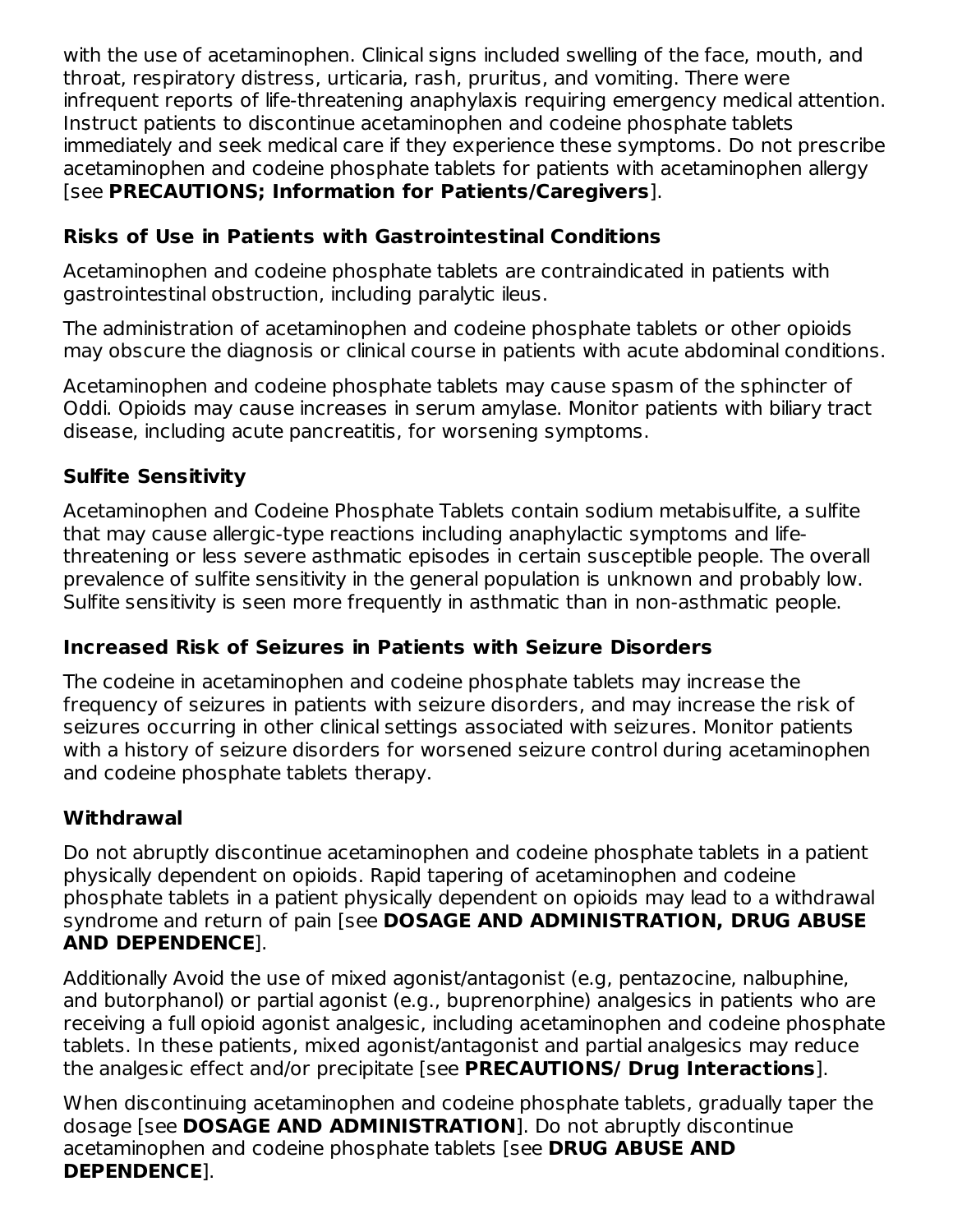### **PRECAUTIONS**

### **Risks of Driving and Operating Machinery**

Acetaminophen and codeine phosphate tablets may impair the mental or physical abilities needed to perform potentially hazardous activities such as driving a car or operating machinery. Warn patients not to drive or operate dangerous machinery unless they are tolerant to the effects of acetaminophen and codeine phosphate tablets and know how they will react to the medication [see **PRECAUTIONS; Information for Patients/Caregivers**].

#### **Information for Patients**

Advise the patient to read the FDA-approved patient labeling ( Medication Guide).

#### Storage and Disposal:

Because of the risks associated with accidental ingestion, misuse, and abuse, advise patients to store acetaminophen and codeine phosphate tablets securely, out of sight and reach of children, and in a location not accessible by others, including visitors to the home [see **WARNINGS, DRUG ABUSE AND DEPENDENCE**]. Inform patients that leaving acetaminophen and codeine phosphate tablets unsecured can pose a deadly risk to others in the home. Advise patients and caregivers that when medicines are no longer needed, they should be disposed of promptly. Inform patients that medicine take-back options are the preferred way to safely dispose of most types of unneeded medicines. If no take back programs or DEA-registered collectors are available, instruct patients to dispose of acetaminophen and codeine phosphate tablets by following these four steps:

- Mix acetaminophen and codeine phosphate tablets (do not crush) with an unpalatable substance such as dirt, cat litter, or used coffee grounds;
- Place the mixture in a container such as a sealed plastic bag;
- Throw the container in the household trash:
- Delete all personal information on the prescription label of the empty bottle

Inform patients that they can visit www.fda.gov/drugdisposal for additional information on disposal of unused medicines.

### Addiction, Abuse and Misuse

Inform patients that the use of acetaminophen and codeine phosphate tablets, even when taken as recommended, can result in addiction, abuse, and misuse, which can lead to overdose and death [see **WARNINGS**]. Instruct patients not to share acetaminophen and codeine phosphate tablets with others and to take steps to protect acetaminophen and codeine phosphate tablets from theft or misuse.

### Life-Threatening Respiratory Depression

Inform patients of the risk of life-threatening respiratory depression, including information that the risk is greatest when starting acetaminophen and codeine phosphate tablets or when the dosage is increased, and that it can occur even at recommended dosages [see **WARNINGS**]. Advise patients how to recognize respiratory depression and to seek medical attention if breathing difficulties develop.

#### Accidental Ingestion

Inform patients that accidental ingestion, especially by children, may result in respiratory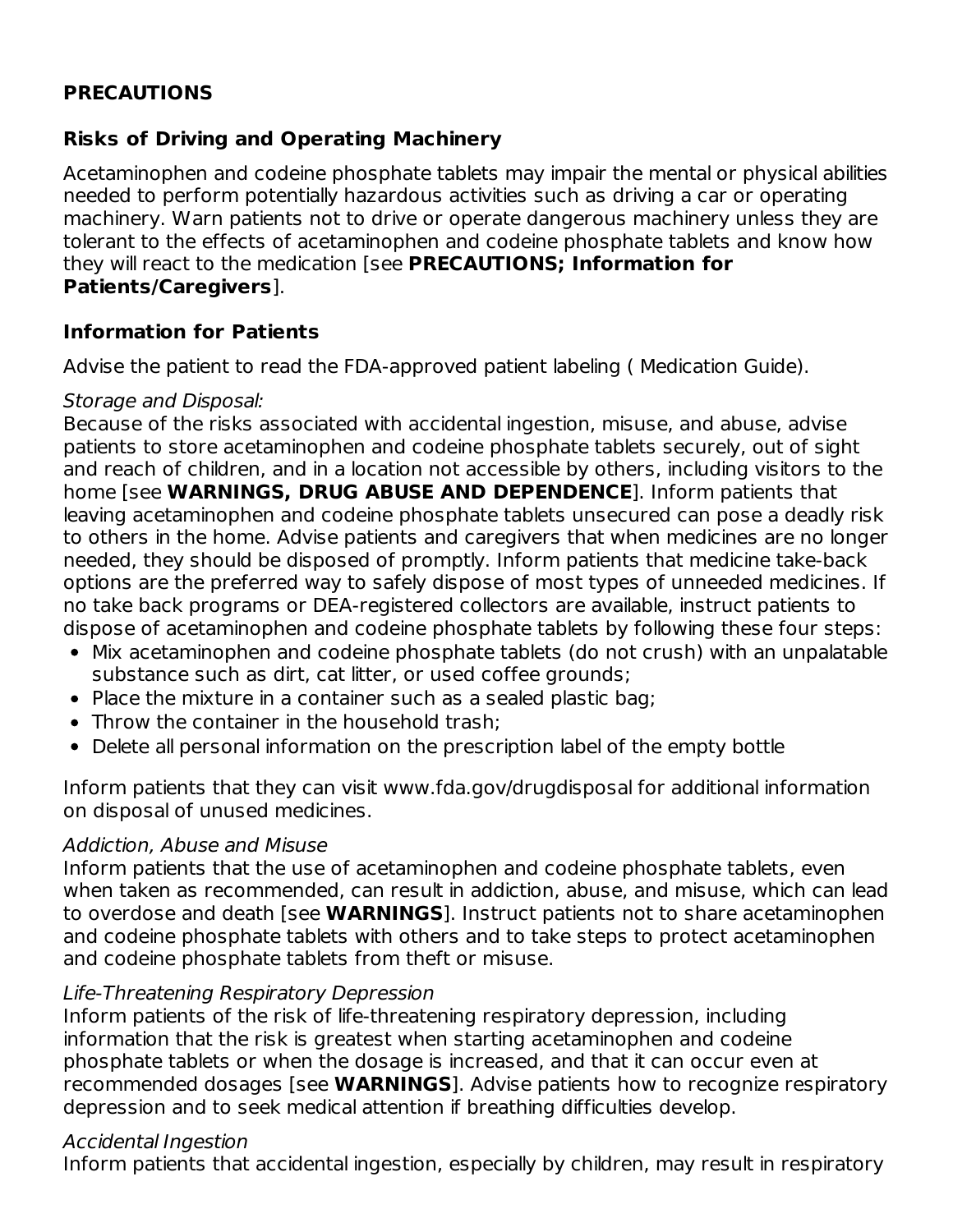depression or death [see **WARNINGS**]. Instruct patients to take steps to store acetaminophen and codeine phosphate tablets securely. Advise patients to properly dispose of acetaminophen and codeine phosphate tablets in accordance with local state guidelines and/or regulations.

### Ultra-Rapid Metabolism of Codeine and Other Risk Factors for Life-Threatening Respiratory Depression in Children.

Advise caregivers that acetaminophen and codeine phosphate tablets are contraindicated in all children younger than 12 years of age and in children younger than 18 years of age following tonsillectomy and/or adenoidectomy. Advise caregivers of children 12 to 18 years of age receiving acetaminophen and codeine phosphate tablets to monitor for signs of respiratory depression [see **Warnings**].

## Interactions with Benzodiazepines and Other CNS Depressants

Inform patients and caregivers that potentially fatal additive effects may occur if acetaminophen and codeine phosphate tablets used with benzodiazepines or other CNS depressants, including alcohol, and not to use these drugs concomitantly unless supervised by a healthcare provider [see **WARNINGS, PRECAUTIONS; Drug Interactions**].

### Serotonin Syndrome

Inform patients that opioids could cause a rare but potentially life-threatening condition resulting from concomitant administration of serotonergic drugs. Warn patients of the symptoms and signs of serotonin syndrome and to seek medical attention right away if symptoms develop.

Instruct patients to inform their healthcare provider if they are taking, or plan to take serotonergic medications [see **PRECAUTIONS; Drug Interactions**].

## MAOI Interaction

Inform patients not to take acetaminophen and codeine phosphate tablets while using any drugs that inhibit monoamine oxidase. Patients should not start MAOIs while taking acetaminophen and codeine phosphate tablets [see **WARNINGS, Drug Interactions**].

## Adrenal Insufficiency

Inform patients that opioids could cause adrenal insufficiency, a potentially lifethreatening condition. Adrenal insufficiency may present with non-specific symptoms and signs such as nausea, vomiting, anorexia, fatigue, weakness, dizziness, and low blood pressure. Advise patients to seek medical attention if they experience a constellation of these symptoms [see **WARNINGS**].

### Important Administration Instructions

Instruct patients how to properly take acetaminophen and codeine phosphate tablets [see **DOSAGE AND ADMINISTRATION**].

- Advise patients not to adjust the dose of acetaminophen and codeine phosphate tablets without consulting a physician or other healthcare professional.
- If patients have been receiving treatment with acetaminophen and codeine phosphate tablets for more than a few weeks and cessation of therapy is indicated, counsel them on the importance of safely tapering the dose and that abruptly discontinuing the medication could precipitate withdrawal symptoms. Provide a dose schedule to accomplish a gradual discontinuation of the medication [see **Warnings**].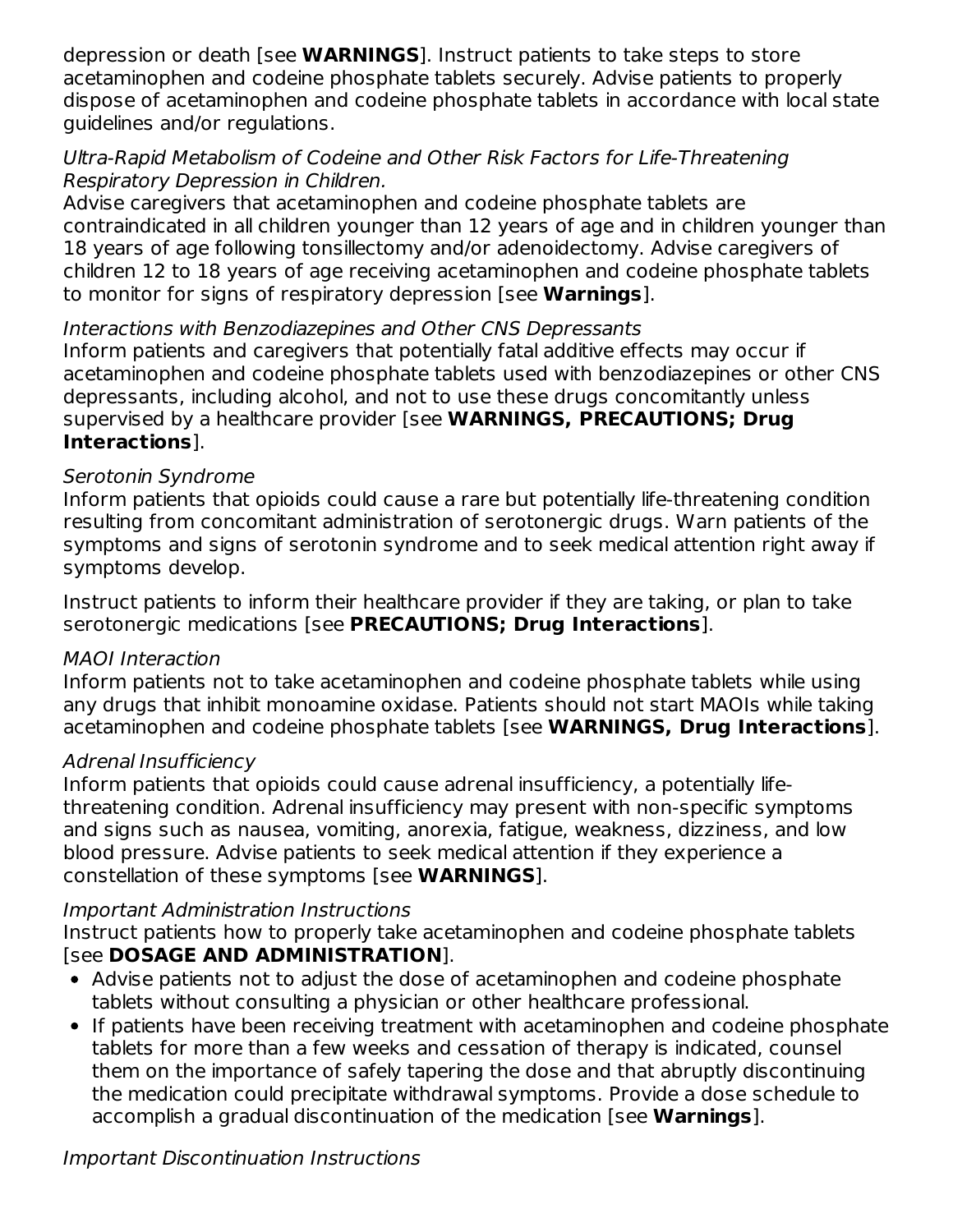In order to avoid developing withdrawal symptoms, instruct patients not to discontinue acetaminophen and codeine phosphate tablets, USP without first discussing a tapering plan with the prescriber [see **DOSAGE AND ADMINISTRATION**]

### Maximum Daily Dose of Acetaminophen

Inform patients not to take more than 4,000 milligrams of acetaminophen per day. Advise patients to call their healthcare provider if they have taken more than the recommended dose.

### Hypotension

Inform patients that acetaminophen and codeine phosphate tablets may cause orthostatic hypotension and syncope. Instruct patients how to recognize symptoms of low blood pressure and how to reduce the risk of serious consequences should hypotension occur (e.g., sit or lie down, carefully rise from a sitting or lying position) [see WARNINGS; Hypotension].

### Anaphylaxis

Inform patients that anaphylaxis has been reported with ingredients contained in acetaminophen and codeine phosphate tablets. Advise patients how to recognize such a reaction, and if they develop signs of allergy such as a rash or difficulty breathing to stop taking acetaminophen and codeine phosphate tablets and seek medical attention.[see **CONTRAINDICATIONS, ADVERSE REACTIONS**].

### **Pregnancy**

### Neonatal Opioid Withdrawal Syndrome

Inform female patients of reproductive potential that prolonged use of acetaminophen and codeine phosphate tablets during pregnancy can result in neonatal opioid withdrawal syndrome, which may be life-threatening if not recognized and treated [see **WARNINGS, Pregnancy**].

### Embryo-Fetal Toxicity

Inform female patients of reproductive potential that acetaminophen and codeine phosphate tablets can cause fetal harm and to inform the prescriber of a known or suspected pregnancy [see **PRECAUTIONS; Pregnancy**].

### Lactation

Advise women that breastfeeding is not recommended during treatment with acetaminophen and codeine phosphate tablets [see **PRECAUTIONS; Nursing Mothers**].

### Infertility

Inform patients that chronic use of opioids may cause reduced fertility. It is not known whether these effects on fertility are reversible.

## Driving or Operating Heavy Machinery

Inform patients that acetaminophen and codeine phosphate tablets may impair the mental and/or physical abilities required for the performance of potentially hazardous tasks such as driving a car or operating machinery and to avoid such tasks while taking this product, until they know how they will react to the medication.

### **Constipation**

Advise patients of the potential for severe constipation, including management instructions and when to seek medical attention [see **ADVERSE REACTIONS, CLINICAL PHARMACOLOGY**].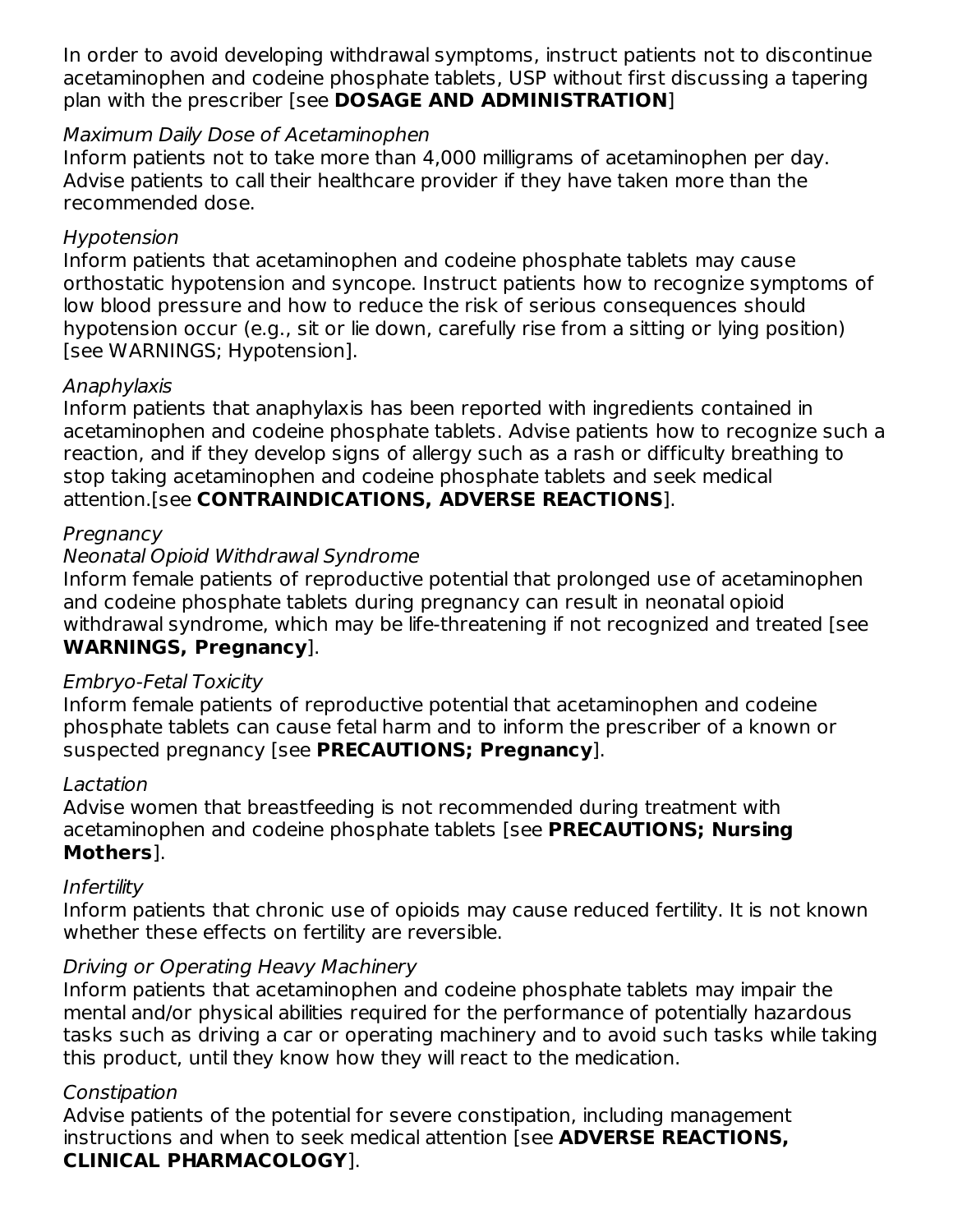## **Drug Interactions**

### CYP2D6 Inhibitors

Codeine is metabolized by CYP2D6 to form morphine. The concomitant use of acetaminophen and codeine phosphate tablets and CYP2D6 inhibitors (e.g., paroxetine, fluoxetine, bupropion, quinidine) can increase the plasma concentration of codeine, but can decrease the plasma concentration of active metabolite morphine, which could result in reduced analgesic efficacy or symptoms of opioid withdrawal, particularly when an inhibitor is added after a stable dose of acetaminophen and codeine phosphate tablets are achieved [see **CLINICAL PHARMACOLOGY**].

After stopping a CYP2D6 inhibitor, as the effects of the inhibitor decline, the codeine plasma concentration will decrease but the active metabolite morphine plasma concentration will increase, which could increase or prolong adverse reactions and may cause potentially fatal respiratory depression [see **CLINICAL PHARMACOLOGY**].

If concomitant use with a CYP2D6 inhibitor is necessary, or if a CYP2D6 inhibitor is discontinued after concomitant use, consider dosage adjustment of acetaminophen and codeine phosphate tablets and monitor patients closely at frequent intervals.

If concomitant use with CYP2D6 inhibitors is necessary, follow the patient for reduced efficacy or signs and symptoms of opioid withdrawal and consider increasing the acetaminophen and codeine phosphate tablets as needed.

After stopping use of a CYP2D6 inhibitor, consider reducing the acetaminophen and codeine phosphate tablets and monitor the patient for signs and symptoms of respiratory depression or sedation.

## CYP3A4 Inhibitors

The concomitant use of acetaminophen and codeine phosphate tablets and CYP3A4 inhibitors, such as macrolide antibiotics (e.g., erythromycin), azole-antifungal agents (e.g. ketoconazole), and protease inhibitors (e.g., ritonavir), may result in an increase in codeine plasma concentrations, with subsequently greater metabolism by cytochrome CYP2D6, resulting in greater morphine levels, which could increase or prolong adverse reactions and may cause potentially fatal respiratory depression, particularly when an inhibitor is added after a stable dose of acetaminophen and codeine phosphate tablets is achieved [see **WARNINGS**].

After stopping a CYP3A4 inhibitor, as the effects of the inhibitor decline, it may result in lower codeine levels, greater norcodeine levels, and less metabolism via CYP2D6 with resultant lower morphine levels [see **CLINICAL PHARMACOLOGY**], resulting in decreased opioid efficacy or a withdrawal syndrome in patients who had developed physical dependence to codeine.

If concomitant use of CYP3A4 inhibitor is necessary, consider dosage reduction of acetaminophen and codeine tablets until stable drug effects are achieved. Monitor patients for respiratory depression and sedation at frequent intervals.

If a CYP3A4 inhibitor is discontinued, consider increasing the acetaminophen and codeine phosphate tablets dosage until stable drug effects are achieved. Monitor for signs of opioid withdrawal.

# CYP3A4 Inducers

The concomitant use of acetaminophen and codeine phosphate tablets and CYP3A4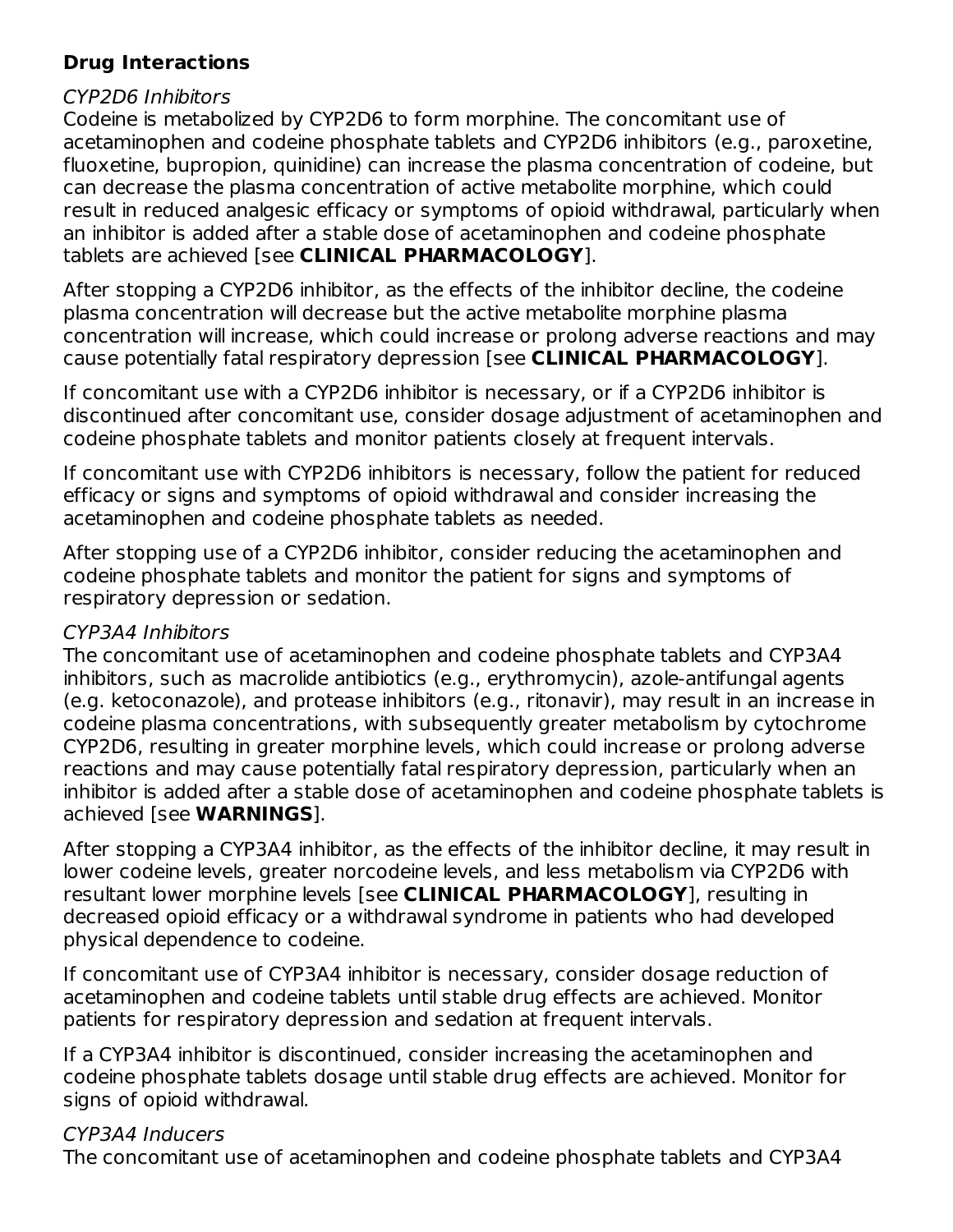inducers (e.g., rifampin, carbamazepine, phenytoin) can result in lower codeine levels, greater norcodeine levels, and less metabolism via 2D6 with resultant lower morphine levels [see **Clinical Pharmacology**], resulting in decreased efficacy or onset of a withdrawal syndrome in patients who have developed physical dependence [see **WARNINGS**].

After stopping a CYP3A4 inducer, as the effects of the inducer decline, codeine plasma concentrations may increase, with subsequently greater metabolism by cytochrome CYP2D6, resulting in greater morphine levels [see **CLINICAL PHARMACOLOGY**], which could increase or prolong both the therapeutic effects and adverse reactions, and may cause serious respiratory depression.

If concomitant use of a CYP3A4 inducer is necessary, follow the patient for reduced efficacy and signs of opioid withdrawal and consider increasing the acetaminophen and codeine phosphate tablets dosage as needed.

If a CYP3A4 inducer is discontinued, consider acetaminophen and codeine phosphate tablets dosage reduction and monitor for signs of respiratory depression and sedation at frequent intervals.

#### Benzodiazepines and Other Central Nervous System (CNS) Depressants Due to additive pharmacologic effect, the concomitant use of benzodiazepines or other CNS depressants, including alcohol, other sedatives/ hypnotics, anxiolytics, tranquilizers, muscle relaxants, general anesthetics, antipsychotics and other opioids, can increase the risk of hypotension, respiratory depression, profound sedation, coma, and death.

Reserve concomitant prescribing of these drugs for use in patients for whom alternative treatment options are inadequate. Limit dosages and durations to the minimum required. Follow patients closely for signs of respiratory depression and sedation [see **WARNINGS**].

### Serotonergic Drugs

The concomitant use of opioids with other drugs that affect the serotonergic neurotransmitter system has resulted in serotonin syndrome. Examples of these drugs include, selective serotonin reuptake inhibitors (SSRIs), serotonin and norepinephrine reuptake inhibitors (SNRIs), tricyclic antidepressants (TCAs), triptans, 5-HT3 receptor antagonists, drugs that effect the serotonin neurotransmitter system (e.g., mirtazapine, trazodone, tramadol), certain muscle relaxants (i.e., cyclobenzaprine, metaxalone), inhibitors (used to treat psychiatric disorders and also others, such as linezolid and intravenous methylene blue) [see **PRECAUTIONS; Information for Patients**].

If concomitant use is warranted, carefully observe the patient, particularly during treatment initiation and dose adjustment. Discontinue acetaminophen and codeine phosphate tablets immediately if serotonin syndrome is suspected.

### Monoamine Oxidase Inhibitors (MAOIs)

The concomitant use of opioids and MAOIs, such as phenelzine, tranylcypromine, linezolid, may manifest as serotonin syndrome or opioid toxicity.

Advise patients taking acetaminophen and codeine phosphate tablets not to use MAOIs or within 14 days of stopping such treatment. If urgent use of an opioid is necessary, use test doses and frequent titration of small doses of other opioids (such as oxycodone, hydrocodone, oxymorphone, hydrocodone, or buprenorphine) to treat pain while closely monitoring blood pressure and signs and symptoms of CNS and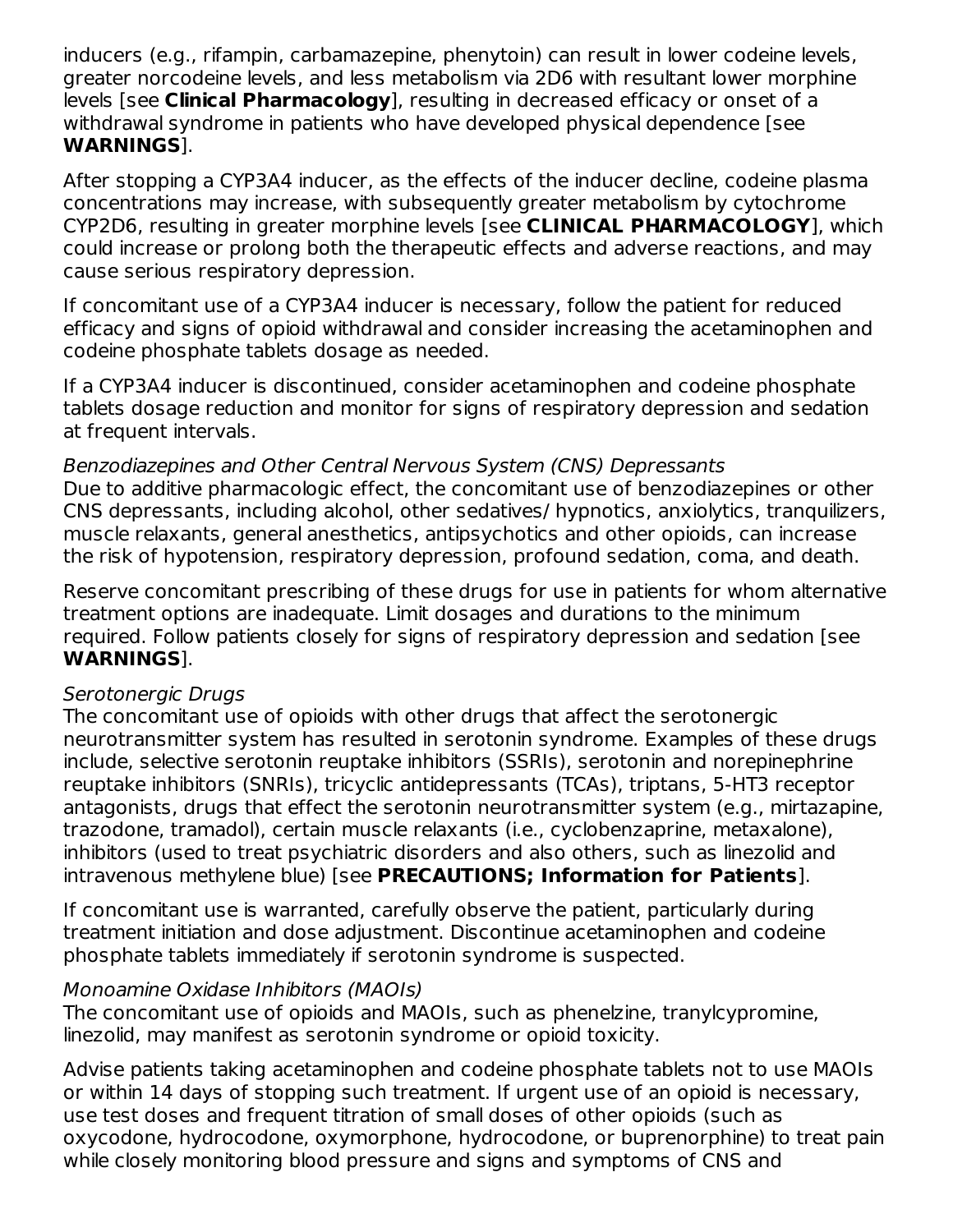respiratory depression.

#### Mixed Agonist/Antagonist and Partial Agonist Opioid Analgesics

The concomitant use of opioids with other opioid analgesics, such as butorphanol, nalbuphine, pentazocine, may reduce the analgesic effect of acetaminophen and codeine phosphate tablets and/or precipitate withdrawal symptoms.

Advise patient to avoid concomitant use of these drugs.

### Muscle Relaxants

Acetaminophen and codeine may enhance the neuromuscular blocking action of skeletal muscle relaxants and produce an increased degree of respiratory depression.

If concomitant use is warranted, monitor patients for signs of respiratory depression that may be greater than otherwise expected and decrease the dosage of acetaminophen and codeine phosphate tablets and/or the muscle relaxant as necessary.

### **Diuretics**

Opioids can reduce the efficacy of diuretics by inducing the release of antidiuretic hormone.

If concomitant use is warranted, monitor patients for signs of diminished diuresis and/or effects on blood pressure and increase the dosage of the diuretic as needed.

### Anticholinergic Drugs

The concomitant use of anticholinergic drugs may increase risk of urinary retention and/or severe constipation, which may lead to paralytic ileus.

If concomitant use is warranted, monitor patients for signs of urinary retention or reduced gastric motility when acetaminophen and codeine phosphate tablets are used concomitantly with anticholinergic drugs.

## **Drug/Laboratory Test Interactions**

Codeine may increase serum amylase levels. Acetaminophen may produce false-positive test results for urinary 5-hydroxyindoleacetic acid.

## **Carcinogenesis, Mutagenesis, Impairment of Fertility**

### **Carcinogenesis**

Long-term studies to evaluate the carcinogenic potential of the combination of codeine and acetaminophen have not been conducted.

Two-year carcinogenicity studies have been conducted in F344/N rats and B6C3F1 mice. There was no evidence of carcinogenicity in male and female rats, respectively, at dietary doses up to 70 and 80 mg/kg/day of codeine sulfate (approximately 2 times the maximum recommended daily dose of 360 mg/day for adults on an mg/m  $^2$  basis) for two years. Similarly there was no evidence of carcinogenicity activity in male and female mice at dietary doses up to 400 mg/kg/day of codeine sulfate (approximately 5 times the maximum recommended daily dose of 360 mg/day for adults on an mg/m  $^2$  basis) for two years.

Long-term studies in mice and rats have been completed by the National Toxicology Program to evaluate the carcinogenic potential of acetaminophen. In 2-year feeding studies, F344/N rats and B6C3F1 mice were fed a diet containing acetaminophen up to 6000 ppm. Female rats demonstrated equivocal evidence of carcinogenic activity based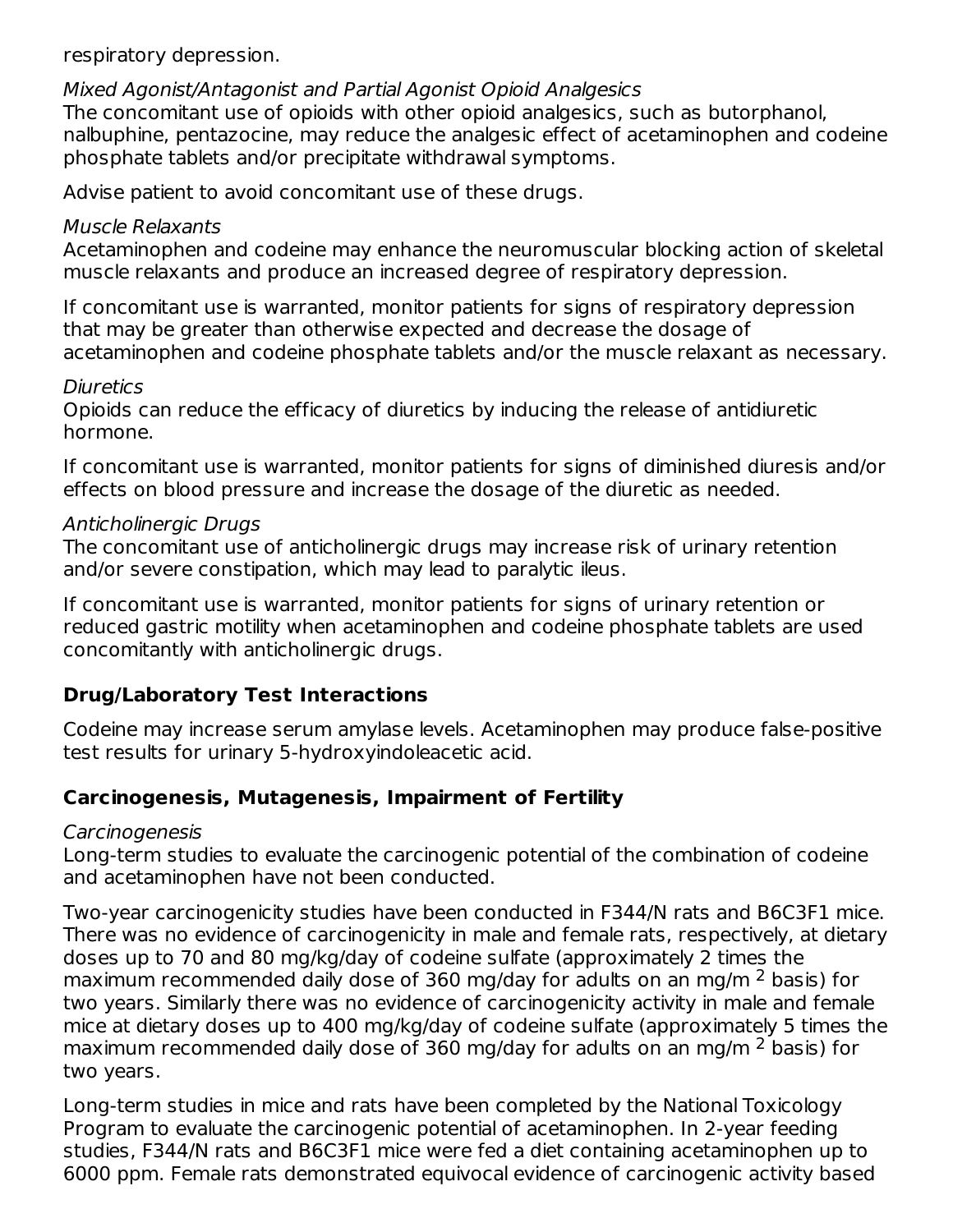on increased incidences of mononuclear cell leukemia at 0.8 times the maximum human daily dose (MHDD) of 4 grams/day, based on a body surface area comparison. In contrast, there was no evidence of carcinogenic activity in male rats that received up to 0.7 times or mice at up to 1.2-1.4 times the MHDD, based on a body surface area comparison.

#### Mutagenesis

Codeine sulfate was not mutagenic in the in vitro bacterial reverse mutation assay or clastogenic in the in vitro Chinese hamster ovary cell chromosome aberration assay.

In the published literature, acetaminophen has been reported to be clastogenic when administered at 1500 mg/kg/day to the rat model (3.6-times the MHDD, based on a body surface area comparison). In contrast, no clastogenicity was noted at a dose of 750 mg/kg/day (1.8-times the MHDD, based on a body surface area comparison), suggesting a threshold effect.

#### Impairment of Fertility

No nonclinical fertility studies have been conducted with codeine or the combination of codeine and acetaminophen.

In studies conducted by the National Toxicology Program, fertility assessments with acetaminophen have been completed in Swiss CD-1 mice via a continuous breeding study. There were no effects on fertility parameters in mice consuming up to 1.7 times the MHDD of acetaminophen, based on a body surface area comparison.

Although there was no effect on sperm motility or sperm density in the epididymis, there was a significant increase in the percentage of abnormal sperm in mice consuming 1.78 times the MHDD (based on a body surface comparison) and there was a reduction in the number of mating pairs producing a fifth litter at this dose, suggesting the potential for cumulative toxicity with chronic administration of acetaminophen near the upper limit of daily dosing.

Published studies in rodents report that oral acetaminophen treatment of male animals at doses that are 1.2 times the MHDD and greater (based on a body surface comparison) result in decreased testicular weights, reduced spermatogenesis, reduced fertility, and reduced implantation sites in females given the same doses. These effects appear to increase with the duration of treatment. The clinical significance of these findings is not known.

### Infertility

Chronic use of opioids may cause reduced fertility in females and males of reproductive potential. It is not known whether these effects on fertility are reversible [see **ADVERSE REACTIONS**].

### **Pregnancy**

Teratogenic Effects: Pregnancy Category C

### Codeine

A study in rats and rabbits reported no teratogenic effect of codeine administered during the period of organogenesis in doses ranging from 5 to 120 mg/kg. In the rat, doses at the 120 mg/kg level, in the toxic range for the adult animal, were associated with an increase in embryo resorption at the time of implantation. In another study a single 100 mg/kg subcutaneous dose of codeine administered to pregnant mice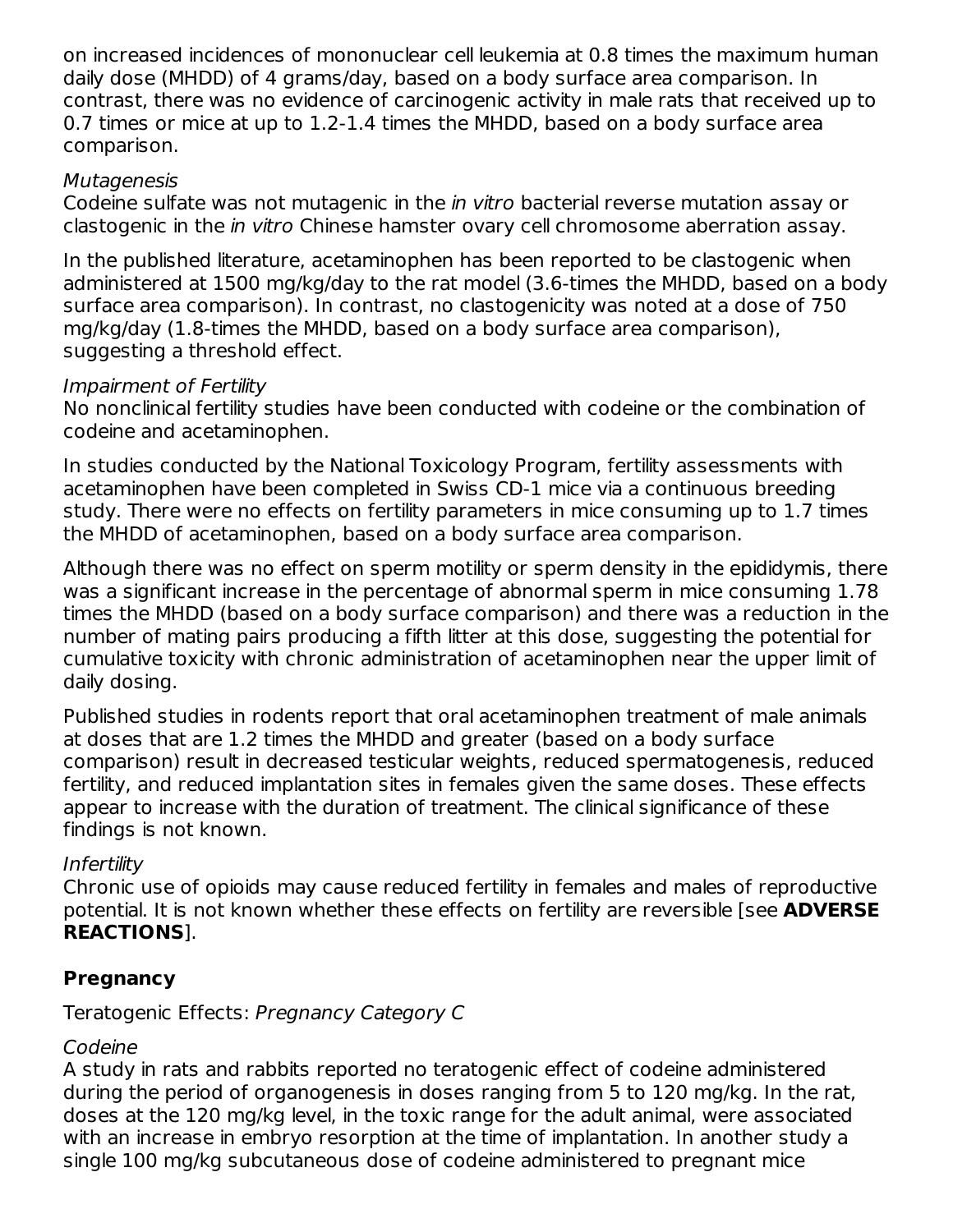reportedly resulted in delayed ossification in the offspring.

There are no adequate and well-controlled studies in pregnant women. Acetaminophen and codeine phosphate tablets should be used during pregnancy only if the potential benefit justifies the potential risk to the fetus.

### Nonteratogenic Effects

### Fetal/Neonatal Adverse Reactions

Prolonged use of opioid analgesics during pregnancy for medical or nonmedical purposes can result in physical dependence in the neonate and neonatal opioid withdrawal syndrome shortly after birth.

Neonatal opioid withdrawal syndrome presents as irritability, hyperactivity and abnormal sleep pattern, high pitched cry, tremor, vomiting, diarrhea and failure to gain weight. The onset, duration, and severity of neonatal opioid withdrawal syndrome vary based on the specific opioid used, duration of use, timing and amount of last maternal use, and rate of elimination of the drug by the newborn. Observe newborns for symptoms of neonatal opioid withdrawal syndrome and manage accordingly [see **WARNINGS**].

## **Labor and Delivery**

Opioids cross the placenta and may produce respiratory depression and psychophysiologic effects in neonates. An opioid antagonist, such as naloxone, must be available for reversal of opioid-induced respiratory depression in the neonate. acetaminophen and codeine phosphate tablets are not recommended for use in pregnant women during or immediately prior to labor, when other analgesic techniques are more appropriate. Opioid analgesics, including acetaminophen and codeine phosphate tablets, and can prolong labor through actions which temporarily reduce the strength, duration, and frequency of uterine contractions. However, this effect is not consistent and may be offset by an increased rate of cervical dilation, which tends to shorten labor. Monitor neonates exposed to opioid analgesics during labor for signs of excess sedation and respiratory depression.

Narcotic analgesics should be avoided during labor if delivery of a premature infant is anticipated. If the mother has received narcotic analgesics during labor, newborn infants should be observed closely for signs of respiratory depression. Resuscitation may be required [see **OVERDOSAGE**]. The effect of codeine, if any, on the later growth, development, and functional maturation of the child is unknown.

## **Nursing Mothers**

Codeine and its active metabolite, morphine, are present in human milk. There are published studies and cases that have reported excessive sedation, respiratory depression, and death in infants exposed to codeine via breast milk. Women who are ultra-rapid metabolizers of codeine achieve higher than expected serum levels of morphine, potentially leading to higher levels of morphine in breast milk that can be dangerous in their breastfed infants. In women with normal codeine metabolism (normal CYP2D6 activity), the amount of codeine secreted into human milk is low and dosedependent.

There is no information on the effects of codeine on milk production. Because of the potential for serious adverse reactions, including excess sedation, respiratory depression, and death in a breastfed infant, advise patients that breastfeeding is not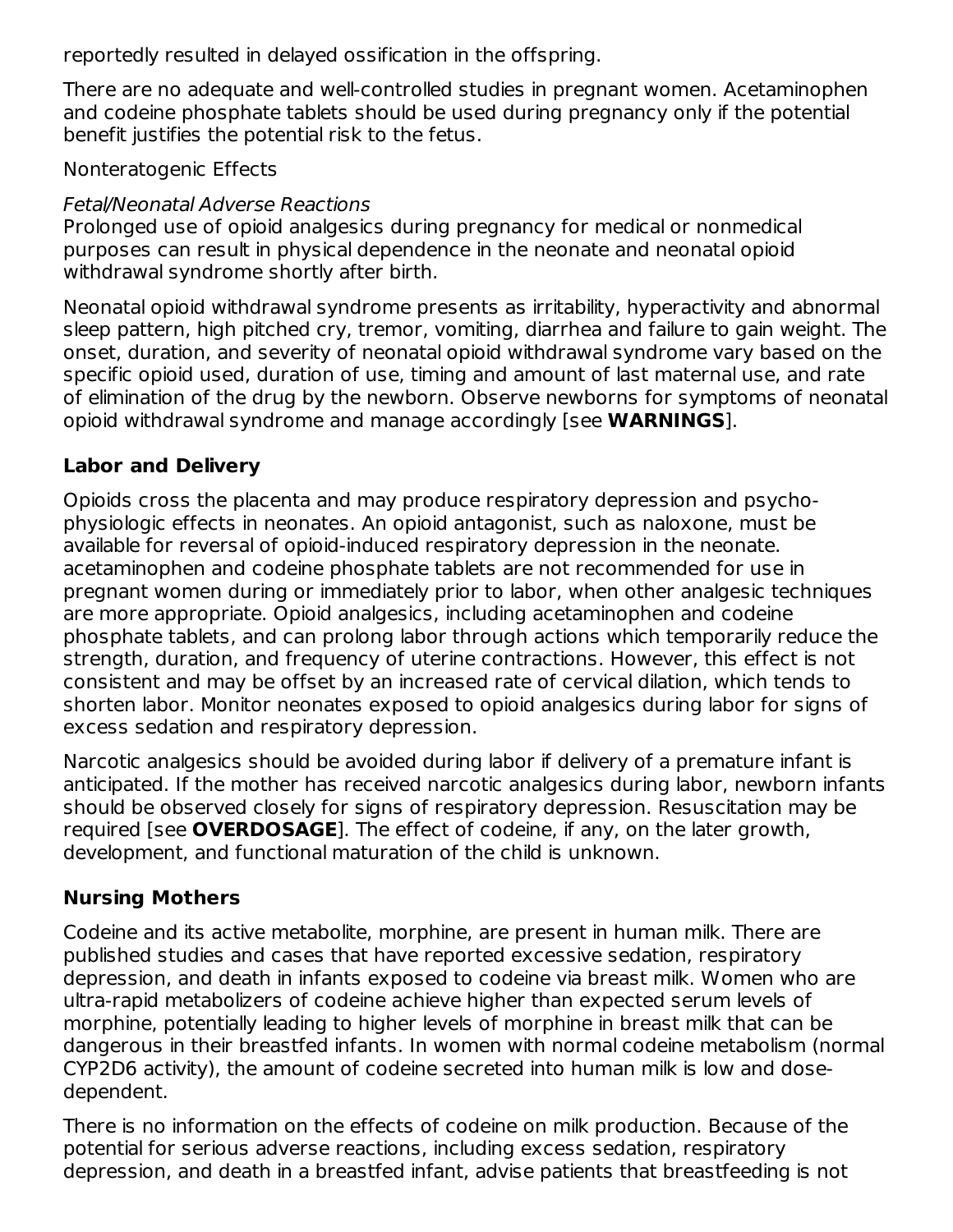recommended during treatment with acetaminophen and codeine phosphate tablets [see **WARNINGS**].

Acetaminophen is excreted in breast milk in small amounts, but the significance of its effect on nursing infants is not known. Because of the potential for serious adverse reactions in nursing infants from acetaminophen, a decision should be made whether to discontinue nursing or discontinue the drug, taking into account the importance of the drug to the mother.

### Clinical Considerations

If infants are exposed to acetaminophen and codeine phosphate tablets through breast milk, they should be monitored for excess sedation and respiratory depression. Withdrawal symptoms can occur in breastfed infants when maternal administration of an opioid analgesic is stopped, or when breastfeeding is stopped.

## **Pediatric Use**

The safety and effectiveness of acetaminophen and codeine phosphate tablets in pediatric patients below the age of 18 have not been established.

Life-threatening respiratory depression and death have occurred in children who received codeine [see **WARNINGS**]. In most of the reported cases, these events followed tonsillectomy and/or adenoidectomy, and many of the children had evidence of being ultra-rapid metabolizers of codeine (i.e., multiple copies of the gene for cytochrome P450 isoenzyme 2D6 or high morphine concentrations). Children with sleep apnea may be particularly sensitive to the respiratory depressant effects of codeine. Because of the risk of life-threatening respiratory depression and death:

- Acetaminophen and codeine phosphate tablets are contraindicated for all children younger than 12 years of age [see **CONTRAINDICATIONS**].
- Acetaminophen and codeine phosphate tablets are contraindicated for post-operative management in pediatric patients younger than 18 years of age following tonsillectomy and/or adenoidectomy [see CONTRAINDICATIONS].
- Avoid the use of acetaminophen and codeine phosphate tablets in adolescents 12 to 18 years of age who have other risk factors that may increase their sensitivity to the respiratory depressant effects of codeine unless the benefits outweigh the risks. Risk factors include conditions associated with hypoventilation, such as postoperative status, obstructive sleep apnea, obesity, severe pulmonary disease, neuromuscular disease, and concomitant use of other medications that cause respiratory depression [see **WARNINGS**].

## **Geriatric Use**

Elderly patients (aged 65 years or older) may have increased sensitivity to acetaminophen and codeine phosphate tablets. In general, use caution when selecting a dosage for an elderly patient, usually starting at the low end of the dosing range, reflecting the greater frequency of decreased hepatic, renal, or cardiac function and of concomitant disease or other drug therapy.

Respiratory depression is the chief risk for elderly patients treated with opioids, and has occurred after large initial doses were administered to patients who were not opioidtolerant or when opioids were co-administered with other agents that depress respiration. Titrate the dosage of acetaminophen and codeine phosphate tablets slowly in geriatric patients and monitor closely for signs of central nervous system depression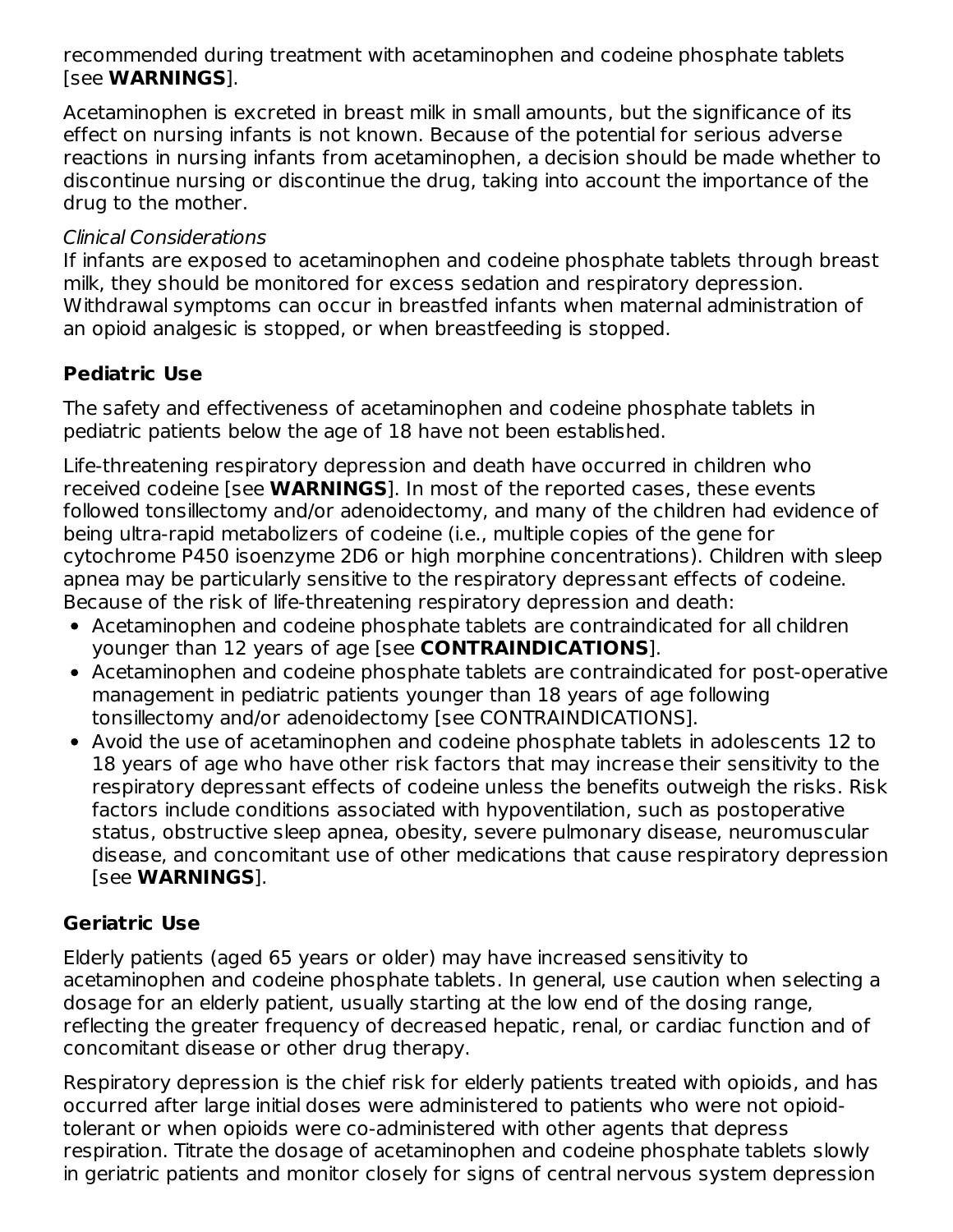### [see **WARNINGS**].

These drugs are known to be substantially excreted by the kidney, and the risk of adverse reactions to this drug may be greater in patients with impaired renal function. Because elderly patients are more likely to have decreased renal function, care should be taken in dose selection, and it may be useful to monitor renal function.

# **ADVERSE REACTIONS**

The following serious adverse reactions are described, or described in greater detail, in other sections:

- Addiction, Abuse, and Misuse [see **WARNINGS**]
- Life-Threatening Respiratory Depression [see **WARNINGS**]
- Ultra-Rapid Metabolism of Codeine and Other Risk Factors for Life-Threatening Respiratory Depression in Children [see **WARNINGS**]
- Neonatal Opioid Withdrawal Syndrome [see **WARNINGS**]
- **Interactions with CNS Depressants [see WARNINGS]**
- **Severe Hypotension [see WARNINGS]**
- Gastrointestinal Adverse Reactions [see **WARNINGS**]
- Seizures [see **WARNINGS**]
- Withdrawal [see **WARNINGS**]

The following adverse reactions associated with the use of codeine were identified in post marketing reports. Because some of these reactions were reported voluntarily from a population of uncertain size, it is not always possible to reliably estimate their frequency or establish a causal relationship to drug exposure.

Serious adverse reactions associated with codeine are respiratory depression and, to a lesser degree, circulatory depression, respiratory arrest, shock, and cardiac arrest.

The most frequently observed adverse reactions with codeine administration include drowsiness, lightheadedness, dizziness, sedation, shortness of breath, nausea, vomiting, sweating, and constipation.

Other adverse reactions include allergic reactions, euphoria, dysphoria, abdominal pain, pruritus, rash, thrombocytopenia, and agranulocytosis.

Other less frequently observed adverse reactions expected from opioid analgesics, including Acetaminophen and Codeine phosphate Tablets:

Cardiovascular system: faintness, flushing, hypotension, palpitations, syncope.

Digestive System: abdominal cramps, anorexia, diarrhea, dry mouth, gastrointestinal distress, pancreatitis.

Nervous system: anxiety, drowsiness, fatigue, headache, insomnia, nervousness, shakiness, somnolence, vertigo, visual disturbances, weakness.

Skin and Appendages: rash, sweating, urticarial.

- Serotonin syndrome: Cases of serotonin syndrome, a potentially life-threatening condition, have been reported during concomitant use of opioids with serotonergic drugs.
- Adrenal insufficiency: Cases of adrenal insufficiency have been reported with opioid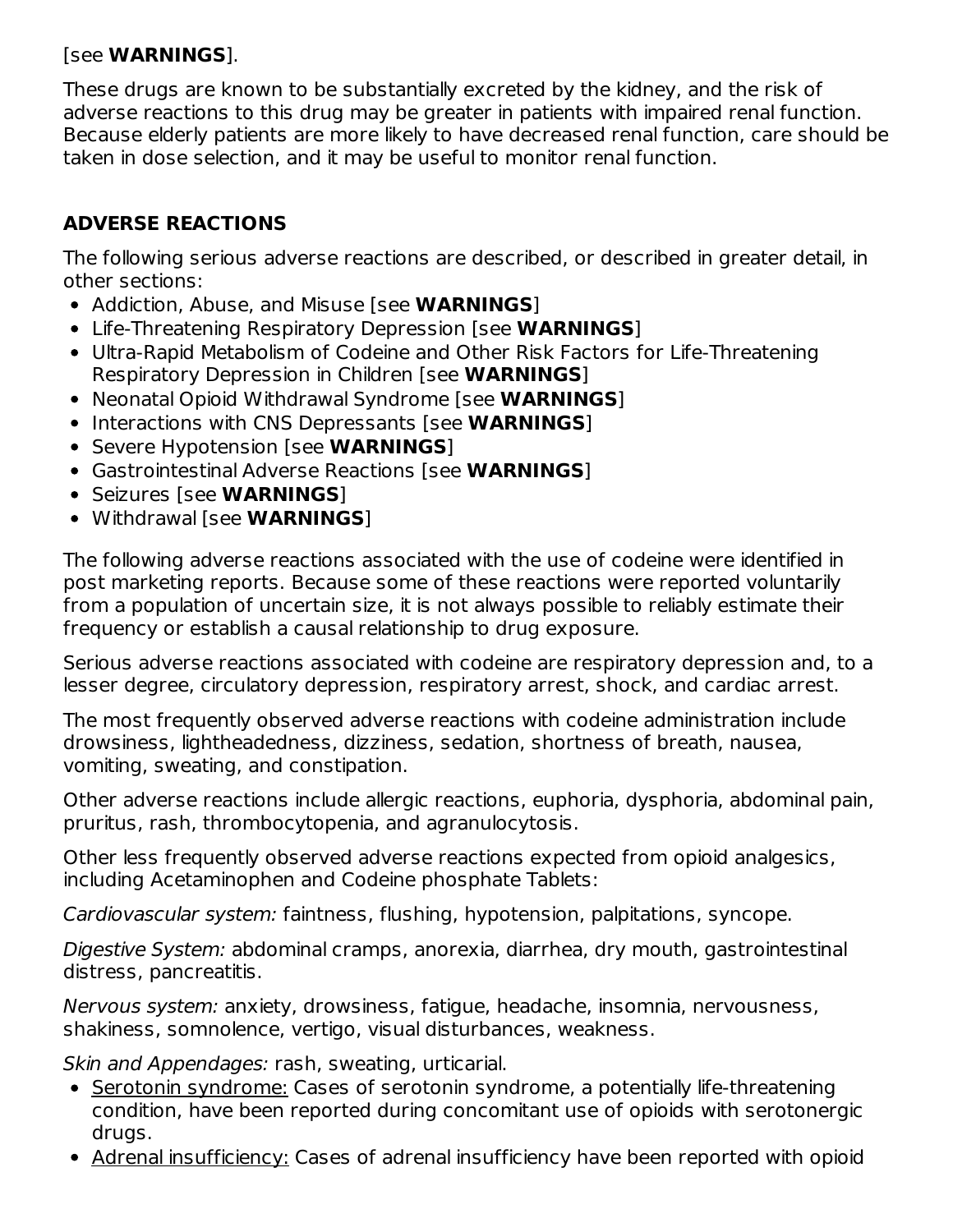use, more often following greater than one month of use.

- Anaphylaxis: Anaphylaxis has been reported with ingredients contained in acetaminophen and codeine phosphate tablets.
- Androgen deficiency: Cases of androgen deficiency have occurred with chronic use of opioids [see **CLINICAL PHARMACOLOGY**].

## **DRUG ABUSE AND DEPENDENCE**

### **Controlled Substance**

Acetaminophen and codeine phosphate tablets contain codeine. Codeine in combination with acetaminophen, is a Schedule III controlled substance.

# **Abuse**

Acetaminophen and codeine phosphate tablets contain codeine, a substance with a high potential for abuse similar to other opioids, including fentanyl, hydrocodone, hydromorphone, methadone, morphine, oxycodone, oxymorphone, and tapentadol. Acetaminophen and codeine phosphate tablets can be abused and is subject to misuse, addiction, and criminal diversion [see **WARNINGS**].

All patients treated with opioids require careful monitoring for signs of abuse and addiction, because use of opioid analgesic products carries the risk of addiction even under appropriate medical use.

Prescription drug abuse is the intentional non-therapeutic use of a prescription drug, even once, for its rewarding psychological or physiological effects.

Drug addiction is a cluster of behavioral, cognitive, and physiological phenomena that develop after repeated substance use and includes: a strong desire to take the drug, difficulties in controlling its use, persisting in its use despite harmful, or potentially harmful, consequences, a higher priority given to drug use than to other activities and obligations, increased tolerance, and sometimes a physical withdrawal.

"Drug-seeking" behavior is very common in persons with substance use disorders. Drug-seeking tactics include emergency calls or visits near the end of office hours, refusal to undergo appropriate examination, testing, or referral, repeated "loss" of prescriptions, tampering with prescriptions and reluctance to provide prior medical records or contact information for other treating health care providers. "Doctor shopping" (visiting multiple prescribers to obtain additional prescriptions) is common among drug abusers and people suffering from untreated addiction. Preoccupation with achieving adequate pain relief can be appropriate behavior in a patient with poor pain control.

Abuse and addiction are separate and distinct from physical dependence and tolerance. Healthcare providers should be aware that addiction may not be accompanied by concurrent tolerance and symptoms of physical dependence in all addicts. In addition, abuse of opioids can occur in the absence of true addiction.

Acetaminophen and codeine phosphate tablets, like other opioids, can be diverted for non-medical use into illicit channels of distribution. Careful record-keeping of prescribing information, including quantity, frequency, and renewal requests, as required by state and federal law, is strongly advised.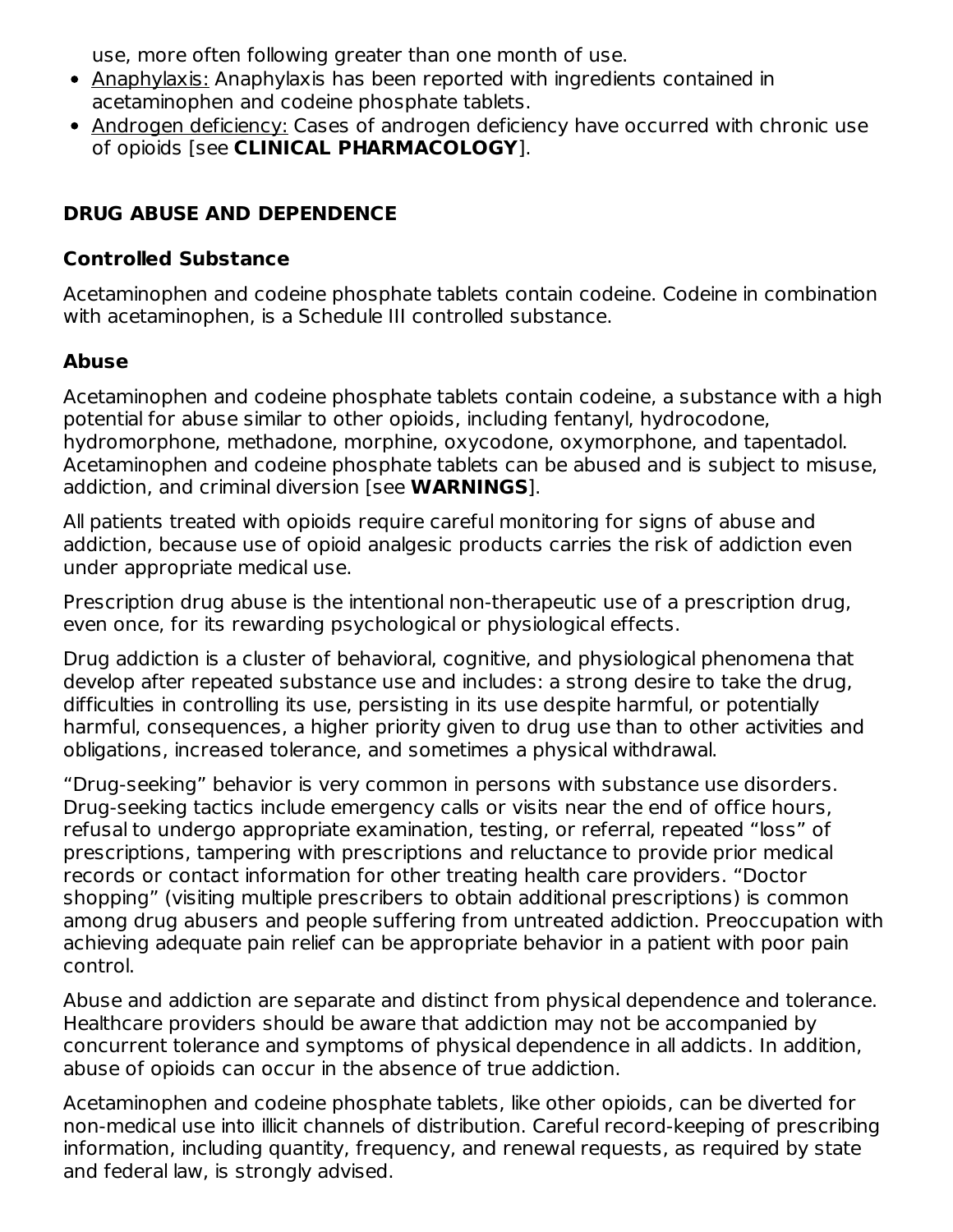Proper assessment of the patient, proper prescribing practices, periodic re-evaluation of therapy, and proper dispensing and storage are appropriate measures that help to limit abuse of opioid drugs.

Risks Specific to Abuse of Acetaminophen and Codeine Phosphate Tablets Acetaminophen and codeine phosphate tablets are for oral use only. Abuse of acetaminophen and codeine phosphate tablets poses a risk of overdose and death. The risk is increased with concurrent use of acetaminophen and codeine phosphate tablets with alcohol and other central nervous system depressants.

Parenteral drug abuse is commonly associated with transmission of infectious diseases such as hepatitis and HIV.

## **Dependence**

Both tolerance and physical dependence can develop during chronic opioid therapy. Tolerance is the need for increasing doses of opioids to maintain a defined effect such as analgesia (in the absence of disease progression or other external factors). Tolerance may occur to both the desired and undesired effects of drugs, and may develop at different rates for different effects.

Withdrawal also may be precipitated through the administration of drugs with opioid antagonist activity (e.g., naloxone, nalmefene), mixed agonist/antagonist analgesics (e.g., pentazocine, butorphanol, nalbuphine), or partial agonists (e.g., buprenorphine). Physical dependence may not occur to a clinically significant degree until after several days to weeks of continued opioid usage.

Physical dependence is a physiological state in which the body adapts to the drug after a period of regular exposure, resulting in withdrawal symptoms after abrupt discontinuation or a significant dosage reduction of a drug.

Do not abruptly discontinue acetaminophen and codeine phosphate tablets, USP in a patient physically dependent on opioids. Rapid tapering of acetaminophen and codeine phosphate tablets, USP in a patient physically dependent on opioids may lead to serious withdrawal symptoms, uncontrolled pain, and suicide. Rapid discontinuation has also been associated with attempts to find other sources of opioid analgesics, which may be confused with drug-seeking for abuse.

When discontinuing acetaminophen and codeine phosphate tablets, USP, gradually taper the dosage using a patient specific plan that considers the following: the dose of acetaminophen and codeine phosphate tablets, USP the patient has been taking, the duration of treatment, and the physical and psychological attributes of the patient. To improve the likelihood of a successful taper and minimize withdrawal symptoms, it is important that the opioid tapering schedule is agreed upon by the patient. In patients taking opioids for a long duration at high doses, ensure that a multimodal approach to pain management, including mental health support (if needed), is in place prior to initiating an opioid analgesic taper [see **DOSAGE AND ADMINISTRATION, WARNINGS**].

Infants born to mothers physically dependent on opioids will also be physically dependent and may exhibit respiratory difficulties and withdrawal signs [see **PRECAUTIONS; Pregnancy**].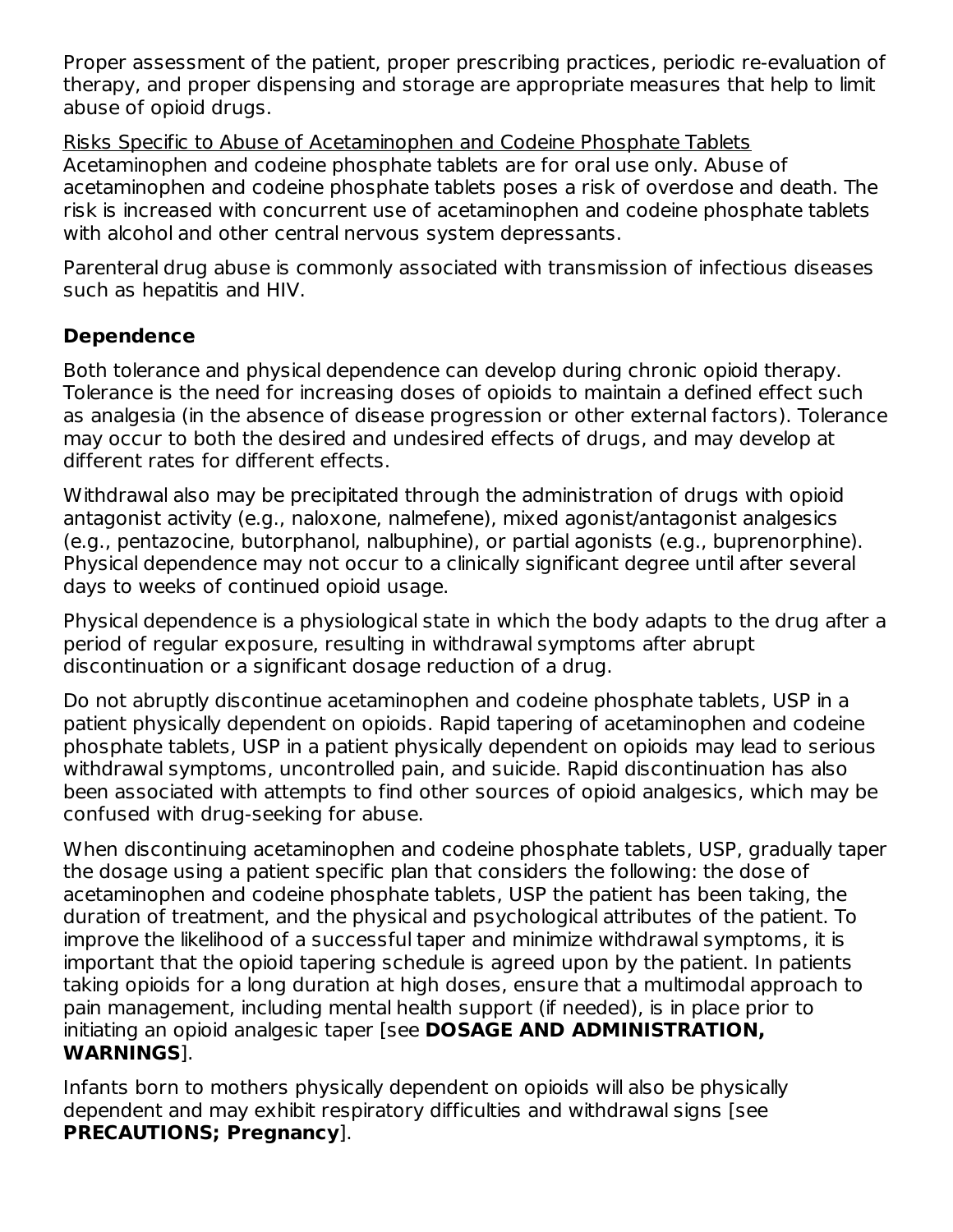## **OVERDOSAGE**

Following an acute overdosage, toxicity may result from codeine or acetaminophen.

### **Clinical Presentation**

#### Codeine

Acute overdosage with codeine can be manifested by respiratory depression, somnolence progressing to stupor or coma, skeletal muscle flaccidity, cold and clammy skin, constricted pupils, and, in some cases, pulmonary edema, bradycardia, hypotension, partial or complete airway obstruction, atypical snoring, and death. Marked mydriasis rather than miosis may be seen with hypoxia in overdose situations.

### Acetaminophen

Dose-dependent, potentially fatal hepatic necrosis is the most serious adverse effect of acetaminophen overdose. Renal tubular necrosis, hypoglycemic coma, and coagulation defects may also occur.

Early symptoms following a potentially hepatotoxic overdose may include; anorexia, nausea, vomiting, diaphoresis, pallor and general malaise. Clinical and laboratory evidence of hepatic toxicity may not be apparent until 48 to 72 hours post-ingestion.

## **Treatment of Overdose**

### Codeine

In case of overdose, priorities are the reestablishment of a patent and protected airway and institution of assisted or controlled ventilation, if needed. Employ other supportive measures (including oxygen and vasopressors) in the management of circulatory shock and pulmonary edema as indicated. Cardiac arrest or serious arrhythmias will require advanced life-support measures.

The opioid antagonists, naloxone or nalmefene, are specific antidotes to respiratory depression resulting from opioid overdose. For clinically significant respiratory or circulatory depression secondary to acetaminophen and codeine overdose, administer an opioid antagonist. Opioid antagonists should not be administered in the absence of clinically significant respiratory or circulatory depression secondary to codeine overdose.

Because the duration of opioid reversal is expected to be less than the duration of action of codeine in acetaminophen and codeine phosphate tablets, carefully monitor the patient until spontaneous respiration is reliably reestablished. If the response to an opioid antagonist is suboptimal or only brief in nature, administer additional antagonist as directed by the product's prescribing information.

In an individual physically dependent on opioids, administration of the recommended usual dosage of the antagonist will precipitate an acute withdrawal syndrome. The severity of the withdrawal symptoms experienced will depend on the degree of physical dependence and the dose of the antagonist administered. If a decision is made to treat serious respiratory depression in the physically dependent patient, administration of the antagonist should be begun with care and by titration with smaller than usual doses of the antagonist.

### Acetaminophen

Gastric decontamination with activated charcoal should be administered just prior to Nacetylcysteine (NAC) to decrease systemic absorption if acetaminophen ingestion is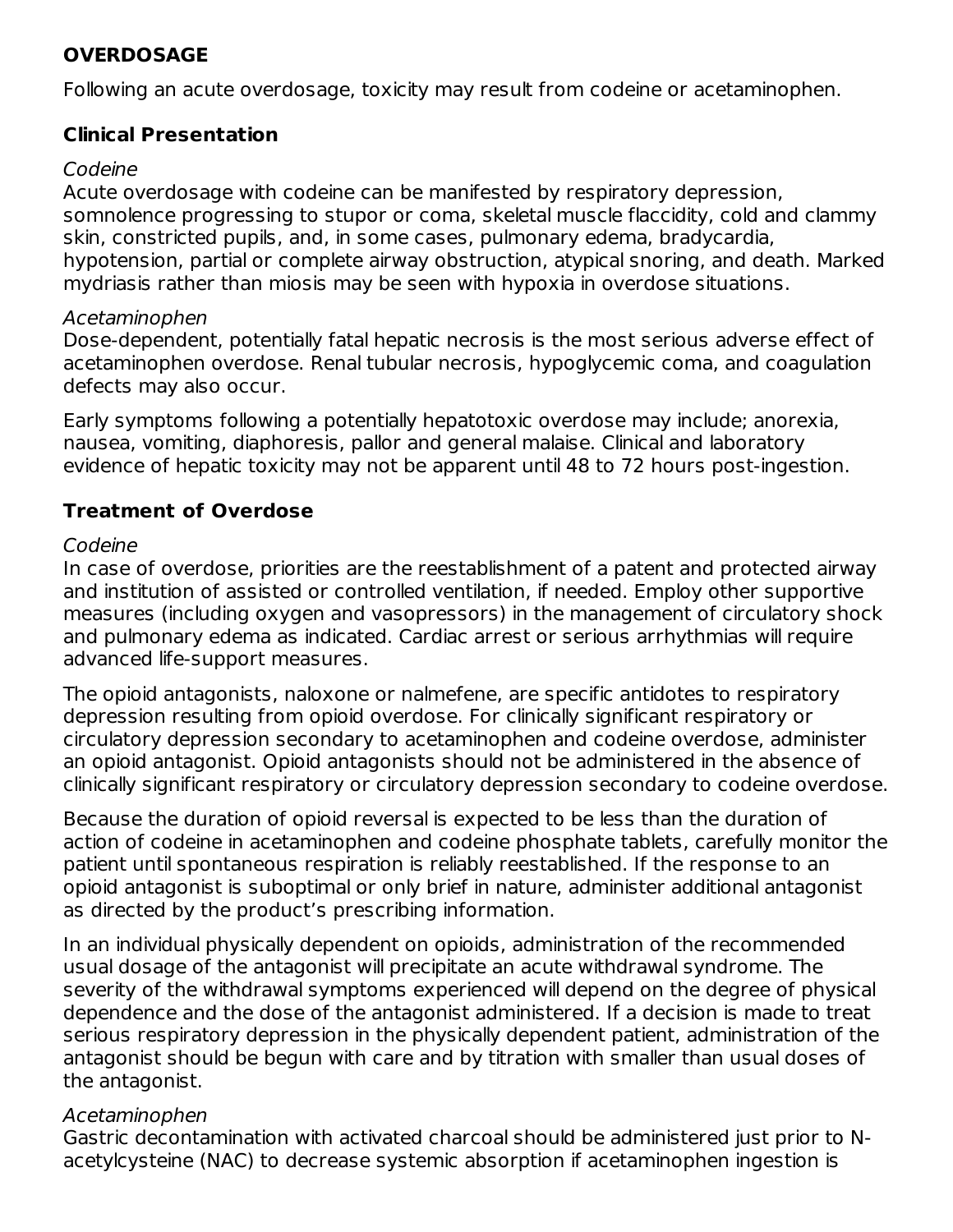known or suspected to have occurred within a few hours of presentation.

Serum acetaminophen levels should be obtained immediately if the patient presents 4 hours or more after ingestion to assess potential risk of hepatotoxicity; acetaminophen levels drawn less than 4 hours post-ingestion may be misleading. To obtain the best possible outcome, (NAC) should be administered as soon as possible where impending or evolving liver injury is suspected. Intravenous NAC may be administered when circumstances preclude oral administration.

Vigorous supportive therapy is required in severe intoxication. Procedures to limit the continuing absorption of the drug must be readily performed since the hepatic injury is dose-dependent and occurs early in the course of intoxication.

# **DOSAGE AND ADMINISTRATION**

### **Important Dosage and Administration Instructions**

Use the lowest effective dosage for the shortest duration consistent with individual patient treatment goals [see **WARNINGS**].

Initiate the dosing regimen for each patient individually, taking into account the patient's severity of pain, patient response, prior analgesic treatment experience, and risk factors for addiction, abuse, and misuse [see **WARNINGS**].

Monitor patients closely for respiratory depression, especially within the first 24- 72 hours of initiating therapy and following dosage increases with acetaminophen and codeine phosphate tablets and adjust the dosage accordingly [see **WARNINGS**].

## **Initial Dosage**

Initiating Treatment with Acetaminophen and Codeine Phosphate Tablets Dosage should be adjusted according to severity of pain and response of the patient. However, it should be kept in mind that tolerance to codeine can develop with continued use and that the incidence of untoward effects is dose related. Adult doses of codeine higher than 60 mg are associated with an increased incidence of adverse reactions and are not associated with greater efficacy.

The usual adult dosage is:

**Acetaminophen and Codeine Phosphate Tablets** (codeine 30 mg and acetaminophen 300 mg): Take 1 to 2 tablets every 4 hours as needed for pain.

**Acetaminophen and Codeine Phosphate Tablets** (codeine 60 mg and acetaminophen 300 mg): Take one tablet every 4 hours as needed for pain.

|                   | <b>Single Doses (Range)</b> | <b>Maximum 24-Hour Dose</b> |
|-------------------|-----------------------------|-----------------------------|
| Codeine Phosphate | 30 mg to 60 mg              | 360 mg                      |
| Acetaminophen     | 300 mg to 1,000 mg          | 4,000 mg                    |

The prescriber must determine the number of tablets per dose, and the maximum number of tablets per 24 hours, based upon the above dosage guidance. This information should be conveyed in the prescription.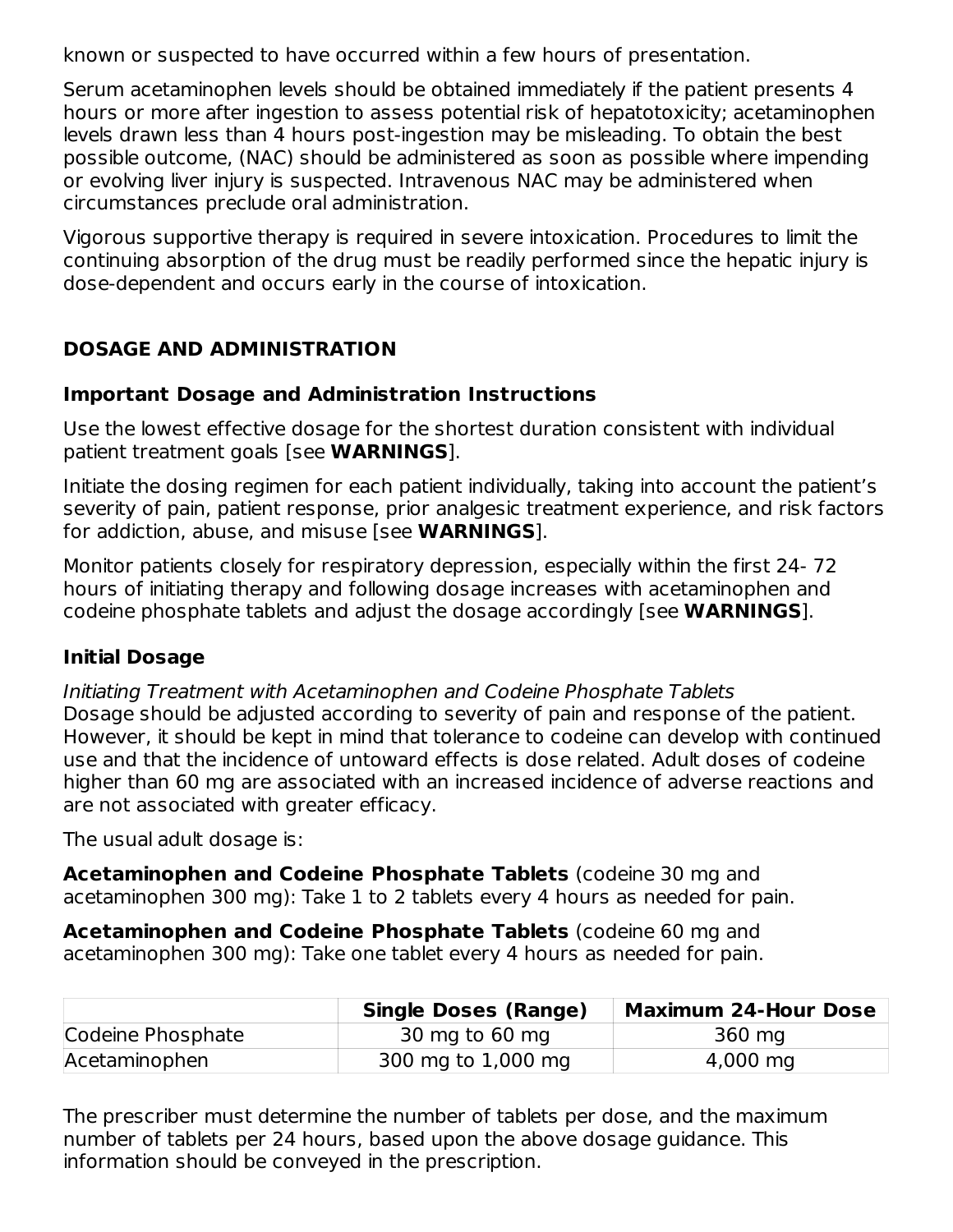Conversion from Other Opioids to Acetaminophen and Codeine Phosphate Tablets There is inter-patient variability in the potency of opioid drugs and opioid formulations. Therefore, a conservative approach is advised when determining the total daily dosage of acetaminophen and codeine phosphate tablets. It is safer to underestimate a patient's 24-hour acetaminophen and codeine phosphate tablets dosage than to overestimate the 24-hour acetaminophen and codeine phosphate tablets dosage and manage an adverse reaction due to overdose.

## **Titration and Maintenance of Therapy**

Individually titrate acetaminophen and codeine phosphate tablets to a dose that provides adequate analgesia and minimizes adverse reactions. Continually reevaluate patients receiving acetaminophen and codeine phosphate tablets to assess the maintenance of pain control and the relative incidence of adverse reactions, as well as monitoring for the development of addiction, abuse, or misuse [see **WARNINGS**]. Frequent communication is important among the prescriber, other members of the healthcare team, the patient, and the caregiver/family during periods of changing analgesic requirements, including initial titration.

If the level of pain increases after dosage stabilization, attempt to identify the source of increased pain before increasing the acetaminophen and codeine phosphate tablets dosage. If unacceptable opioid-related adverse reactions are observed, consider reducing the dosage. Adjust the dosage to obtain an appropriate balance between management of pain and opioid-related adverse reactions.

### **Safe Reduction or Discontinuation of acetaminophen and codeine phosphate tablets**

Do not abruptly discontinue acetaminophen and codeine phosphate tablets in patients who may be physically dependent on opioids. Rapid discontinuation of opioid analgesics in patients who are physically dependent on opioids has resulted in serious withdrawal symptoms, uncontrolled pain, and suicide. Rapid discontinuation has also been associated with attempts to find other sources of opioid analgesics, which may be confused with drug-seeking for abuse. Patients may also attempt to treat their pain or withdrawal symptoms with illicit opioids, such as heroin, and other substances.

When a decision has been made to decrease the dose or discontinue therapy in an opioid-dependent patient taking acetaminophen and codeine phosphate tablets there are a variety of factors that should be considered, including the dose of acetaminophen and codeine phosphate tablets the patient has been taking, the duration of treatment, the type of pain being treated, and the physical and psychological attributes of the patient. It is important to ensure ongoing care of the patient and to agree on an appropriate tapering schedule and follow-up plan so that patient and provider goals and expectations are clear and realistic. When opioid analgesics are being discontinued due to a suspected substance use disorder, evaluate and treat the patient, or refer for evaluation and treatment of the substance use disorder. Treatment should include evidence-based approaches, such as medication assisted treatment of opioid use disorder. Complex patients with co-morbid pain and substance use disorders may benefit from referral to a specialist.

There are no standard opioid tapering schedules that are suitable for all patients. Good clinical practice dictates a patient-specific plan to taper the dose of the opioid gradually.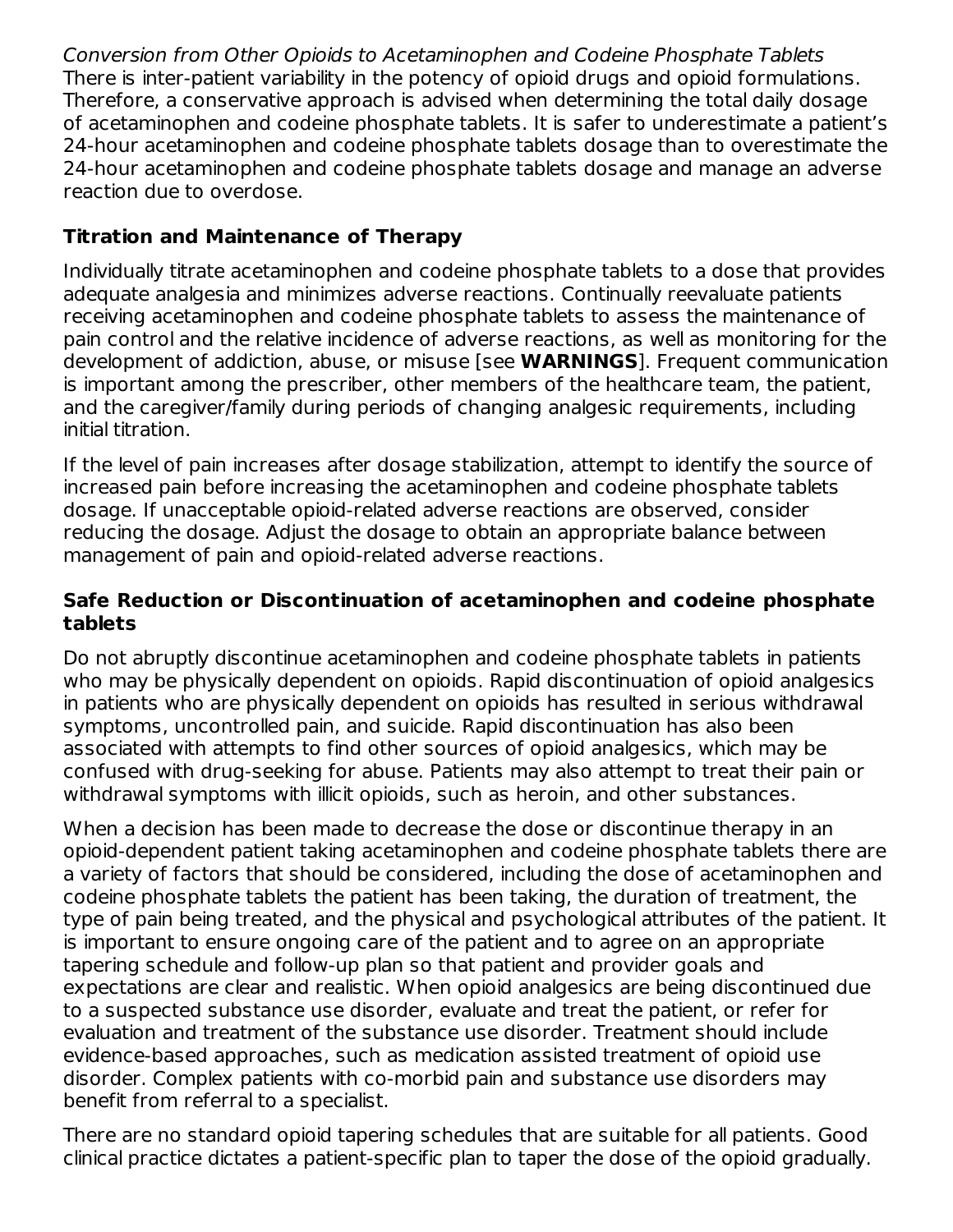For patients on acetaminophen and codeine phosphate tablets who are physically opioiddependent, initiate the taper by a small enough increment (e.g., no greater than 10% to 25% of the total daily dose) to avoid withdrawal symptoms, and proceed with doselowering at an interval of every 2 to 4 weeks. Patients who have been taking opioids for briefer periods of time may tolerate a more rapid taper.

It may be necessary to provide the patient with lower dosage strengths to accomplish a successful taper. Reassess the patient frequently to manage pain and withdrawal symptoms, should they emerge. Common withdrawal symptoms include restlessness, lacrimation, rhinorrhea, yawning, perspiration, chills, myalgia, and mydriasis. Other signs and symptoms also may develop, including irritability, anxiety, backache, joint pain, weakness, abdominal cramps, insomnia, nausea, anorexia, vomiting, diarrhea, or increased blood pressure, respiratory rate, or heart rate. If withdrawal symptoms arise, it may be necessary to pause the taper for a period of time or raise the dose of the opioid analgesic to the previous dose, and then proceed with a slower taper. In addition, monitor patients for any changes in mood, emergence of suicidal thoughts, or use of other substances.

When managing patients taking opioid analgesics, particularly those who have been treated for a long duration and/or with high doses for chronic pain, ensure that a multimodal approach to pain management, including mental health support (if needed), is in place prior to initiating an opioid analgesic taper. A multimodal approach to pain management may optimize the treatment of chronic pain, as well as assist with the successful tapering of the opioid analgesic [see **WARNINGS/ Withdrawal, DRUG ABUSE AND DEPENDENCE**].

## **HOW SUPPLIED**

Acetaminophen and codeine phosphate tablets, USP are supplied as follows:

### **300 mg/30 mg**

White to off-white, round, flat-faced, beveled-edged tablets, debossed with "U36" on one side and plain on the other side. Unit dose packages of 100 (10 x 10) NDC 60687-604-01

### **300 mg/60 mg**

White to off-white, round, flat-faced, beveled-edged tablets, debossed with "U37" on one side and plain on the other side. Unit dose packages of 100 (10 x 10) NDC 60687-615-01

**Store at** 20° to 25°C (68° to 77°F). [See USP Controlled Room Temperature.]

**FOR YOUR PROTECTION:** Do not use if blister is torn or broken.

Keep this and all medication out of the reach of children.

Store acetaminophen and codeine phosphate tablets securely and dispose of properly [see PRECAUTIONS/ Information for Patients].

Protect from moisture.

### PROTECT FROM LIGHT

**Dispense with Medication Guide To order additional Medication Guides call American Health Packaging at 1-**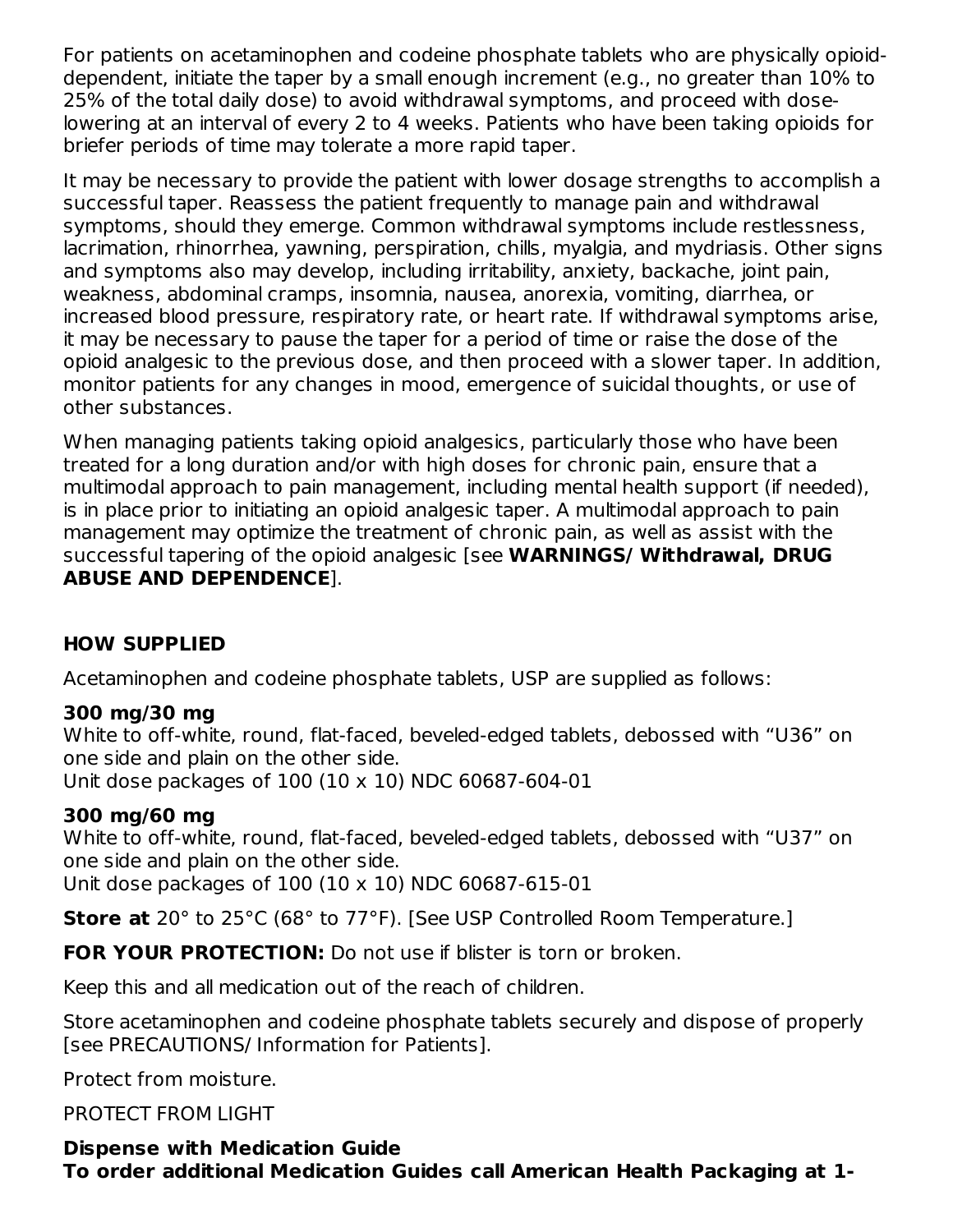### **PACKAGING INFORMATION**

American Health Packaging unit dose blisters (see How Supplied section) contain drug product from Aurobindo Pharma USA, Inc. as follows: (300 mg/30 mg / 100 UD) NDC 60687-604-01 packaged from NDC 13107-059 (300 mg/60 mg / 100 UD) NDC 60687-615-01 packaged from NDC 13107-060

Distributed by: **American Health Packaging** Columbus, OH 43217

**8460401/0321**

#### **Medication Guide**

#### **8460401/0321**

#### **Acetaminophen and Codeine Phosphate Tablets (ass-cet-ah-MEE-noe-fen with KOE-deen FOSS-fate), USP CIII**

#### **Acetaminophen and Codeine Phosphate Tablets are:**

- A strong prescription pain medicine that contains an opioid (narcotic) that is used to manage mild to moderate pain, when other pain treatments such as non-opioid pain medicines do not treat your pain well enough or you cannot tolerate them.
- An opioid pain medicine that can put you at risk for overdose and death. Even if you take your dose correctly as prescribed you are at risk for opioid addiction, abuse, and misuse that can lead to death.

## **Important information about Acetaminophen and Codeine Phosphate tablets:**

- **Get emergency help right away if you take too much acetaminophen and codeine phosphate tablets (overdose).** When you first start taking acetaminophen and codeine tablets, when your dose is changed, or if you take too much (overdose), serious or life-threatening breathing problems that can lead to death may occur.
- Taking acetaminophen and codeine tablets with other opioid medicines, benzodiazepines, alcohol, or other central nervous system depressants (including street drugs) can cause severe drowsiness, decreased awareness, breathing problems coma and death
	- Never give anyone else your acetaminophen and codeine phosphate tablets. They could die from taking it. Selling or giving away acetaminophen and codeine phosphate tablets are against the law.
	- o Store acetaminophen and codeine phosphate tablets securely, out of sight and reach of children, and in a location not accessible by others, including visitors to the home.

### **Important Information Guiding Use in Pediatric Patients:**

- Do not give acetaminophen and codeine phosphate tablets to a child younger than 12 years of age.
- Do not give acetaminophen and codeine phosphate tablets to a child younger than 18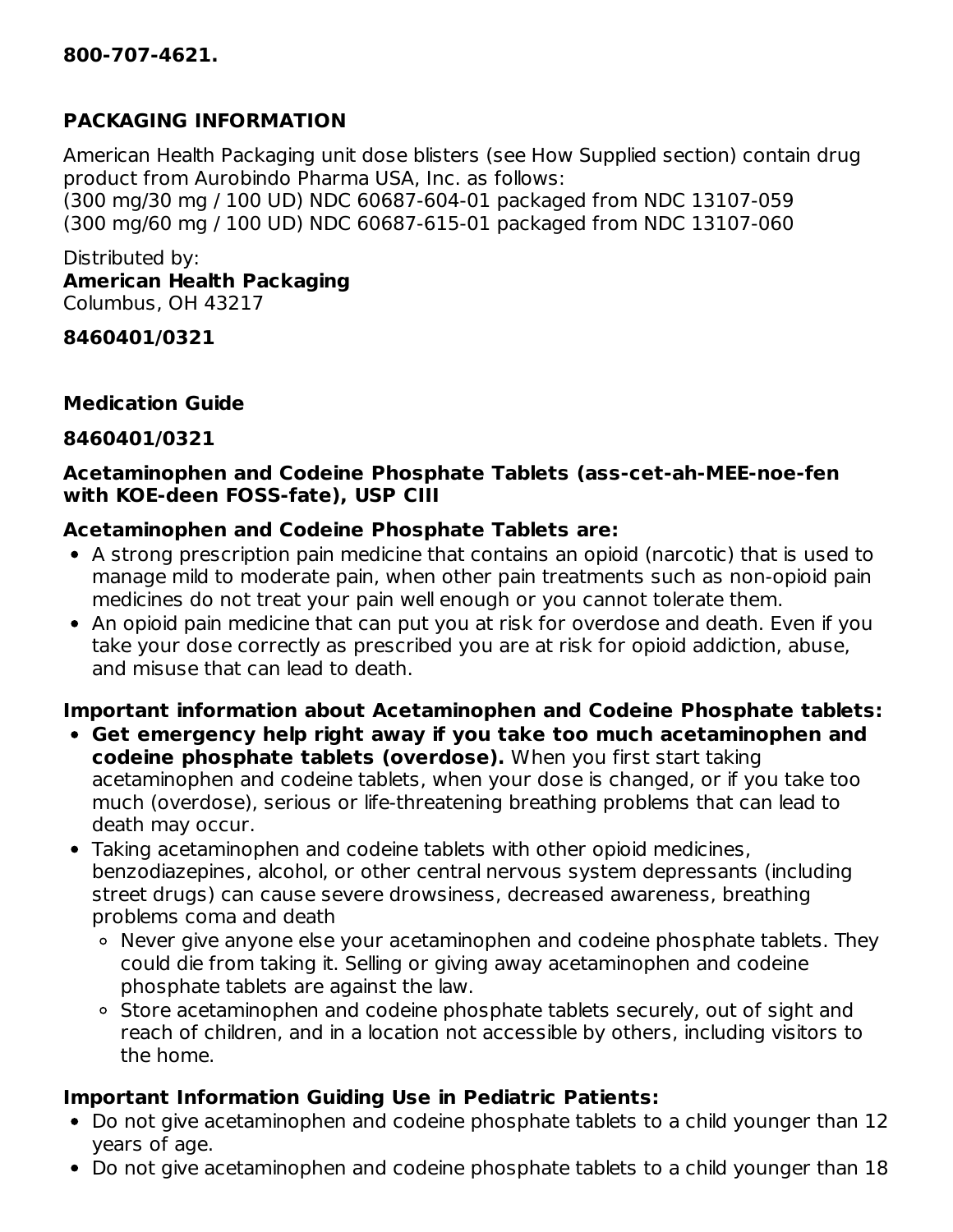years of age after surgery to remove the tonsils and/or adenoids.

Avoid giving acetaminophen and codeine phosphate tablets to children between 12 to 18 years of age who have risk factors for breathing problems such as obstructive sleep apnea, obesity, or underlying lung problems.

## **Do not take Acetaminophen and Codeine Phosphate Tablets if you have:**

- severe asthma, trouble breathing, or other lung problems.
- a bowel blockage or narrowing of the stomach or intestines.
- previously had an allergic reaction to codeine or acetaminophen.

### **Before taking acetaminophen and codeine phosphate tablets, tell your healthcare provider if you have a history of:**

- head injury, seizures
- liver, kidney, thyroid problems
- problems urinating
- pancreas or gallbladder problems
- abuse of street or prescription drugs, alcohol addiction, or mental health problems.
- Have been told by your healthcare provider that you are a "rapid metabolizer" of certain medicines.

## **Tell your healthcare provider if you are:**

- p **regnant or planning to become pregnant.** Prolonged use of acetaminophen and codeine phosphate tablets during pregnancy can cause withdrawal symptoms in your newborn baby that could be life-threatening if not recognized and treated.
- **breastfeeding.** Not recommended; may harm your baby.
- Taking prescription or over-the-counter medicines, vitamins, or herbal supplements. Acetaminophen and codeine phosphate tablets with certain other medicines can cause serious side effects that could lead to death.

## **When taking Acetaminophen and Codeine Phosphate Tablets:**

- Dispose of expired, unwanted, or unused acetaminophen and codeine phosphate tablets by taking your drug to an authorized DEA-registered collector or drug takeback program. If one is not available, you can dispose of acetaminophen and codeine phosphate tablets by mixing the product with dirt, cat litter, or coffee grounds; placing the mixture in a sealed plastic bag, and throwing the bag in your trash.
- Do not change your dose. Take acetaminophen and Codeine Phosphate Tablets exactly as prescribed by your healthcare provider. Use the lowest dose possible for the shortest time needed.
- Take your prescribed dose every 4 hours as needed. Do not take more than your prescribed dose. If you miss a dose, take your next dose when needed.
- Call your healthcare provider if the dose you are taking does not control your pain.
- If you have been taking acetaminophen and codeine phosphate tablets regularly, do not stop taking acetaminophen and codeine Phosphate Tablets without talking to your healthcare provider. After you stop taking acetaminophen and codeine phosphate tablets to dispose of any unused tablets in accordance with local state guidelines and/or regulations.

# **While taking Acetaminophen and Codeine phosphate Tablets DO NOT:**

Drive or operate heavy machinery, until you know how acetaminophen and codeine phosphate tablets affect you. Acetaminophen and codeine phosphate tablets can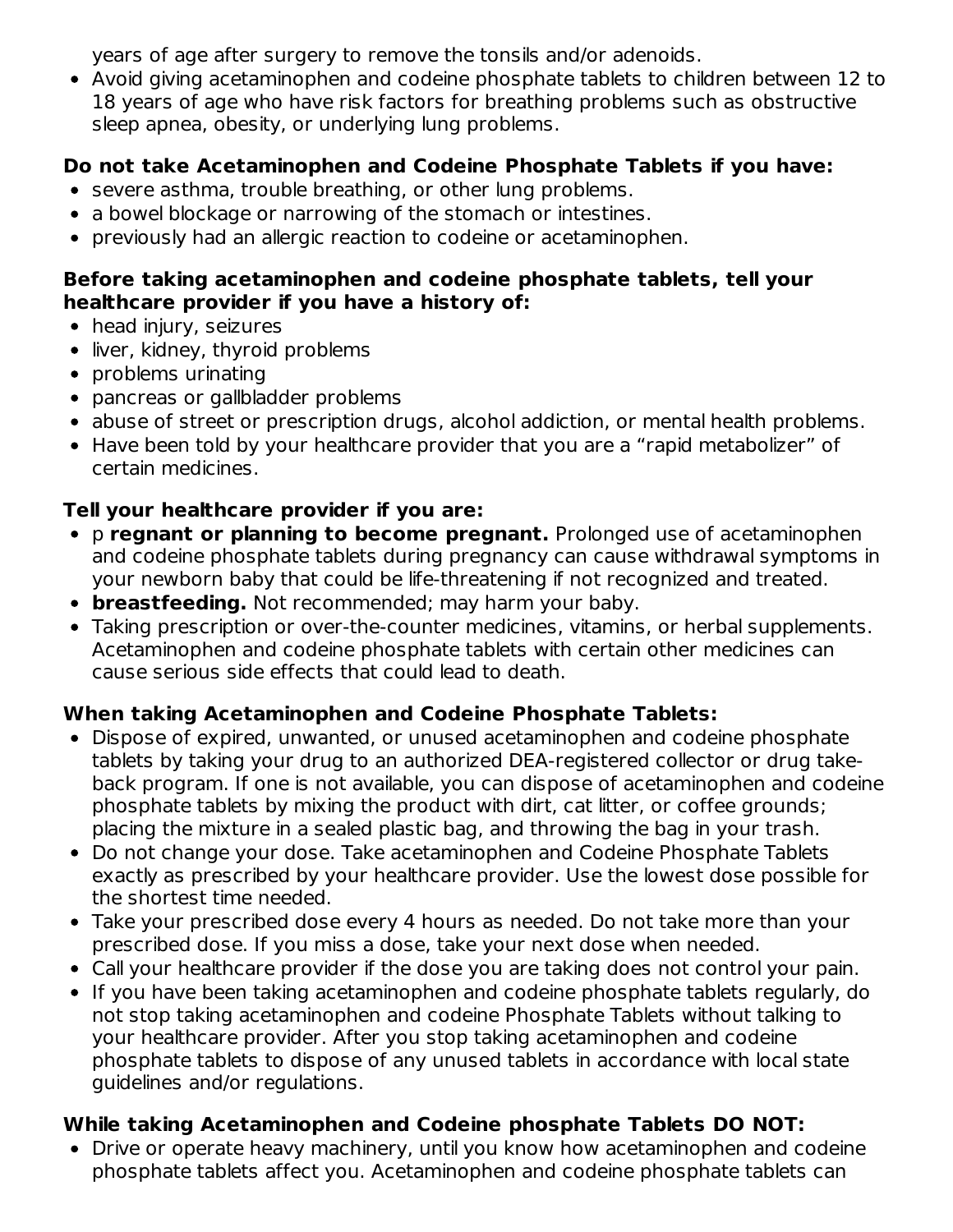make you sleepy, dizzy, or lightheaded.

Drink alcohol or use prescription or over-the-counter medicines that contain alcohol. Using products containing alcohol during treatment with acetaminophen and codeine phosphate tablets may cause you to overdose and die.

## **The possible side effects of Acetaminophen and Codeine Tablets:**

constipation, nausea, sleepiness, vomiting, tiredness, headache, dizziness, abdominal pain. Call your healthcare provider if you have any of these symptoms and they are severe.

### **Get emergency medical help if you have:**

trouble breathing, shortness of breath, fast heartbeat, chest pain, swelling of your face, tongue, or throat, extreme drowsiness, lightheadedness when changing positions, feeling faint, agitation, high body temperature, trouble walking, stiff muscles, or mental changes such as confusion.

These are not all the possible side effects of acetaminophen and codeine phosphate tablets. Call your doctor for medical advice about side effects. You may report side effects to FDA at 1-800-FDA-1088. For more information go to dailymed.nlm.nih.gov.

#### **This Medication Guide has been approved by the U.S. Food and Drug Administration.**

**Dispense with Medication Guide To order additional Medication Guides call American Health Packaging at 1- 800-707-4621.**

Distributed by: **American Health Packaging** Columbus, OH 43217

### **8460401/0321**

**Package/Label Display Panel – Carton - 300 mg/ 30 mg**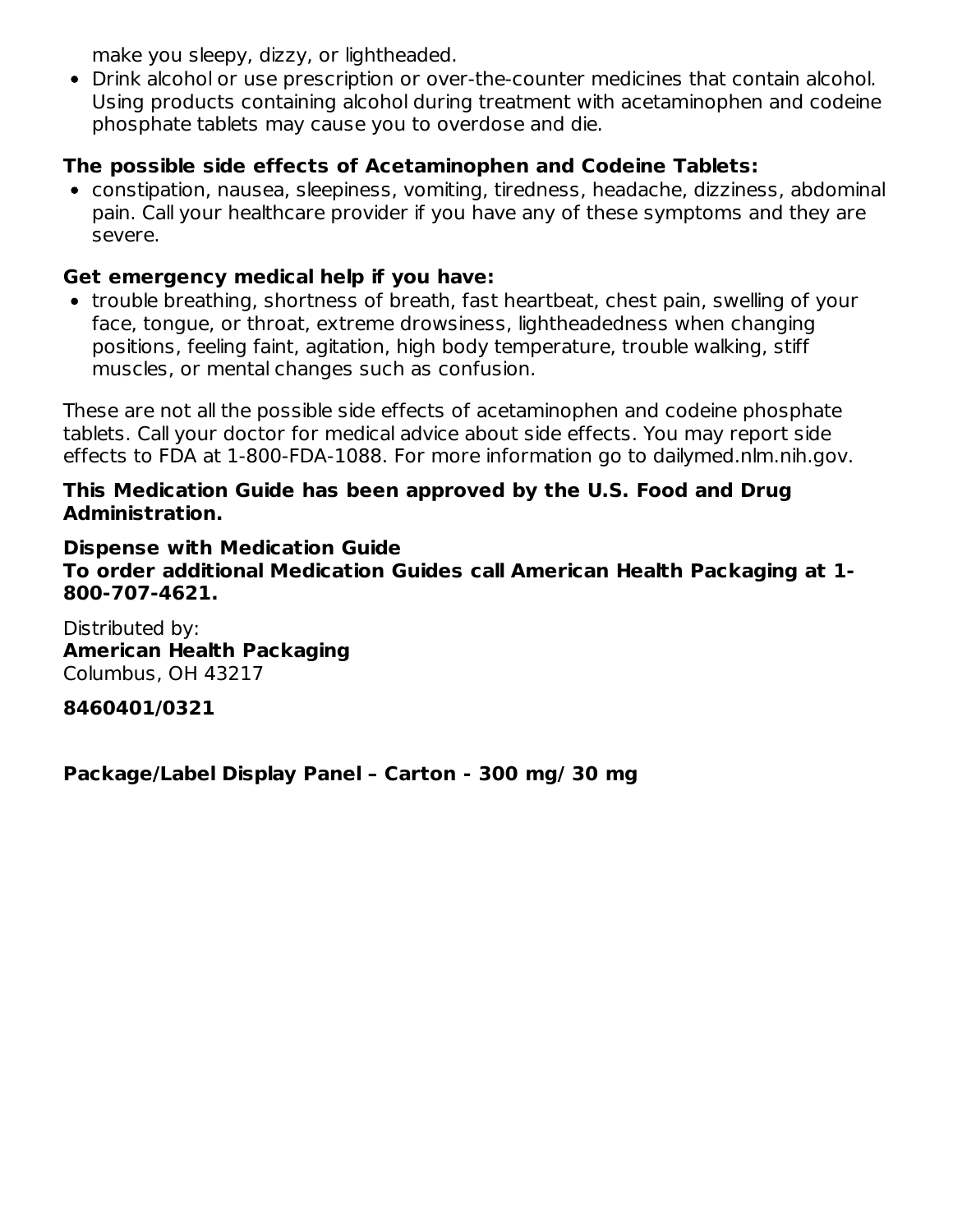

NDC 60687- **604**-01

**Acetaminophen and Codeine Phosphate CIII** Tablets, USP

**300 mg/ 30 mg**

**100 Tablets (10 x 10) Rx Only**

**PHARMACIST:** Dispense with the accompanying Medication Guide to each patient.

## **Each Tablet Contains:**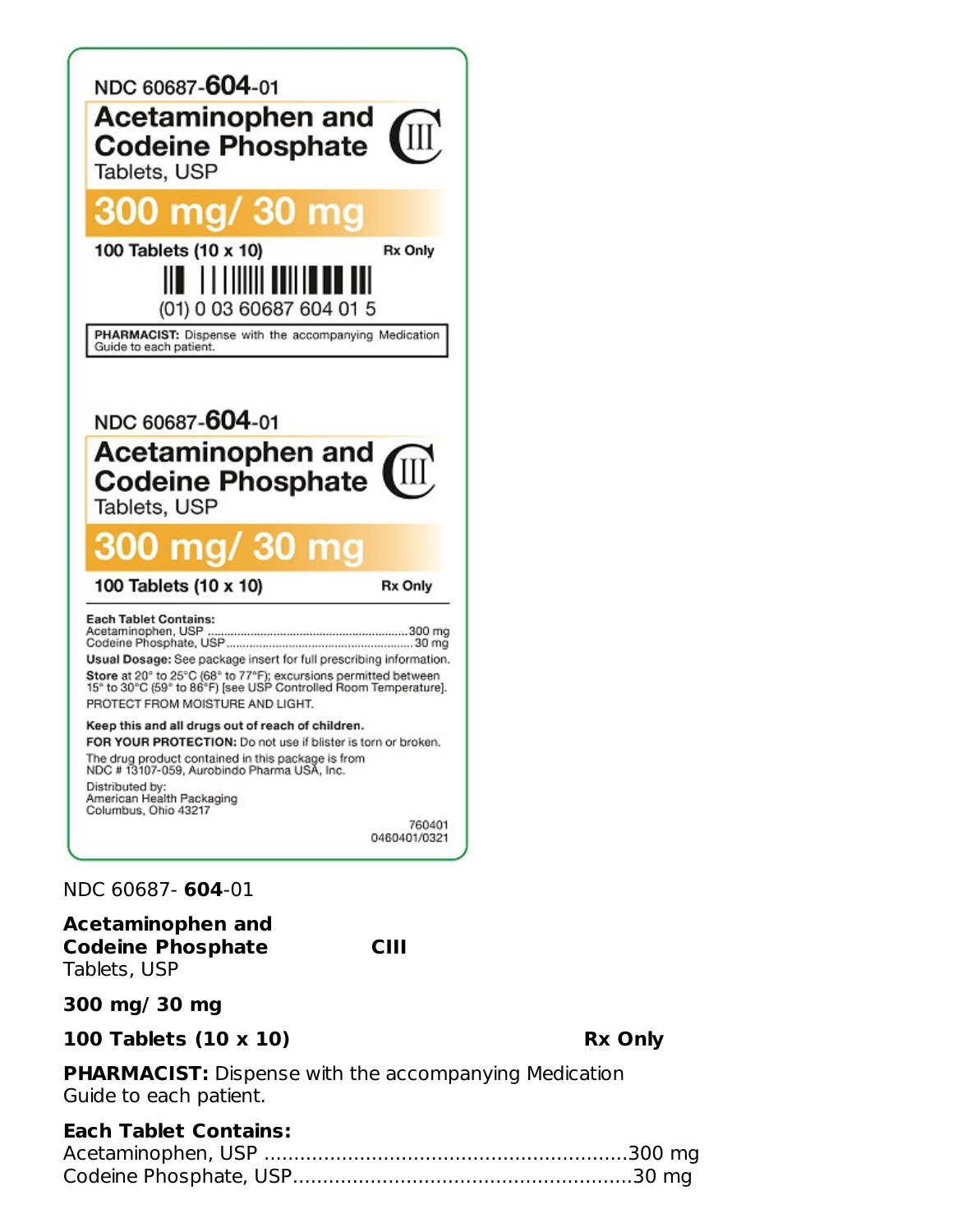**Usual Dosage:** See package insert for full prescribing information.

**Store** at 20° to 25°C (68° to 77°F); excursions permitted between 15° to 30°C (59° to 86°F) [see USP Controlled Room Temperature]. PROTECT FROM MOISTURE AND LIGHT.

#### **Keep this and all drugs out of reach of children.**

**FOR YOUR PROTECTION:** Do not use if blister is torn or broken.

The drug product contained in this package is from NDC # 13107-059, Aurobindo Pharma USA, Inc.

Distributed by: American Health Packaging Columbus, Ohio 43217

760401 0460401/0321

#### **Package/Label Display Panel – Blister - 300 mg/ 30 mg**

| Acetaminophen and<br>w<br>Codeine Phosphate<br>Tablet, USP<br>300 mg/30 mg<br>PACIN PACINT<br>E E E<br>(01) 003 60687 604 11 4<br>rican Health Packaging, Columbus, Ohio 43217      | <b>ROODCOOK</b><br>xoloy: xx/xx | XXXXXXX<br>Expiry: xxlxx<br>Lot | Acetaminophen and<br>Ш<br>Codeine Phosphate<br>Tablet, USP<br>300 mg/30 mg<br>医双产生的 医心房皮肤的 医周期<br>(01) 003 60687 604 11 4<br>American Health Packaging, Celumbus, Ohio 43217    |
|-------------------------------------------------------------------------------------------------------------------------------------------------------------------------------------|---------------------------------|---------------------------------|---------------------------------------------------------------------------------------------------------------------------------------------------------------------------------|
| Acetaminophen and<br>Ш<br>Codeine Phosphate<br>Tablet, USP<br>300 mg/30 mg<br>POSTED IN STORE OF THE<br>.er<br>(01) 003 60687 604 11 4<br>an Health Packaging, Columbus, Chio 43217 | 101. XXXXXXX<br>χόιη: χοίχα     | Expiry: xxlxx<br>Lot: xxxxxxx   | Acetaminophen and<br>щ<br>Codeine Phosphate<br>300 mg/30 mg<br>Tablet, USP<br>RAIN DISARAK HIJI<br>(01) 003 60687 604 11<br>an Health Packaging, Columbus, Ohio 43217           |
| Acetaminophen and<br>Ш<br>Codeine Phosphate<br>Tablet, USP<br>300 mg/30 mg<br>(01) 003 60687<br>11<br>60<br>American Health Packaging, Columbus, Ohio 43217                         | Expiry: xxlxx<br>XXXXXXXX :10   | Expiry: xx/xx<br>.ot: xxxxxxx   | Acetaminophen and<br>Ш<br>Codeine Phosphate<br>300 mg/30 mg<br>Tablet, USP<br>GALIF DISANDUFINIEL<br>(01) 003 60687 604 11 4<br>American Health Packaging, Columbus, Ohio 43217 |
| Acetaminophen and<br>Ш<br>Codeine Phosphate<br>Tablet, USP<br>300 mg/30 mg<br>velit B<br>114<br>(01) 003 60687 604<br>ican Health Packaging, Columbus, Chio 43217                   | EXPIN: XXVXX                    | Expiry: xxlxx<br>Lot: xxxxxxx   | Acetaminophen and<br>III<br>Codeine Phosphate<br>Tablet, USP<br>300 mg/30 mg<br>GAINE D'ARBADE<br>604 11 4<br>60687<br>Health Packaging, Columbus, Ohio 43217                   |
| Acetaminophen and<br>Ш<br>Codeine Phosphate<br>Tablet, USP<br>300 mg/30 mg<br>114<br>(01) 003 60687 604<br>American Health Packaging, Columbus, Chio 43217                          | :Xolry: Xolox<br>XXXXXXX 10     | Expiry: xxlxx<br>ot: xxxxxxx    | Acetaminophen and<br>Ш<br>Codeine Phosphate<br>Tablet, USP<br>300 mg/30 mg<br>(01) 003 60687<br>604<br>American Health Packaging, Columbus, ON6 43217                           |

Acetaminophen and Codeine Phosphate **CIII** Tablets, USP **300 mg/ 30 mg**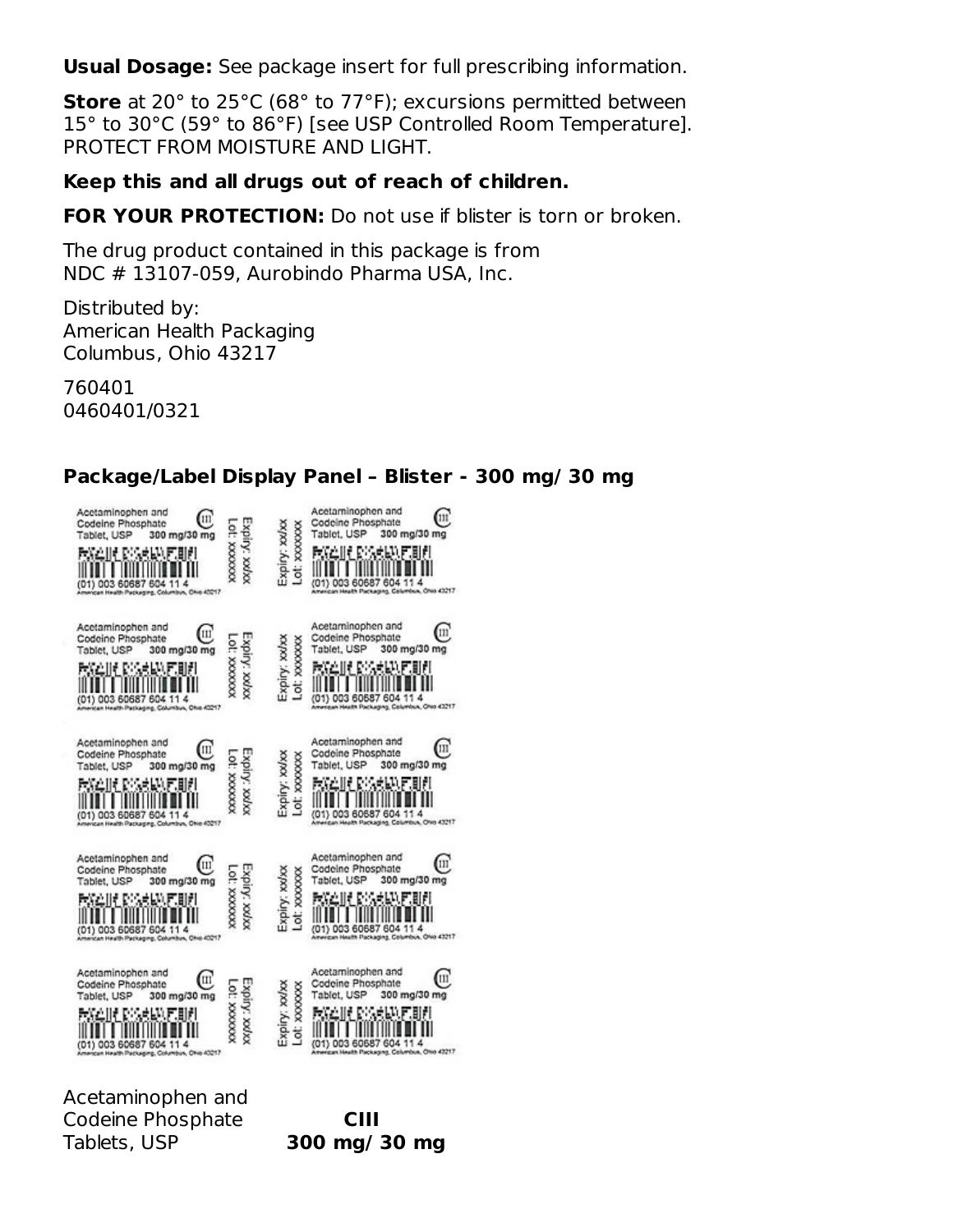### **Package/Label Display Panel – Carton - 300 mg/ 60 mg**



#### NDC 60687- **615**-01

**Acetaminophen and Codeine Phosphate CIII** Tablets, USP

**300 mg/ 60 mg**

**100 Tablets (10 x 10) Rx Only**

**PHARMACIST:** Dispense with the accompanying Medication Guide to each patient.

#### **Each Tablet Contains:**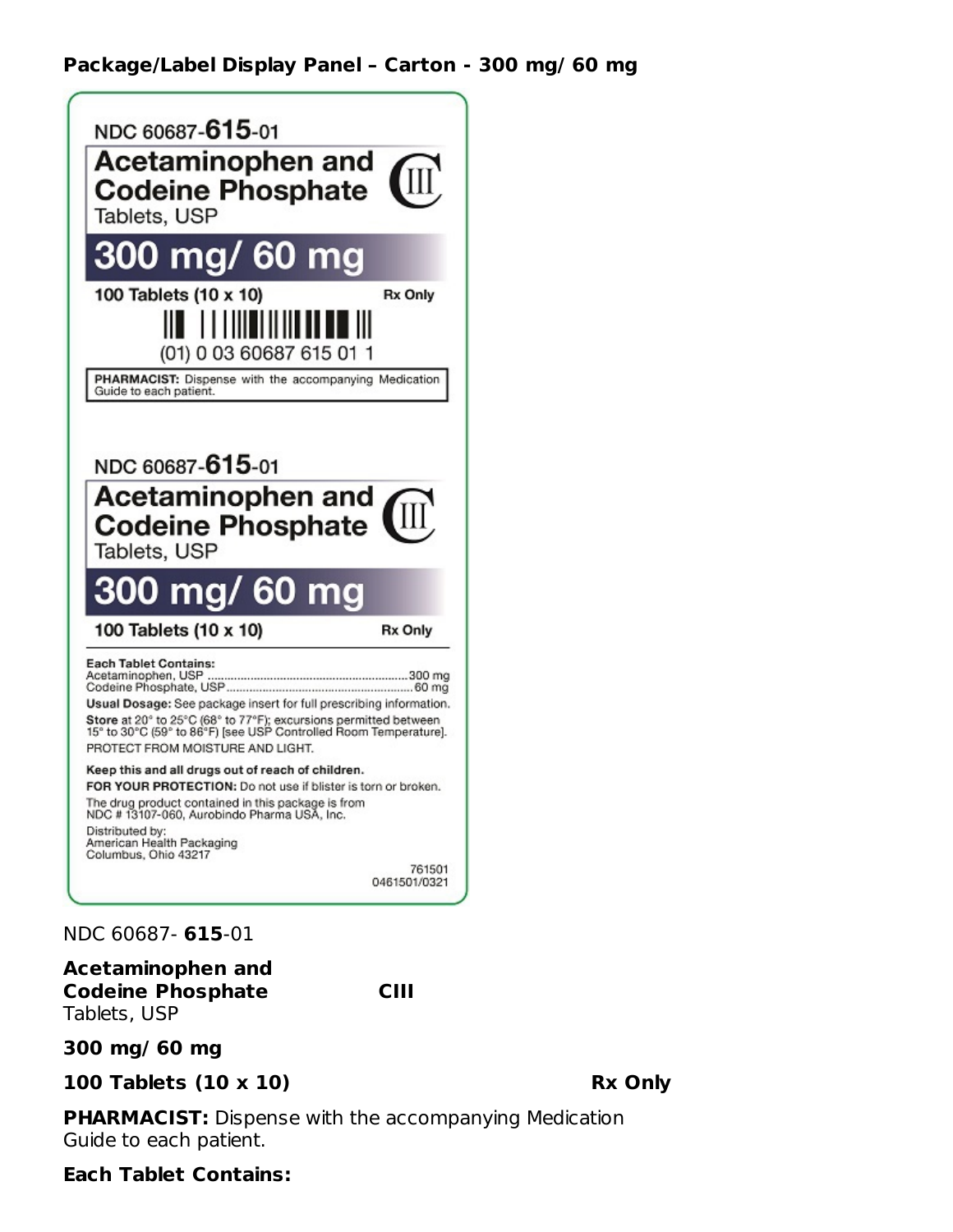**Usual Dosage:** See package insert for full prescribing information.

**Store** at 20° to 25°C (68° to 77°F); excursions permitted between 15° to 30°C (59° to 86°F) [see USP Controlled Room Temperature]. PROTECT FROM MOISTURE AND LIGHT.

#### **Keep this and all drugs out of reach of children.**

**FOR YOUR PROTECTION:** Do not use if blister is torn or broken.

The drug product contained in this package is from NDC # 13107-060, Aurobindo Pharma USA, Inc.

Distributed by: American Health Packaging Columbus, Ohio 43217

761501 0461501/0321

| Acetaminophen and<br>Ш<br>Codeine Phosphate<br>Tablet, USP<br>300 mg/60 mg<br>医脱血性 网络皮肤状的细胞<br>(01) 003 60687 615 11 0<br>American Health Packaging, Columbus, Ohio 43217            | Expiry: XXVXX<br>XXXXXXXX :10 | Expiry: xxixx<br>Lot: xxxxxxx | Acetaminophen and<br>Ш<br>Codeine Phosphate<br>Tablet, USP<br>300 mg/60 mg<br>æ<br>(01) 003 60687 615 11 0<br>American Health Packaging, Columbus, Ohio 43217          |
|--------------------------------------------------------------------------------------------------------------------------------------------------------------------------------------|-------------------------------|-------------------------------|------------------------------------------------------------------------------------------------------------------------------------------------------------------------|
| Acetaminophen and<br>Щ<br>Codeine Phosphate<br>Tablet, USP<br>300 mg/60 mg<br>.uri<br><b>PARTIE</b><br>(01) 003 60687<br>615 11 0<br>American Health Packaging, Columbus, Ohio 43217 | Xolry: Xolox<br>00000000      | Expiry: xx/xx<br>Lot: xxxxxx  | Acetaminophen and<br>Ш<br>Codeine Phosphate<br>Tablet, USP<br>300 mg/60 mg<br><b>COLLE</b><br>(01) 003 606<br>6<br>110<br>Ican Health Packaging, Columbus, Ohio 43217  |
| Acetaminophen and<br>Ш<br>Codeine Phosphate<br>300 mg/60 mg<br>Tablet, USP<br>(01) 003 60687 615 11 0<br>American Health Packaging, Columbus, Ohio 43217                             | xxyxx : Audx                  | Expiry: xx/xx<br>Lot: xxxxxxx | Acetaminophen and<br>Ш<br>Codeine Phosphate<br>Tablet, USP<br>300 mg/60 mg<br>110<br>(01) 003 60687<br>615<br>American Health Packaging, Columbus, Ohio 43217          |
| Acetaminophen and<br>ш<br>Codeine Phosphate<br>Tablet, USP<br>300 mg/60 mg<br><b>1999</b><br>(01) 003 60687<br>615 11 0<br>American Health Packaging, Columbus, Ohio 43217           | χόιτχ χάλος                   | Expiry: xxlxx<br>LOL: XXXXXXX | Acetaminophen and<br>ш<br>Codeine Phosphate<br>Tablet, USP<br>300 mg/60 mg<br>$-11$<br>(01) 003 60687<br>615<br>110<br>American Health Packaging, Columbus, Ohio 43217 |
| Acetaminophen and<br>ш<br>Codeine Phosphate<br>Tablet, USP<br>300 mg/60 mg<br>(01) 003 60687 615 11 0<br>American Health Packaging, Columbus, Ohio 43217                             | Expiry: xx/xx<br>XXXXXXXXX    | Expiry: xxvx<br>Lot: xxxxxx   | Acetaminophen and<br>ш<br>Codeine Phosphate<br>Tablet, USP<br>300 mg/60 mg<br>(01) 003 60687 615<br>11<br>o<br>American Health Packaging, Columbus, Ohio 43217         |

**Package/Label Display Panel – Blister - 300 mg/ 60 mg**

Acetaminophen and Codeine Phosphate **CIII**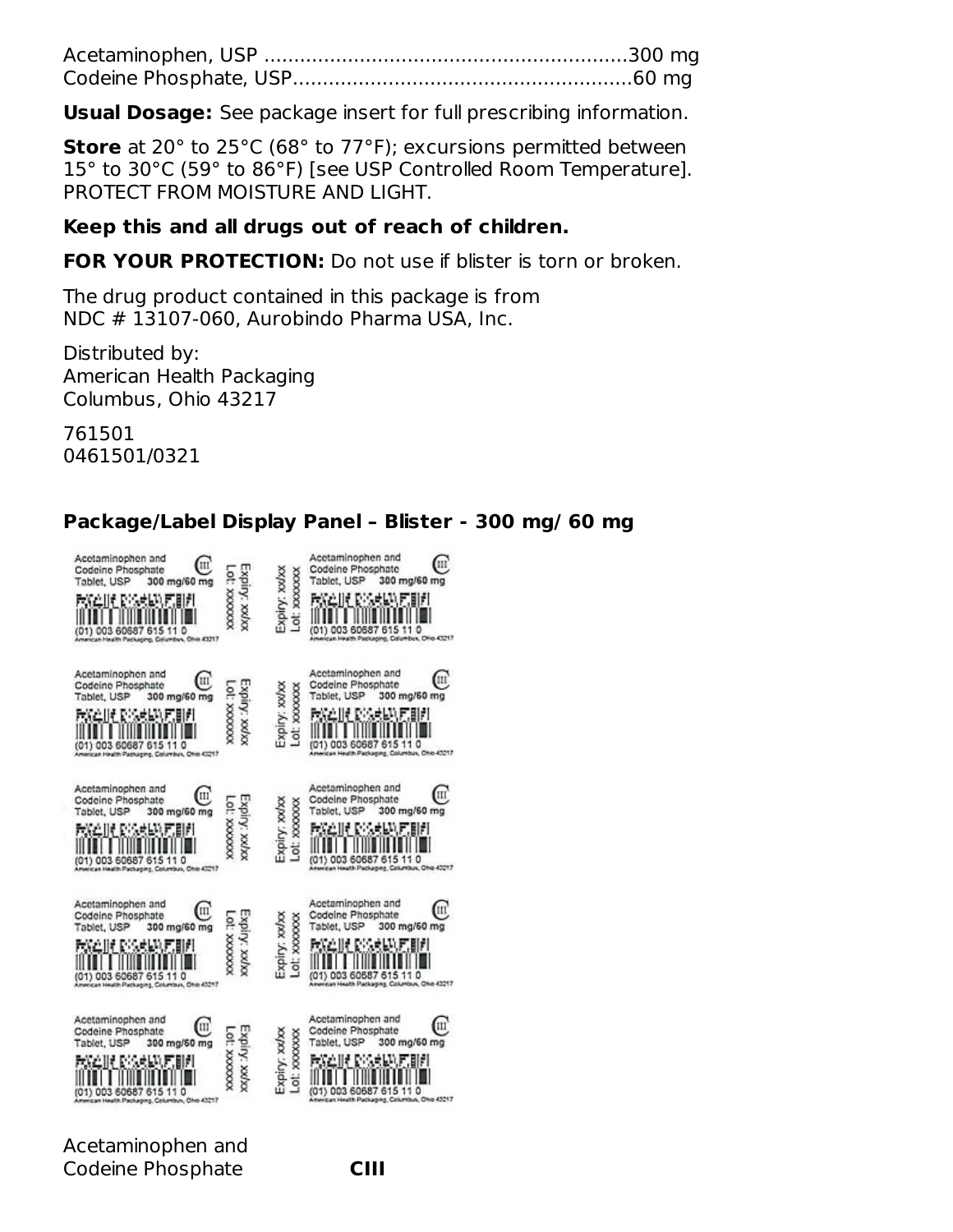|                                                 |                            | <b>ACETAMINOPHEN AND CODEINE PHOSPHATE</b><br>acetaminophen and codeine phosphate tablet |                     |                                       |                      |                                    |                                     |
|-------------------------------------------------|----------------------------|------------------------------------------------------------------------------------------|---------------------|---------------------------------------|----------------------|------------------------------------|-------------------------------------|
|                                                 |                            |                                                                                          |                     |                                       |                      |                                    |                                     |
| <b>Product Information</b>                      |                            |                                                                                          |                     |                                       |                      |                                    |                                     |
| <b>Product Type</b>                             |                            | <b>HUMAN</b><br>PRESCRIPTION DRUG                                                        |                     | <b>Item Code (Source)</b>             |                      | NDC:60687-<br>604(NDC:13107-059)   |                                     |
| <b>Route of Administration</b>                  |                            | ORAL                                                                                     | <b>DEA Schedule</b> |                                       |                      | CIII                               |                                     |
|                                                 |                            |                                                                                          |                     |                                       |                      |                                    |                                     |
| <b>Active Ingredient/Active Moiety</b>          |                            |                                                                                          |                     |                                       |                      |                                    |                                     |
|                                                 |                            | <b>Ingredient Name</b>                                                                   |                     |                                       |                      | <b>Basis of</b><br><b>Strength</b> | <b>Strength</b>                     |
|                                                 |                            | ACETAMINOPHEN (UNII: 36209ITL9D) (ACETAMINOPHEN - UNII:36209ITL9D)                       |                     |                                       | <b>ACETAMINOPHEN</b> |                                    | 300 mg                              |
| UNII:UX6OWY2V7J)                                |                            | <b>CODEINE PHOSPHATE (UNII: GSL05Y1MN6) (CODEINE ANHYDROUS -</b>                         |                     |                                       |                      | CODEINE PHOSPHATE 30 mg            |                                     |
|                                                 |                            |                                                                                          |                     |                                       |                      |                                    |                                     |
| <b>Inactive Ingredients</b>                     |                            |                                                                                          |                     |                                       |                      |                                    |                                     |
|                                                 |                            | <b>Ingredient Name</b>                                                                   |                     |                                       |                      |                                    | <b>Strength</b>                     |
| <b>SILICON DIOXIDE (UNII: ETJ7Z6XBU4)</b>       |                            |                                                                                          |                     |                                       |                      |                                    |                                     |
| <b>CROSCARMELLOSE SODIUM (UNII: M280L1HH48)</b> |                            |                                                                                          |                     |                                       |                      |                                    |                                     |
| CROSPOVIDONE (120 .MU.M) (UNII: 68401960MK)     |                            |                                                                                          |                     |                                       |                      |                                    |                                     |
| <b>MAGNESIUM STEARATE (UNII: 70097M6I30)</b>    |                            |                                                                                          |                     |                                       |                      |                                    |                                     |
|                                                 |                            | MICROCRYSTALLINE CELLULOSE (UNII: OP1R32D61U)                                            |                     |                                       |                      |                                    |                                     |
| POVIDONE, UNSPECIFIED (UNII: FZ989GH94E)        |                            |                                                                                          |                     |                                       |                      |                                    |                                     |
| <b>STARCH, CORN (UNII: O8232NY3SJ)</b>          |                            |                                                                                          |                     |                                       |                      |                                    |                                     |
| SODIUM LAURYL SULFATE (UNII: 368GB5141J)        |                            |                                                                                          |                     |                                       |                      |                                    |                                     |
| <b>STEARIC ACID (UNII: 4ELV7Z65AP)</b>          |                            |                                                                                          |                     |                                       |                      |                                    |                                     |
|                                                 |                            |                                                                                          |                     |                                       |                      |                                    |                                     |
| <b>Product Characteristics</b>                  |                            |                                                                                          |                     |                                       |                      |                                    |                                     |
| Color                                           | white (White to Off White) |                                                                                          |                     | <b>Score</b>                          |                      |                                    | no score                            |
| <b>Shape</b>                                    |                            | ROUND (Flat-faced, Beveled Edge)                                                         |                     | <b>Size</b>                           |                      |                                    | 11mm                                |
| <b>Flavor</b>                                   |                            |                                                                                          |                     | <b>Imprint Code</b>                   |                      | U36                                |                                     |
| <b>Contains</b>                                 |                            |                                                                                          |                     |                                       |                      |                                    |                                     |
|                                                 |                            |                                                                                          |                     |                                       |                      |                                    |                                     |
| <b>Packaging</b>                                |                            |                                                                                          |                     |                                       |                      |                                    |                                     |
| <b>Item Code</b><br>#                           |                            | <b>Package Description</b>                                                               |                     | <b>Marketing Start</b><br><b>Date</b> |                      |                                    | <b>Marketing End</b><br><b>Date</b> |
| NDC:60687-604-<br>$\mathbf{1}$<br>01            | 100 in 1 BOX, UNIT-DOSE    |                                                                                          |                     | 09/01/2021                            |                      |                                    |                                     |
| $\mathbf{1}$<br>11                              | Product                    | NDC:60687-604- 1 in 1 BLISTER PACK; Type 0: Not a Combination                            |                     |                                       |                      |                                    |                                     |
|                                                 |                            |                                                                                          |                     |                                       |                      |                                    |                                     |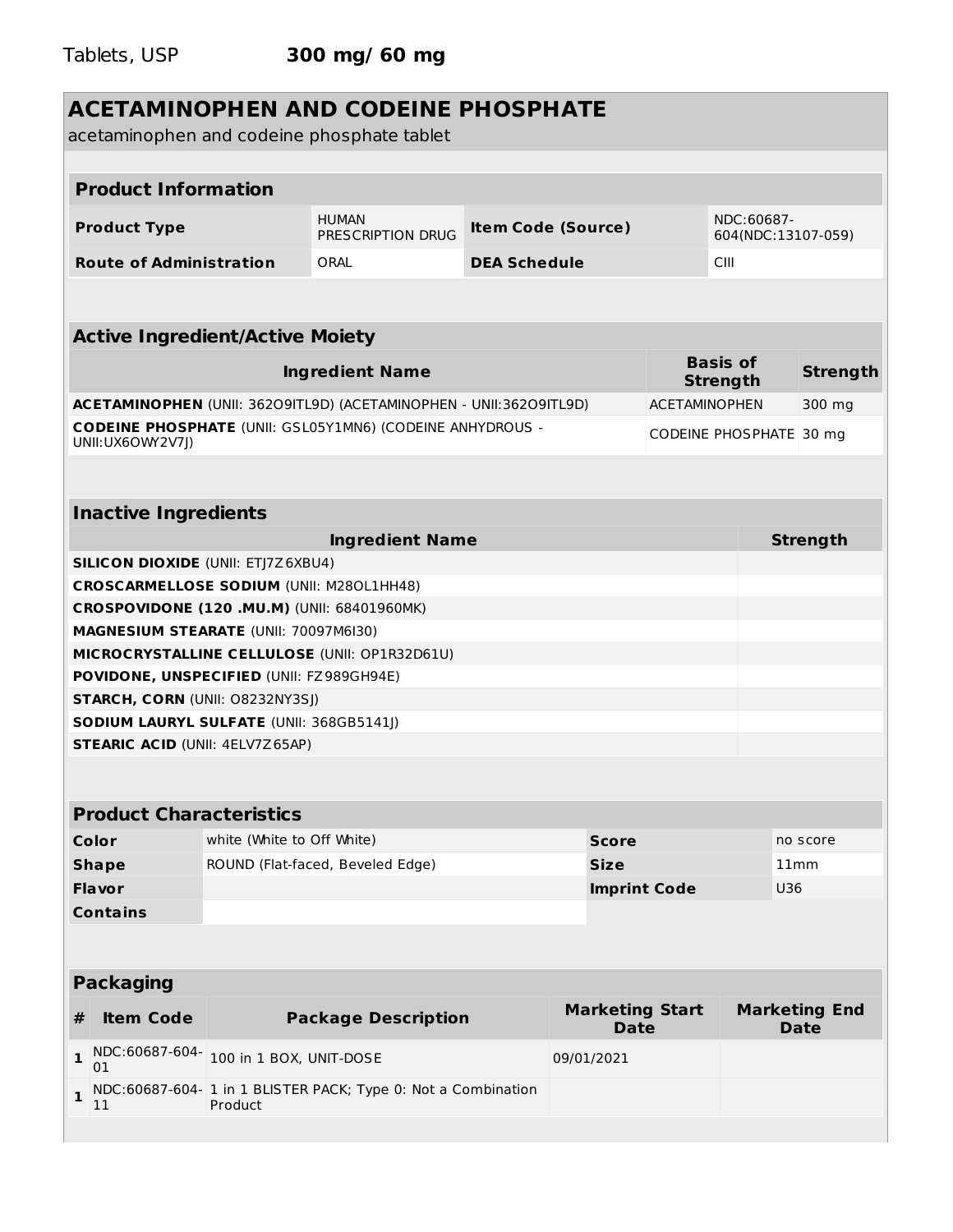| <b>Marketing Information</b> |                                                     |                                |                              |  |  |
|------------------------------|-----------------------------------------------------|--------------------------------|------------------------------|--|--|
| <b>Marketing</b><br>Category | <b>Application Number or Monograph<br/>Citation</b> | <b>Marketing Start</b><br>Date | <b>Marketing End</b><br>Date |  |  |
| <b>ANDA</b>                  | ANDA202800                                          | 09/01/2021                     |                              |  |  |

| <b>ACETAMINOPHEN AND CODEINE PHOSPHATE</b><br>acetaminophen and codeine phosphate tablet |                                     |                           |  |                                  |                 |
|------------------------------------------------------------------------------------------|-------------------------------------|---------------------------|--|----------------------------------|-----------------|
|                                                                                          |                                     |                           |  |                                  |                 |
| <b>Product Information</b>                                                               |                                     |                           |  |                                  |                 |
| <b>Product Type</b>                                                                      | <b>HUMAN</b><br>PRESCRIPTION DRUG   | <b>Item Code (Source)</b> |  | NDC:60687-<br>615(NDC:13107-060) |                 |
| <b>Route of Administration</b>                                                           | CIII<br>ORAL<br><b>DEA Schedule</b> |                           |  |                                  |                 |
|                                                                                          |                                     |                           |  |                                  |                 |
| <b>Active Ingredient/Active Moiety</b>                                                   |                                     |                           |  |                                  |                 |
| <b>Basis of</b><br><b>Ingredient Name</b><br><b>Strength</b>                             |                                     |                           |  |                                  | <b>Strength</b> |
| <b>ACETAMINOPHEN</b> (UNII: 36209ITL9D) (ACETAMINOPHEN - UNII:36209ITL9D)                |                                     |                           |  | <b>ACETAMINOPHEN</b>             | 300 mg          |
| <b>CODEINE PHOSPHATE (UNII: GSL05Y1MN6) (CODEINE ANHYDROUS -</b><br>UNII:UX6OWY2V7I)     |                                     |                           |  | CODEINE PHOSPHATE 60 mg          |                 |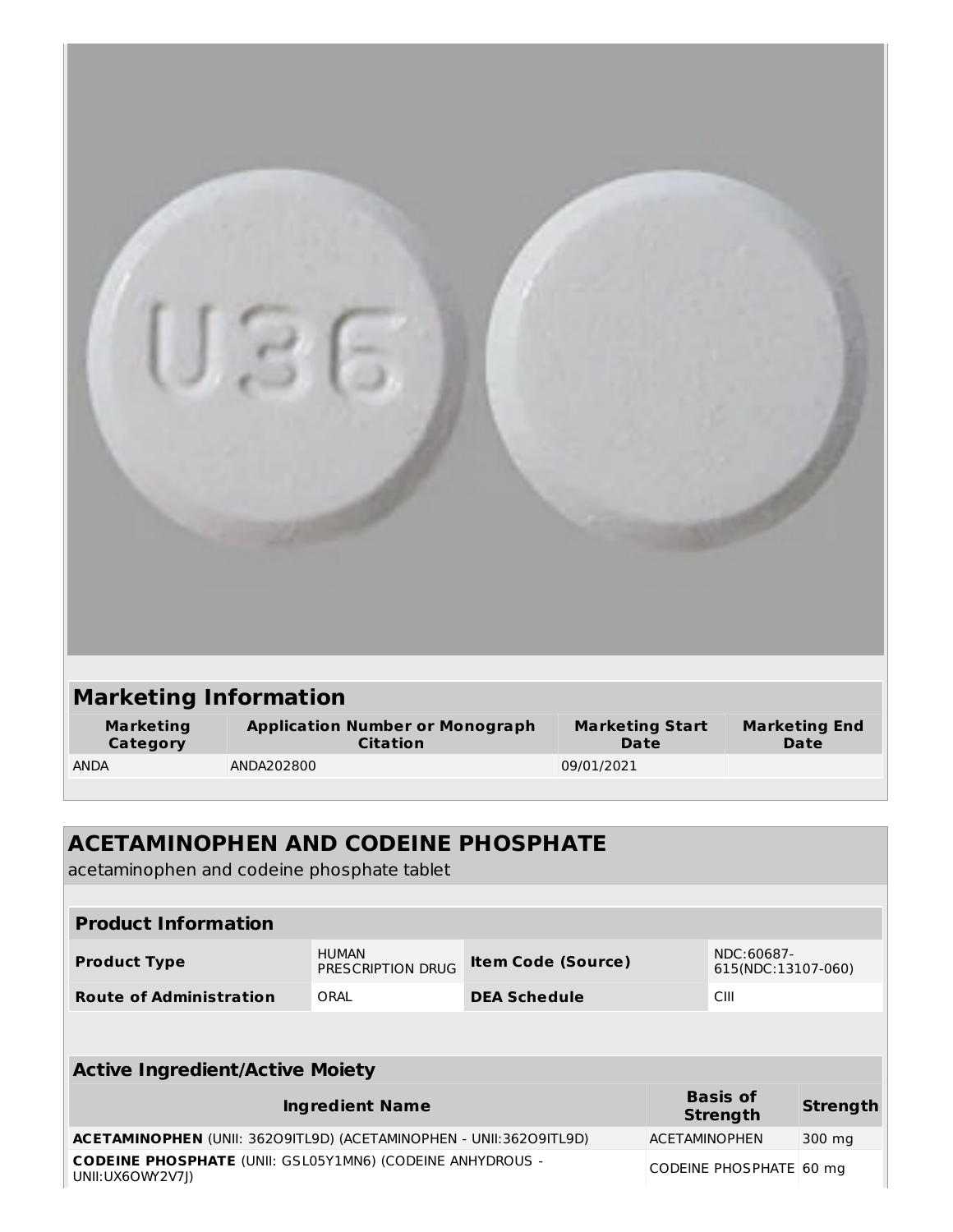| <b>Inactive Ingredients</b>               |                                                                         |  |                                       |  |                                     |  |
|-------------------------------------------|-------------------------------------------------------------------------|--|---------------------------------------|--|-------------------------------------|--|
|                                           | <b>Ingredient Name</b>                                                  |  |                                       |  | <b>Strength</b>                     |  |
| <b>SILICON DIOXIDE (UNII: ETJ7Z6XBU4)</b> |                                                                         |  |                                       |  |                                     |  |
|                                           | <b>CROSCARMELLOSE SODIUM (UNII: M280L1HH48)</b>                         |  |                                       |  |                                     |  |
|                                           | <b>CROSPOVIDONE (120 .MU.M) (UNII: 68401960MK)</b>                      |  |                                       |  |                                     |  |
|                                           | MAGNESIUM STEARATE (UNII: 70097M6I30)                                   |  |                                       |  |                                     |  |
|                                           | MICROCRYSTALLINE CELLULOSE (UNII: OP1R32D61U)                           |  |                                       |  |                                     |  |
|                                           | POVIDONE, UNSPECIFIED (UNII: FZ989GH94E)                                |  |                                       |  |                                     |  |
| <b>STARCH, CORN (UNII: O8232NY3SJ)</b>    |                                                                         |  |                                       |  |                                     |  |
|                                           | <b>SODIUM LAURYL SULFATE (UNII: 368GB5141))</b>                         |  |                                       |  |                                     |  |
| <b>STEARIC ACID (UNII: 4ELV7Z65AP)</b>    |                                                                         |  |                                       |  |                                     |  |
| <b>Product Characteristics</b>            |                                                                         |  |                                       |  |                                     |  |
| <b>Color</b>                              |                                                                         |  | <b>Score</b>                          |  | no score                            |  |
| <b>Shape</b>                              | white (White to Off White)                                              |  | <b>Size</b>                           |  | 11mm                                |  |
| <b>Flavor</b>                             | ROUND (Flat-faced, Beveled Edge)                                        |  |                                       |  | <b>U37</b>                          |  |
| <b>Contains</b>                           | <b>Imprint Code</b>                                                     |  |                                       |  |                                     |  |
|                                           |                                                                         |  |                                       |  |                                     |  |
|                                           |                                                                         |  |                                       |  |                                     |  |
| <b>Packaging</b>                          |                                                                         |  |                                       |  |                                     |  |
| <b>Item Code</b><br>#                     | <b>Package Description</b>                                              |  | <b>Marketing Start</b><br><b>Date</b> |  | <b>Marketing End</b><br><b>Date</b> |  |
| NDC:60687-615-<br>$\mathbf{1}$<br>01      | 100 in 1 BOX, UNIT-DOSE                                                 |  | 09/01/2021                            |  |                                     |  |
| $\mathbf{1}$<br>11                        | NDC:60687-615-1 in 1 BLISTER PACK; Type 0: Not a Combination<br>Product |  |                                       |  |                                     |  |